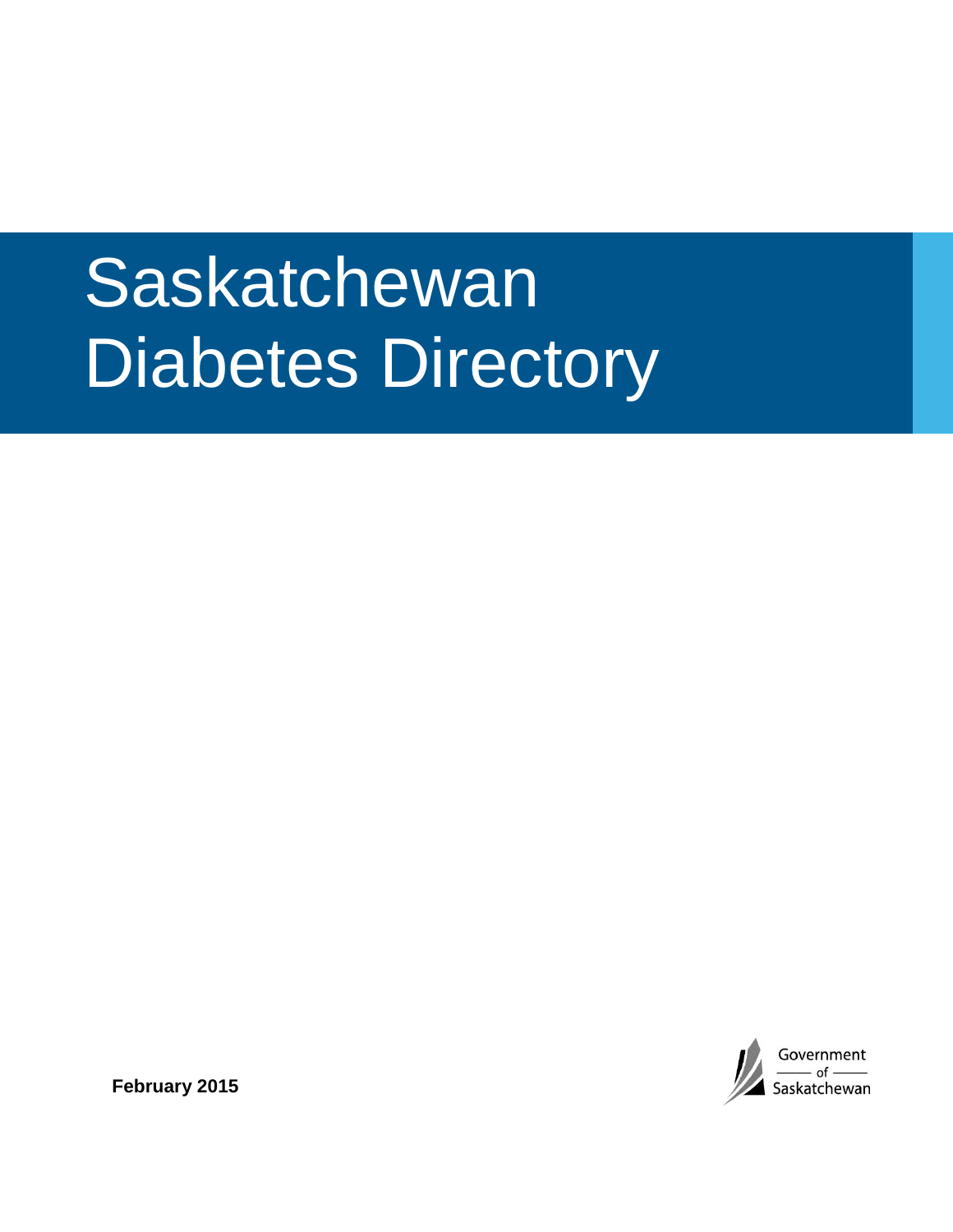### **A Directory of Diabetes Services and Contacts in Saskatchewan**

This Directory will help health care providers and the general public find diabetes contacts in each health region as well as in First Nations communities.

The information in the Directory will be of value to new or long-term Saskatchewan residents who need to find out about diabetes services and resources, or health care providers looking for contact information for a client or for themselves.

If you find information in the directory that needs to be corrected or edited, contact:

Primary Health Services Branch Phone: (306) 787-0889 Fax : (306) 787-0890 E-mail: info@health.gov.sk.ca

#### **Acknowledgement**

The Saskatchewan Ministry of Health acknowledges the efforts/work/contribution of the Saskatoon Health Region staff in compiling the Saskatchewan Diabetes Directory.



<span id="page-1-0"></span>[www.saskatchewan.ca/live/health-and-healthy-living/health-topics-awareness-and](http://www.saskatchewan.ca/live/health-and-healthy-living/health-topics-awareness-and-prevention/diseases-and-disorders/diabetes)[prevention/diseases-and-disorders/diabetes](http://www.saskatchewan.ca/live/health-and-healthy-living/health-topics-awareness-and-prevention/diseases-and-disorders/diabetes)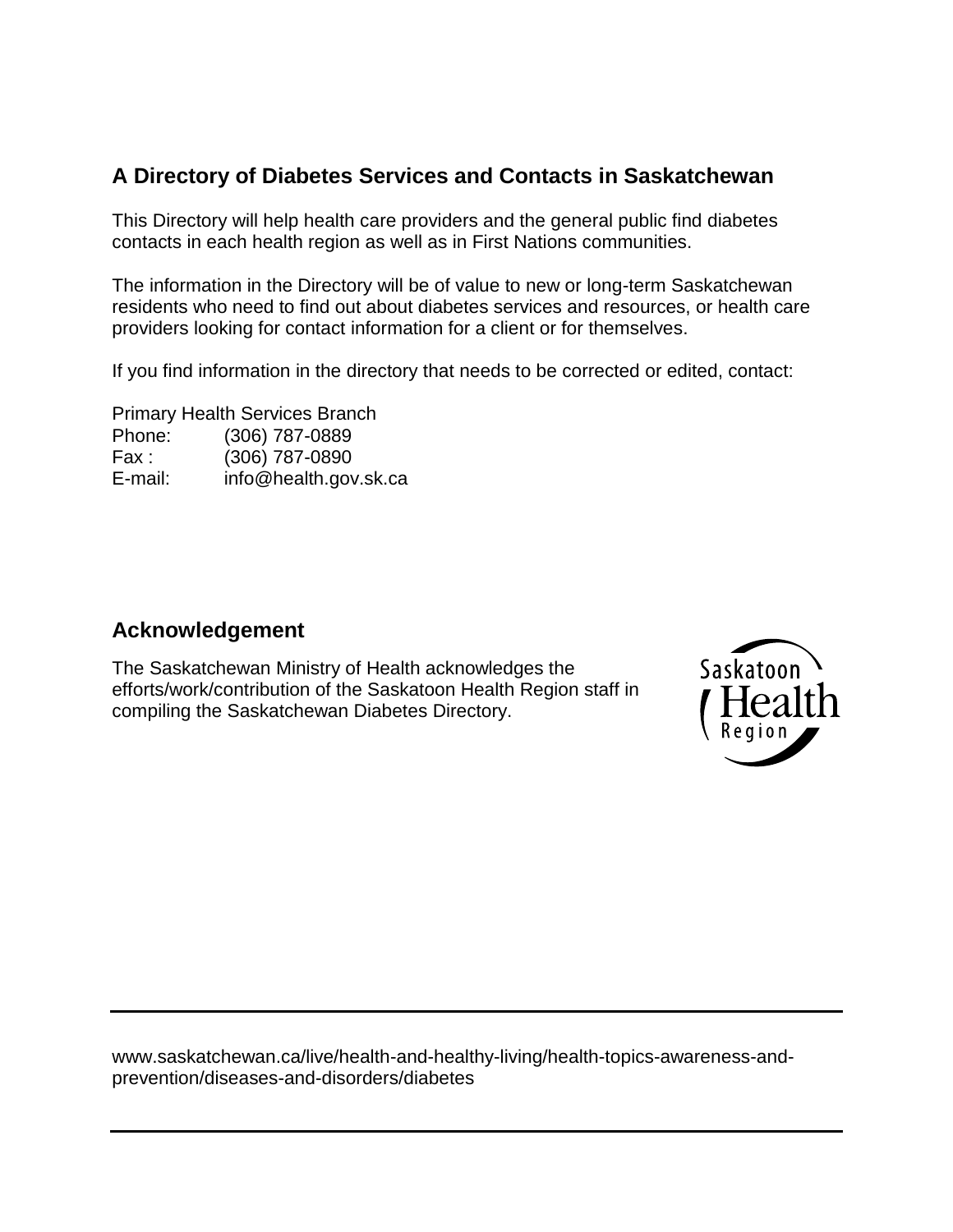| MAMAWETAN CHURCHILL RIVER HEALTH REGION 17 |  |
|--------------------------------------------|--|
|                                            |  |
|                                            |  |
|                                            |  |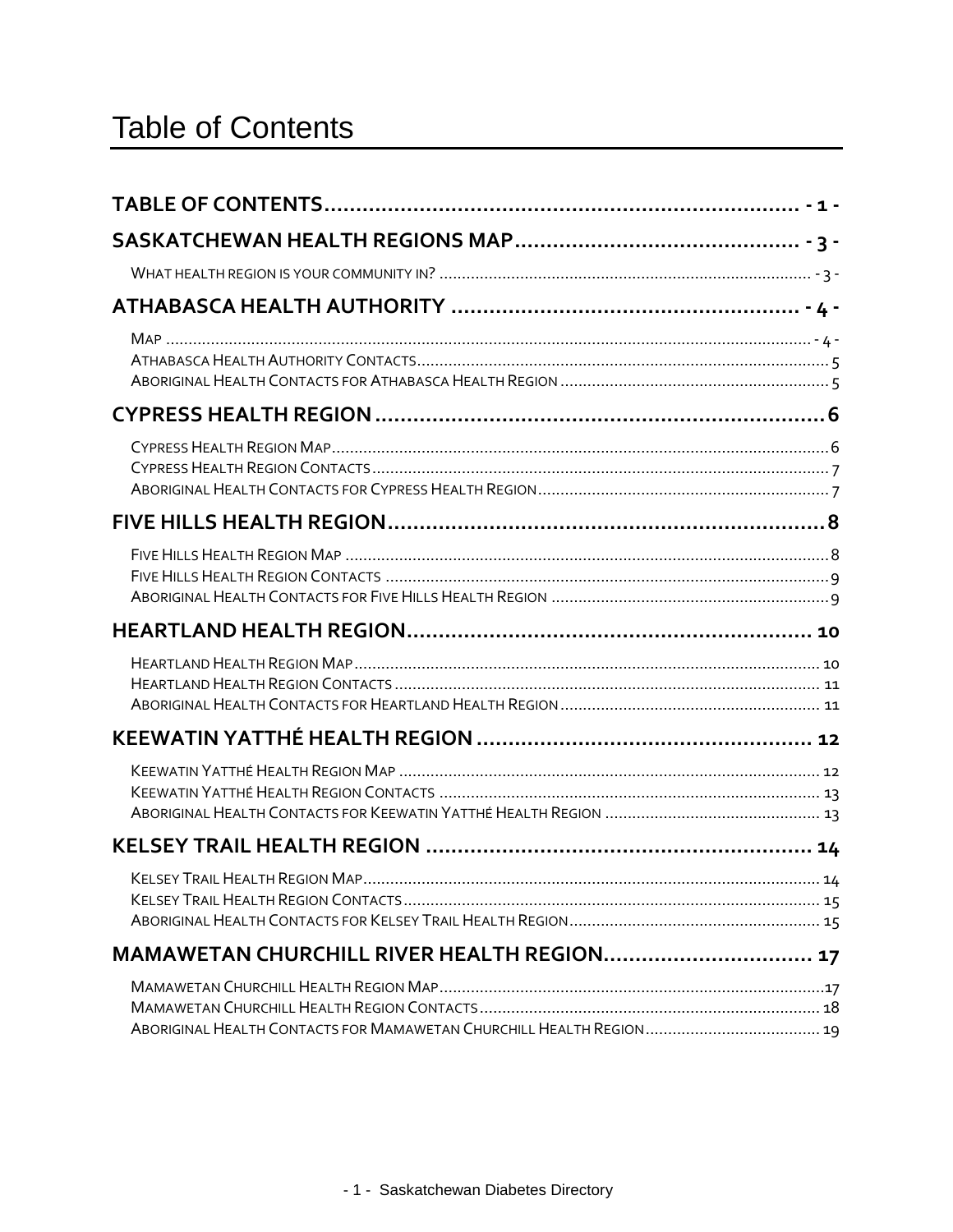<span id="page-3-0"></span>

| SASKATCHEWAN HEALTH REGION MAIN OFFICES 41 |  |
|--------------------------------------------|--|
|                                            |  |
|                                            |  |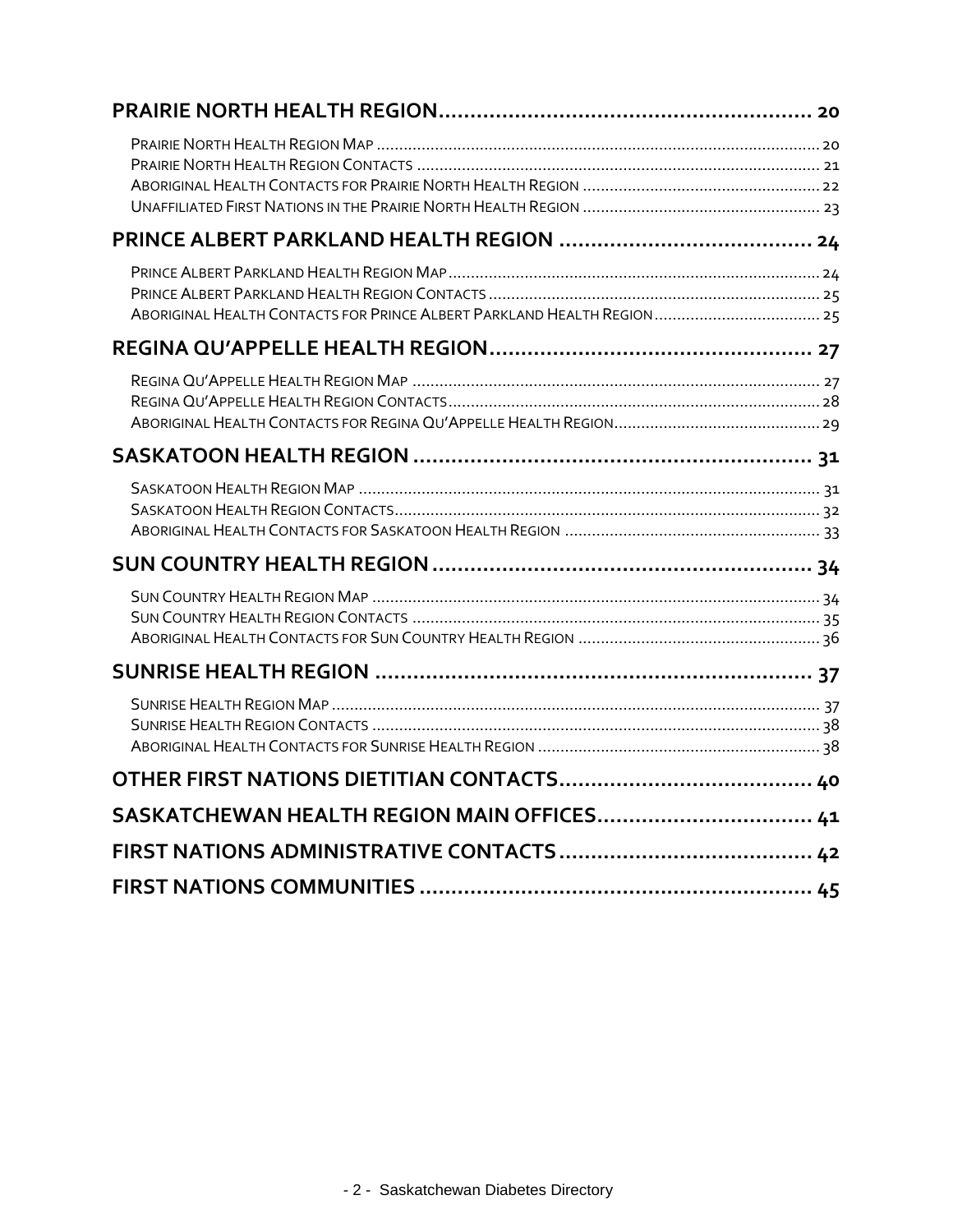### Saskatchewan Health Regions Map



#### <span id="page-4-0"></span>What health region is your community in?

For a complete list of Saskatchewan communities and First Nations, showing which health region they are in, see these online lists:

www.health.gov.sk.ca/rha-community-list

www.health.gov.sk.ca/rha-First-Nations-community-list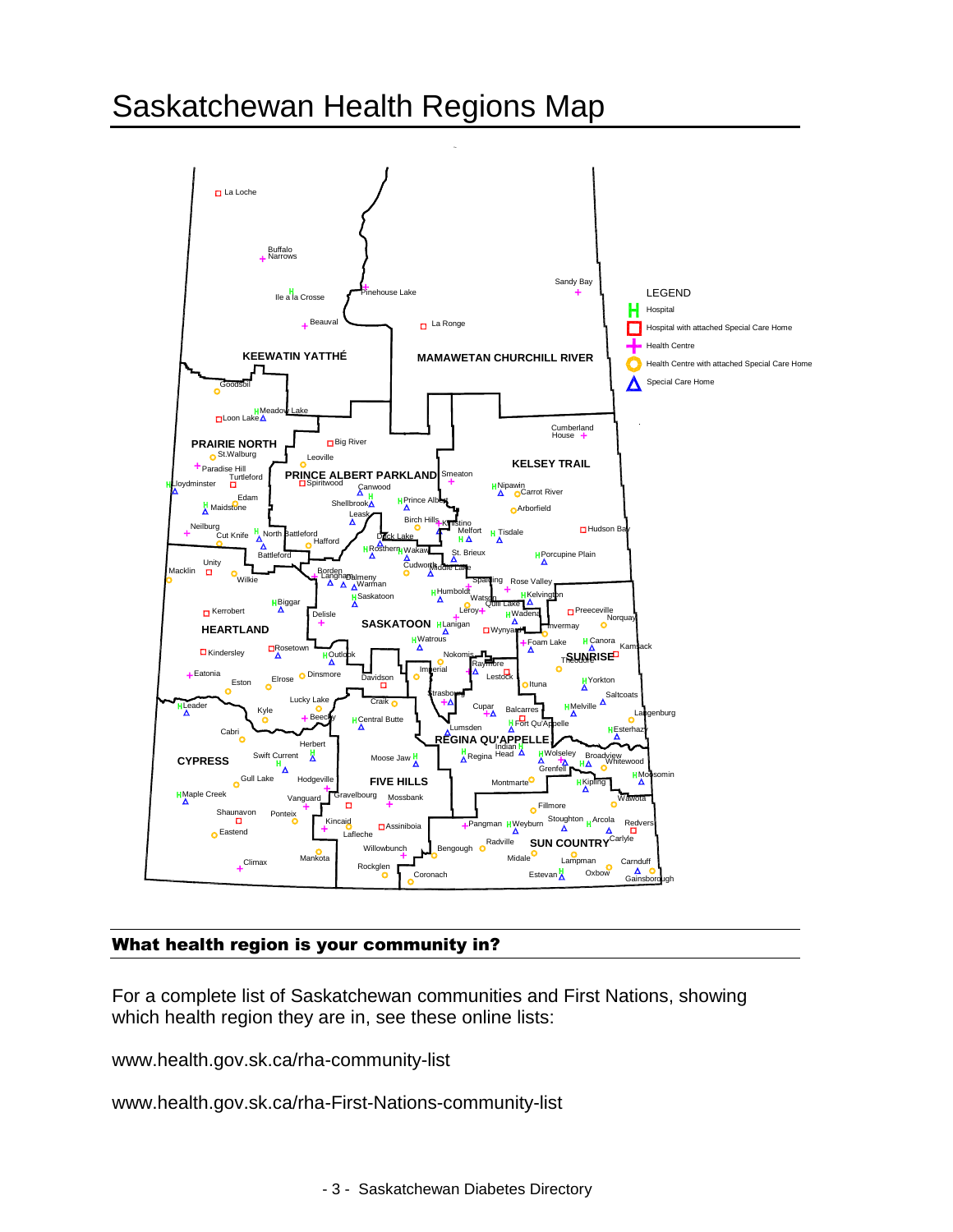## Athabasca Health Authority

#### <span id="page-5-0"></span>*Map*



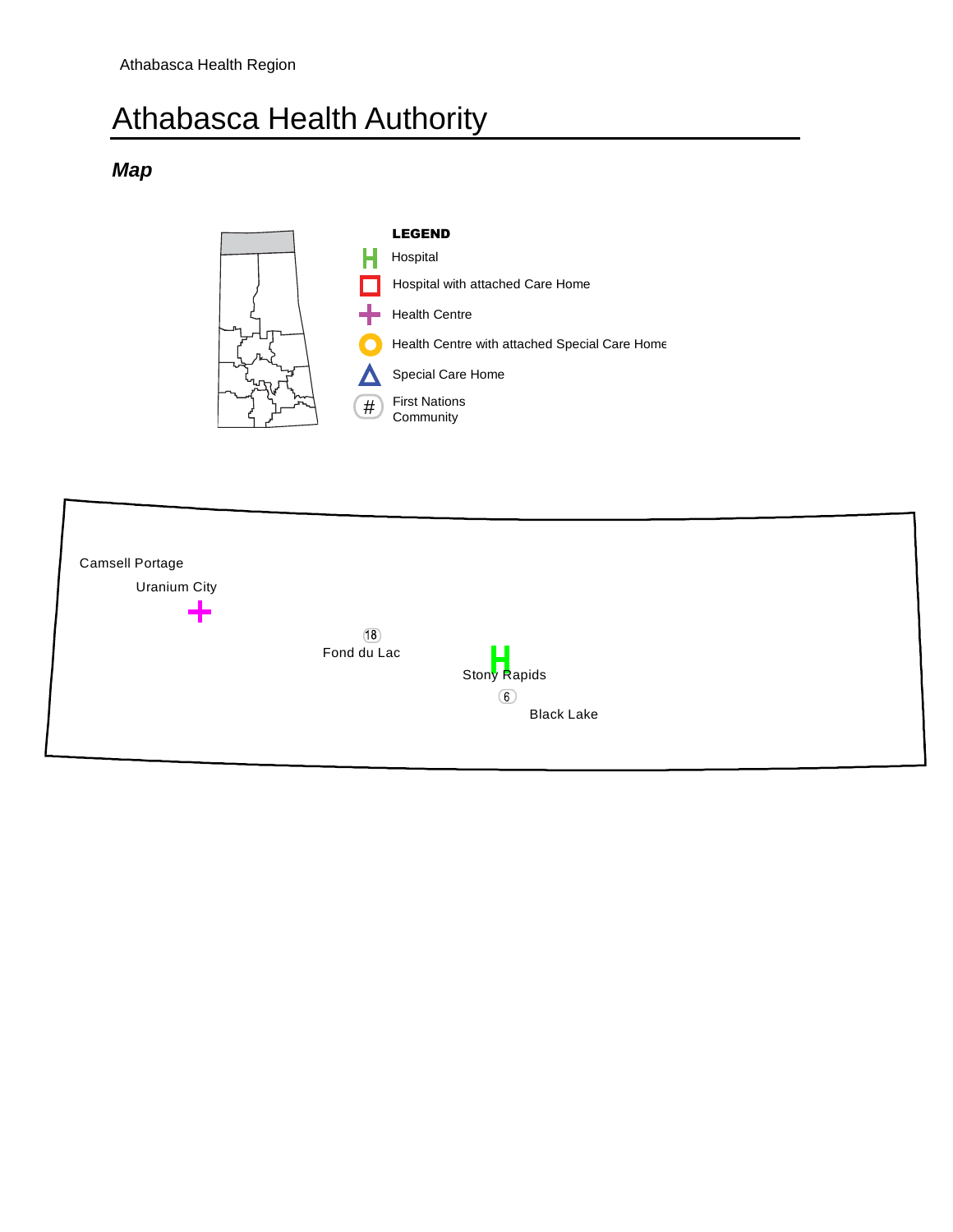#### <span id="page-6-0"></span>Athabasca Health Authority Contacts

**Athabasca Health Authority Hospital** Box 124 Black Lake, SK S0J 0H0

**Fond-du-Lac Health Centre** Box 211 Fond-du-Lac, SK S0J 0W0

**Athabasca Health Authority Hospital (Stony Rapids)** Contact: Primary Care Nurse Phone: (306) 439-2200

#### **Fond-du-Lac Health Center**

Contact: Nurse in Charge Phone: (306) 686-2003 Fax: (306) 686-2145

Fax: (306) 439-4810

**Black Lake Health Centre** Box 35 Black Lake, SK S0J 0H0

**Uranium City Health Centre** General Delivery Uranium City, SK S0J 2W0

**Uranium City Health Center (Uranium City, Camsell Portage)** Contact: Nurse in Charge Phone: (306) 498-2412 Fax: (306) 498-2577

#### **Black Lake Health Centre**

Contact: Nurse in Charge Phone: (306) 284-2020 Fax: (306) 284-2090 or 284-2179

#### <span id="page-6-1"></span>Aboriginal Health Contacts for Athabasca Health Region

#### **Prince Albert Grand Council** Box 2410 Prince Albert, SK S6V 7G3 Phone: (306) 953-7253 Fax: (306) 922-2955

**#6 Black Lake Dene Nation #18 Fond du Lac Dene Nation**

*No Diabetes Nurse Educator/Dietitian services offered on reserve. Can have Diabetes services by making appointment at Prince Albert Grand Council office.*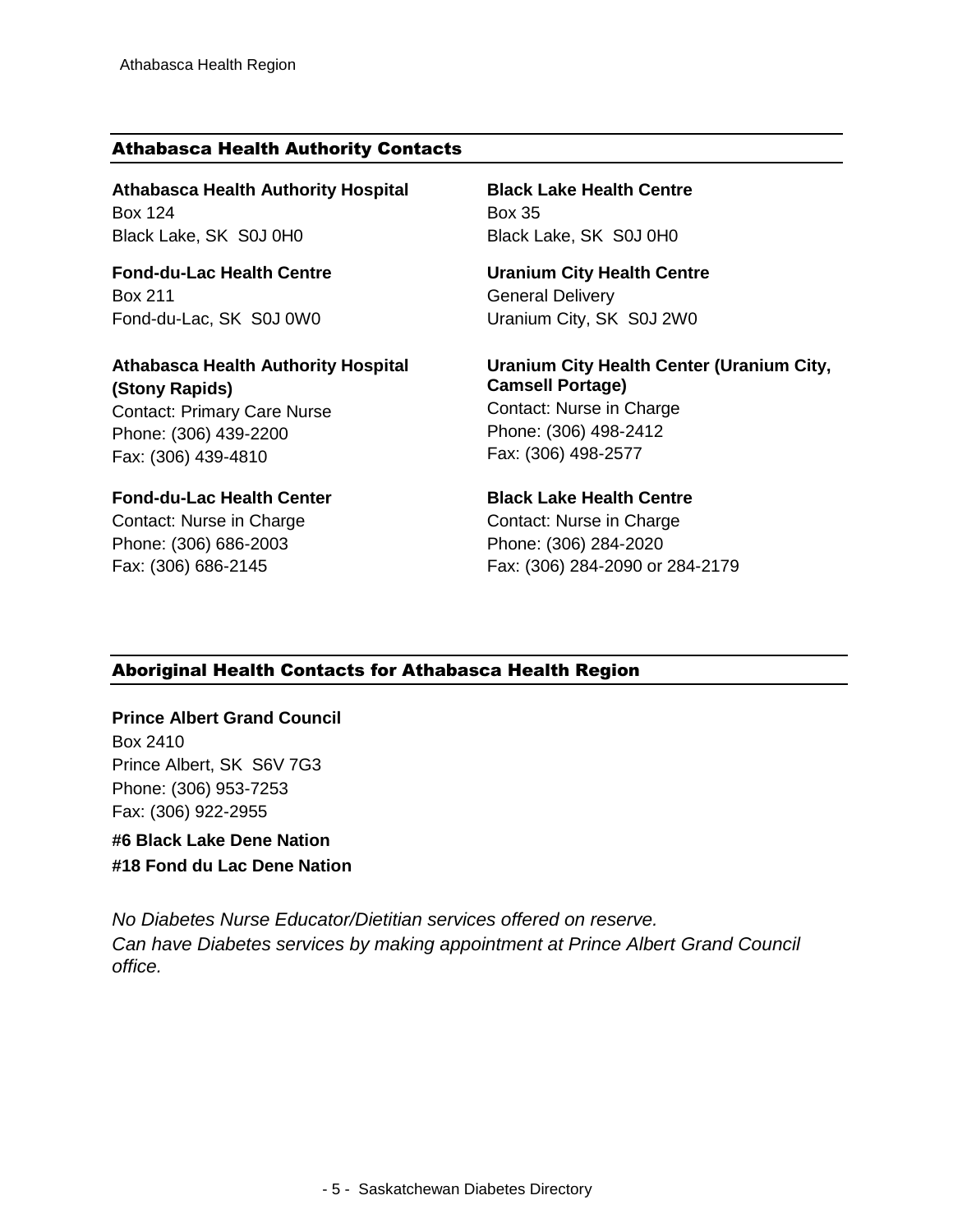## <span id="page-7-0"></span>Cypress Health Region

#### <span id="page-7-1"></span>*Map*

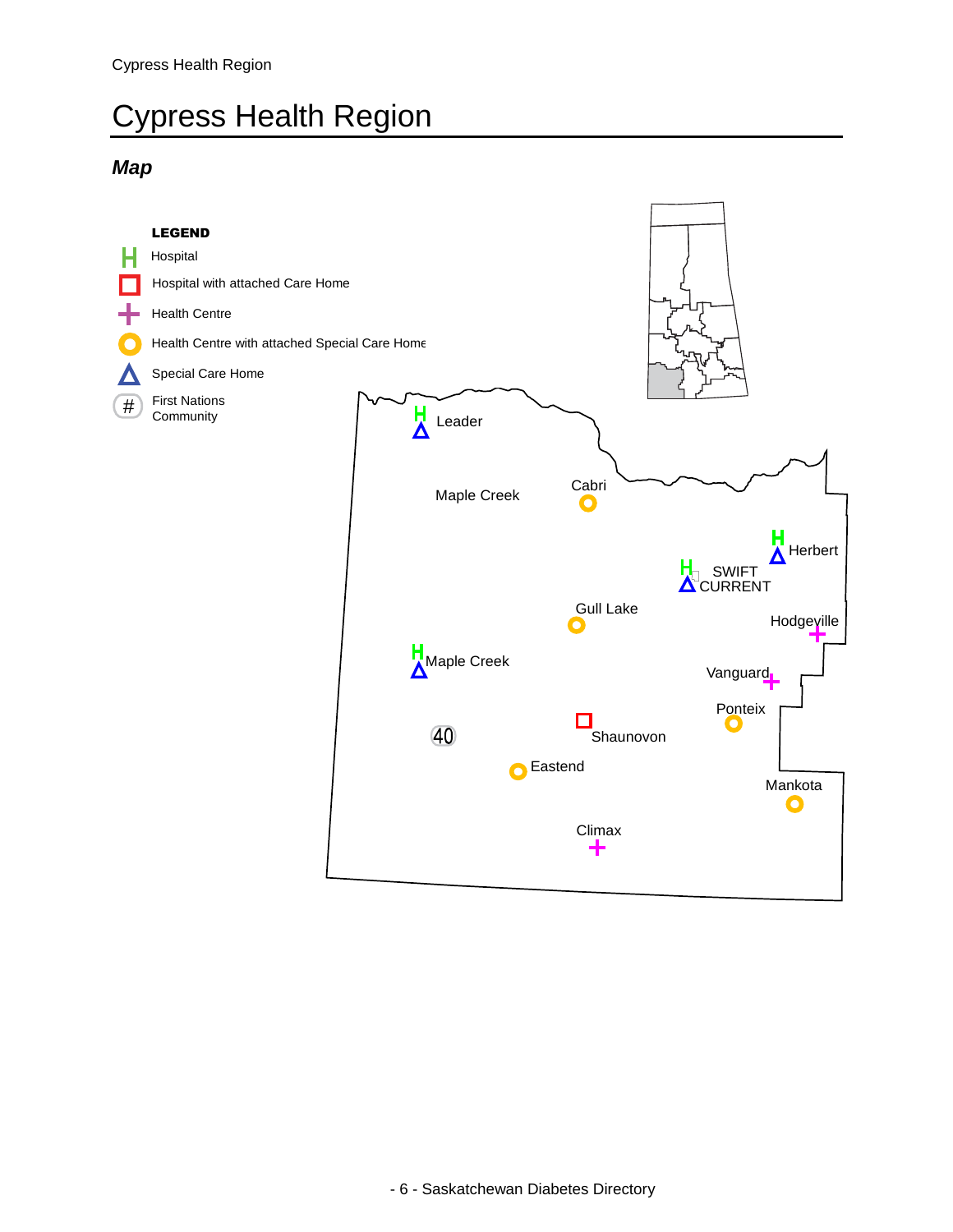#### <span id="page-8-0"></span>Cypress Health Region Contacts

#### **Diabetes Education Program**

Cypress Regional Hospital 2004 Saskatchewan Drive Swift Current, SK S9H 3X6

**Diabetes Nurse Educators** *\*All Referrals should be forwarded to PHC Reception @ (306) 778-5442* 

**Cypress Health Region – Rural/Inpatients** Program Facilitator Phone: (306) 778-9489 or (306) 774-4121 Fax: (306) 778-5442

**Swift Current**  Phone: (306) 778-5446 Fax: (306) 778-5442

#### **Dietitians**

*\*All Referrals should be forwarded to Dietitian in Swift Current* 

**Swift Current/Shaunavon/Climax** Phone: (306) 778-5448 or (306) 778-5252 or (306) 741-3897 Fax: (306 778-5442

**Eastend, Ponteix** Phone: (306) 625-5104 Fax: (306) 778-5442

**Gull Lake, Maple Creek** Phone: (306) 672-4705 Fax: (306) 778-5442

**Cabri, Herbert, Hodgeville, Leader, Vanguard** Phone: (306) 778-5416 Fax: (306) 778-5442

#### <span id="page-8-1"></span>Aboriginal Health Contacts for Cypress Health Region

**File Hills Qu'Appelle Tribal Council**  Box 985 Fort Qu'Appelle, SK S0G 1S0 **#41 Nekaneet First Nation**

<span id="page-8-2"></span>**Diabetes Nurse Educator** Phone: (306) 332-2618 Fax: (306) 332-2655

**Dietitian** Phone: (306) 332-2448 Fax: (306) 332-3790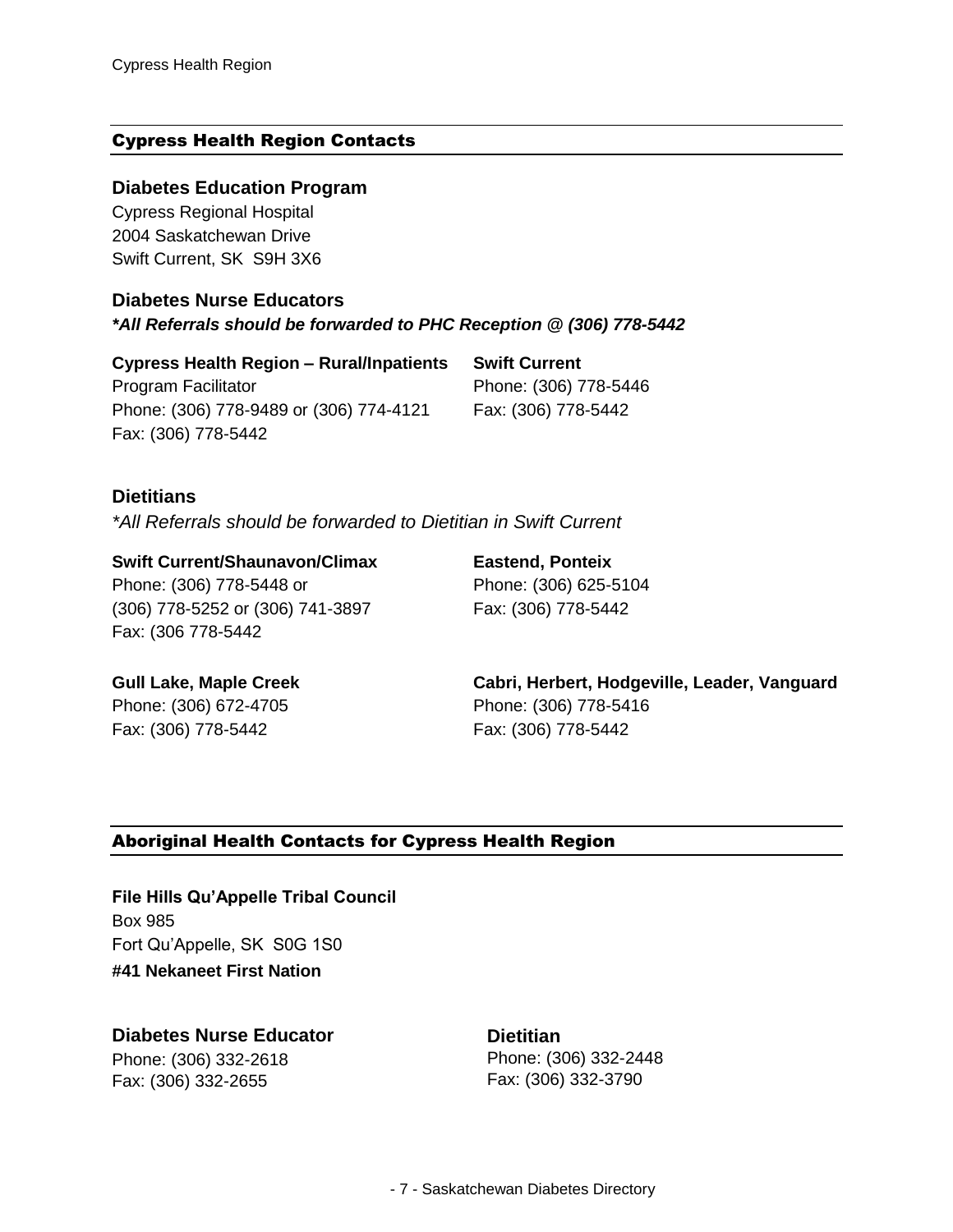### Five Hills Health Region

#### <span id="page-9-0"></span>*Map*

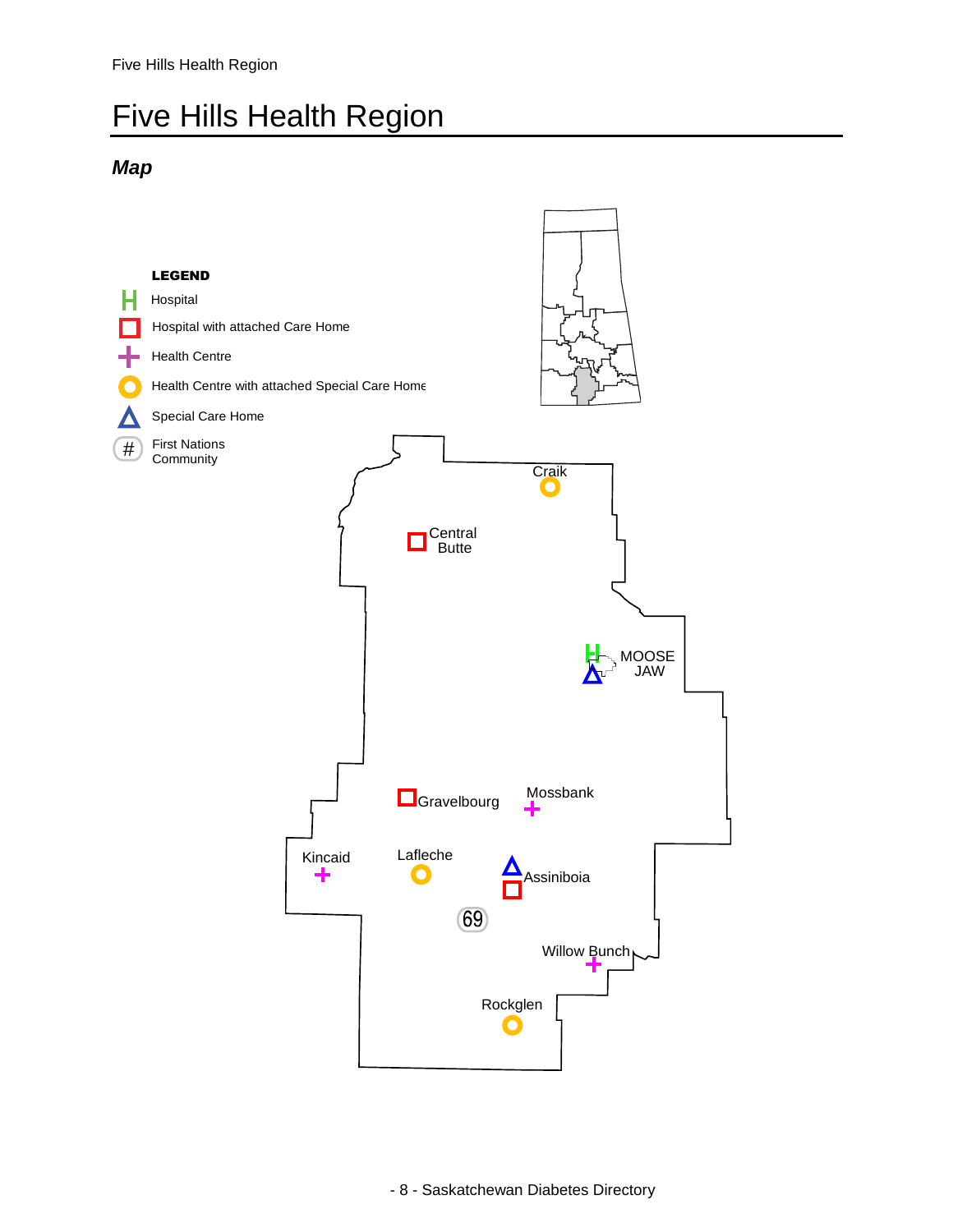#### <span id="page-10-0"></span>Five Hills Health Region Contacts

#### **Patient Education Centre**

Moose Jaw Union Hospital 455 Fairford Street East Moose Jaw, SK S6H 1H3

Phone: (306) 694-0364 or 694-0230

#### *\*All referrals for FHHR are triaged through central number in Moose Jaw\**

**Dietitians, Chronic Disease Nurse Educators, Cardiac Rehab Nurse Educator, Cardiac Exercise Therapist**

**Moose Jaw** Phone: (306) 694-0230 or (306) 694-0364

Fax: (306) 694-0241

#### <span id="page-10-1"></span>Aboriginal Health Contacts for Five Hills Health Region

#### **#69 Wood Mountain First Nation**

#### **Diabetes Nurse Educator**

Phone: (306) 332-2618 Fax: (306) 332-2655

#### **Dietitian**

Phone: (306) 332-2448 Fax: (306) 332-3790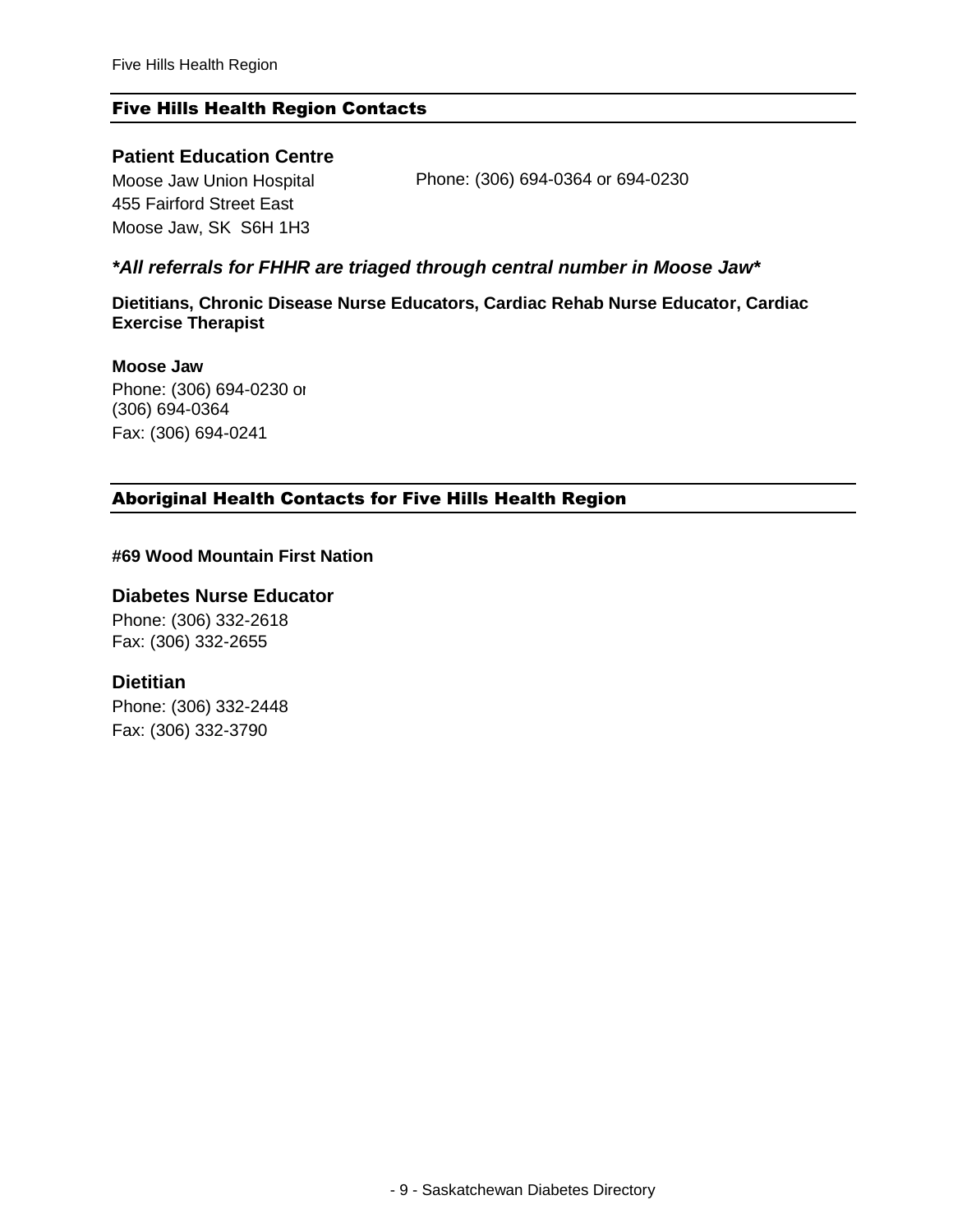### <span id="page-11-0"></span>Heartland Health Region

<span id="page-11-1"></span>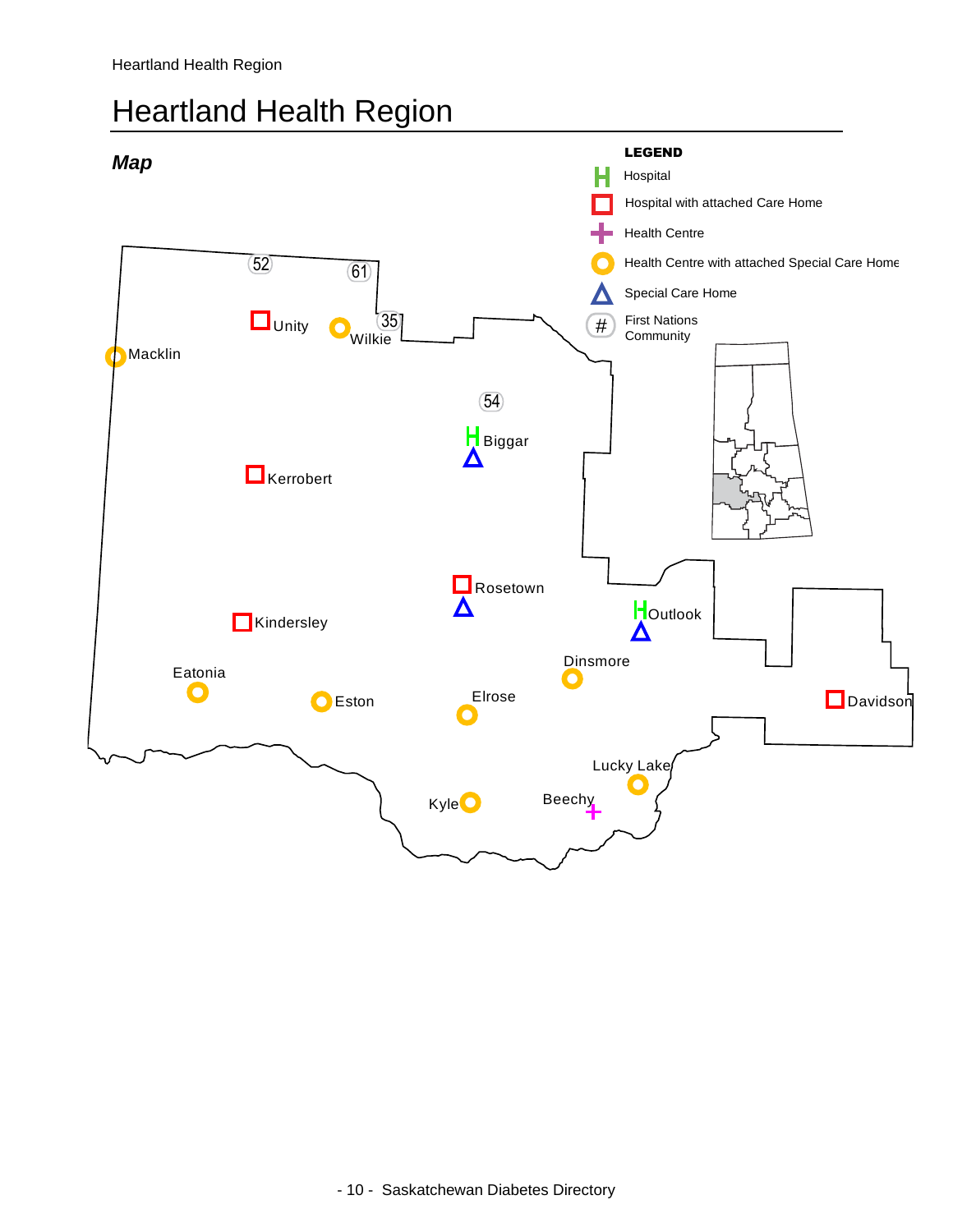#### <span id="page-12-0"></span>Heartland Health Region Contacts

#### **Heartland Health Region - Centralized Referrals**

**Rosetown Community Services**

Box 1300 Rosetown, SK S0L 2V0 Phone: (306) 882-6413 Fax: (306) 882-6474

#### **Diabetes Nurse Educators**

**Outlook, Wilkie, Biggar, Rosetown, Davidson & surrounding areas**  Phone: (306) 948-6041 Fax: (306) 948-2011

#### **Dietitians**

**Biggar, Macklin, Unity, Wilkie** Phone: (306) 834-7249 Fax: (306) 834-2972

**Dodsland, Eatonia, Eston, Kerrobert, Kindersley** Phone: (306) 463-1000 ext 223 Fax: (306) 463-4550

**Kerrobert, Macklin, Unity, Kindersley, Eston and surrounding areas**  Phone: (306) 463-1000 Fax: (306) 463-4550

**Davidson, Outlook, Lucky Lake, Beechy** Phone: (306) 867-8676 ext 409 Fax: (306) 867-9449

**Rosetown, Kyle, Dinsmore, Elrose** Phone: (306) 882-6413 ext 230 Fax: (306) 882-6474

#### <span id="page-12-1"></span>Aboriginal Health Contacts for Heartland Health Region

**Battle River Treaty 6 Health Centre**

1192-101<sup>st</sup> Street, P.O. Box 1658 North Battleford, SK S9A 3W2

**#36 Mosquito, Grizzly Bear's Head, Lean Man First Nation #55 Red Pheasant First Nation**

**Diabetes Nurse Educator** Phone: (306) 937-6700 Fax: (306) 445-3489

**Dietitian** Phone: (306) 937-6700 Fax: (306) 445-3489

#### **Exercise Therapist**

Phone: (306) 937-6700 Fax: (306) 445-3489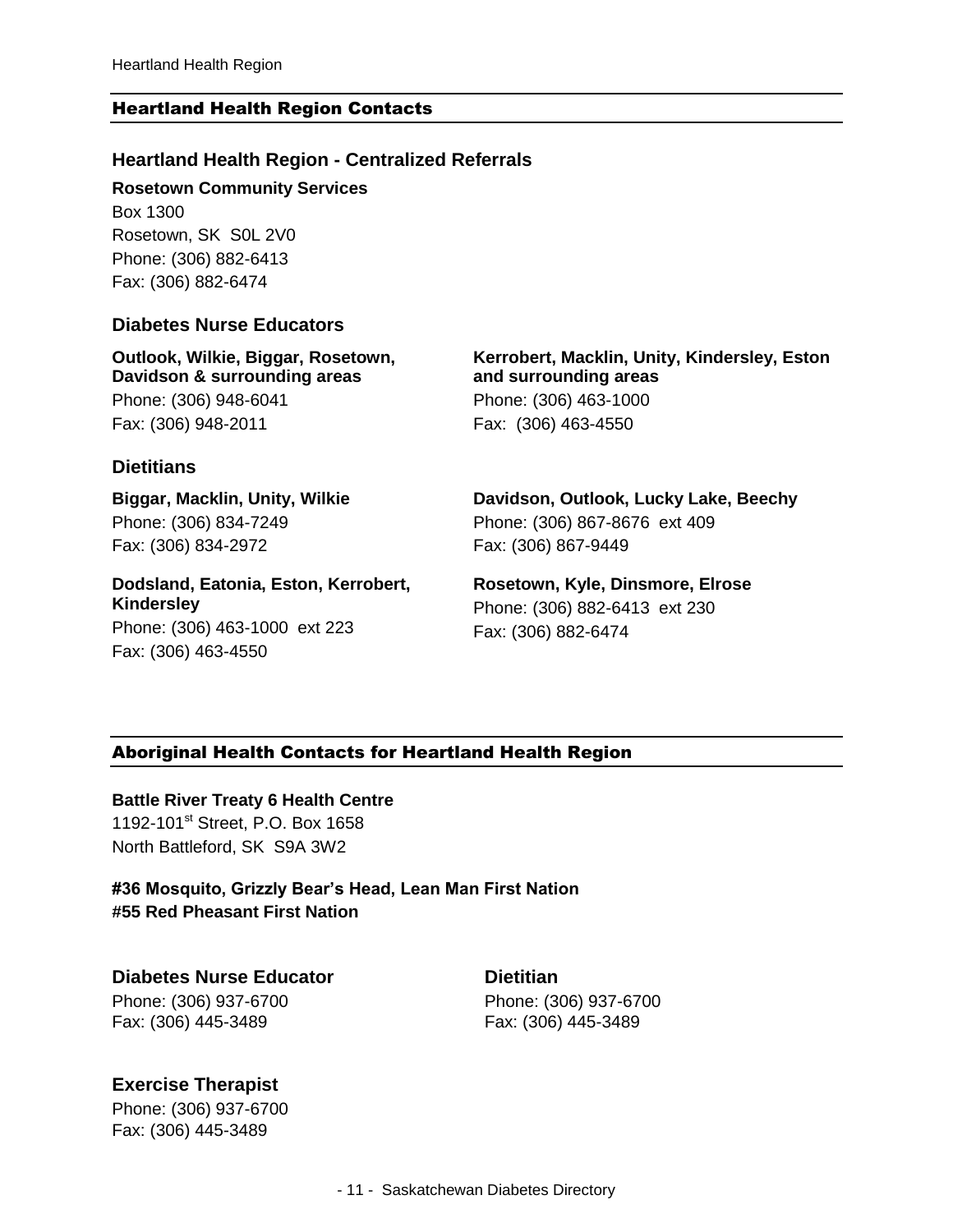### <span id="page-13-0"></span>Keewatin Yatthé Health Region

<span id="page-13-1"></span>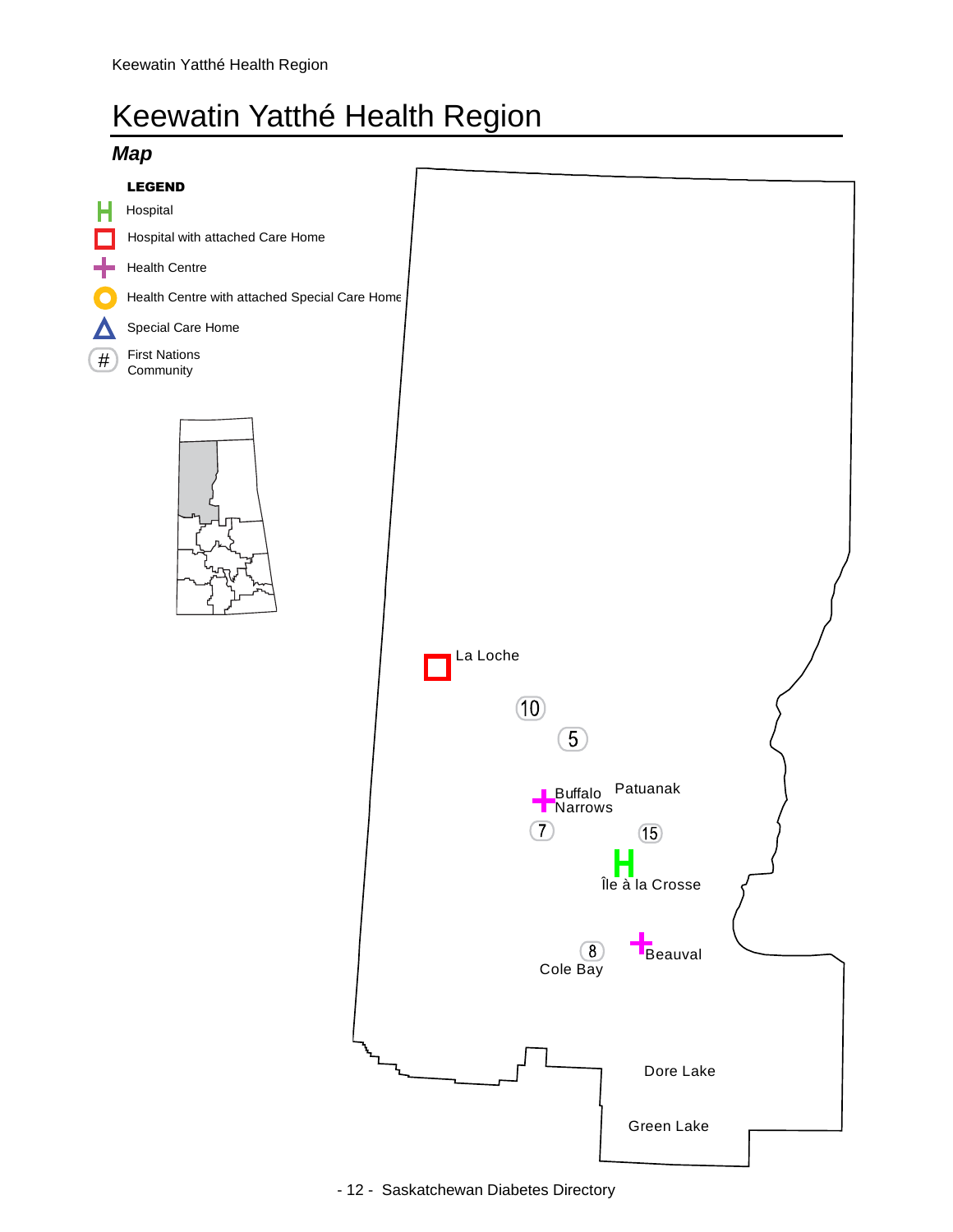#### <span id="page-14-0"></span>Keewatin Yatthé Health Region Contacts

**Regional Diabetes Education Program** Box 40

Buffalo Narrows, SK S0M 0J0

#### **Diabetes Nurse Educator Dietitian**

**Beauval, Buffalo Narrows, Green Lake, La Loche, Ile a la Crosse** Phone: (306) 235-5842 Fax: (306) 235-4390

**Ile a la Crosse (Beauval, Buffalo Narrows, Green Lake, La Loche)** Phone: (306) 833-3360 Fax: (306) 833-2474

#### <span id="page-14-1"></span>Aboriginal Health Contacts for Keewatin Yatthé Health Region

**Meadow Lake Tribal Council Flying Dust First Nation** Meadow Lake, SK S9X 1T8

**#5 Birch Narrows First Nation #7 Buffalo River Dene Nation #8 Canoe Lake Cree First Nation #10 Clearwater River Dene Nation #15 English River First Nation**

#### Contact the Nurse in the First Nations Community

**Birch Narrows First Nation Health Centre** Phone: (306) 894-2112 Fax: (306) 894-2088

#### **Canoe Lake Cree First Nation Treatment Centre**

Phone: (306) 829-2140 Fax: (306) 829-4287

#### **English River First Nation Nursing Station** Phone: (306) 396-2072

Fax: (306) 396-2047

**Buffalo River Dene Nation** Phone: (306) 282-2011 Fax: (306) 282-2117

**Clearwater River Dene Nation Health Centre** Phone: (306) 822-2378 Fax: (306) 822-2297

#### **Dietitian (For All above First Nations Communities)**

Phone: (306) 236-5817 Fax: (306) 236-3232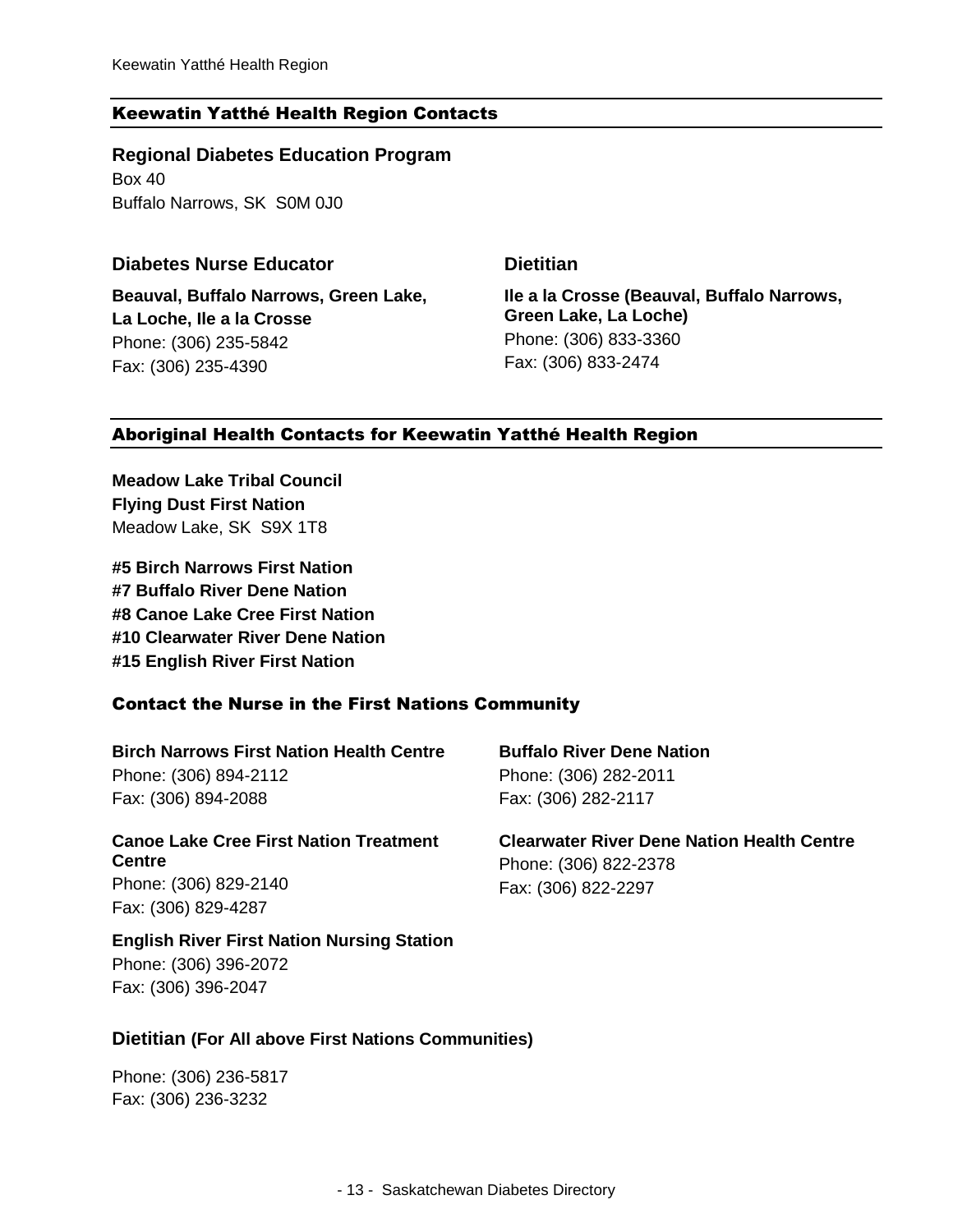### <span id="page-15-0"></span>Kelsey Trail Health Region

<span id="page-15-1"></span>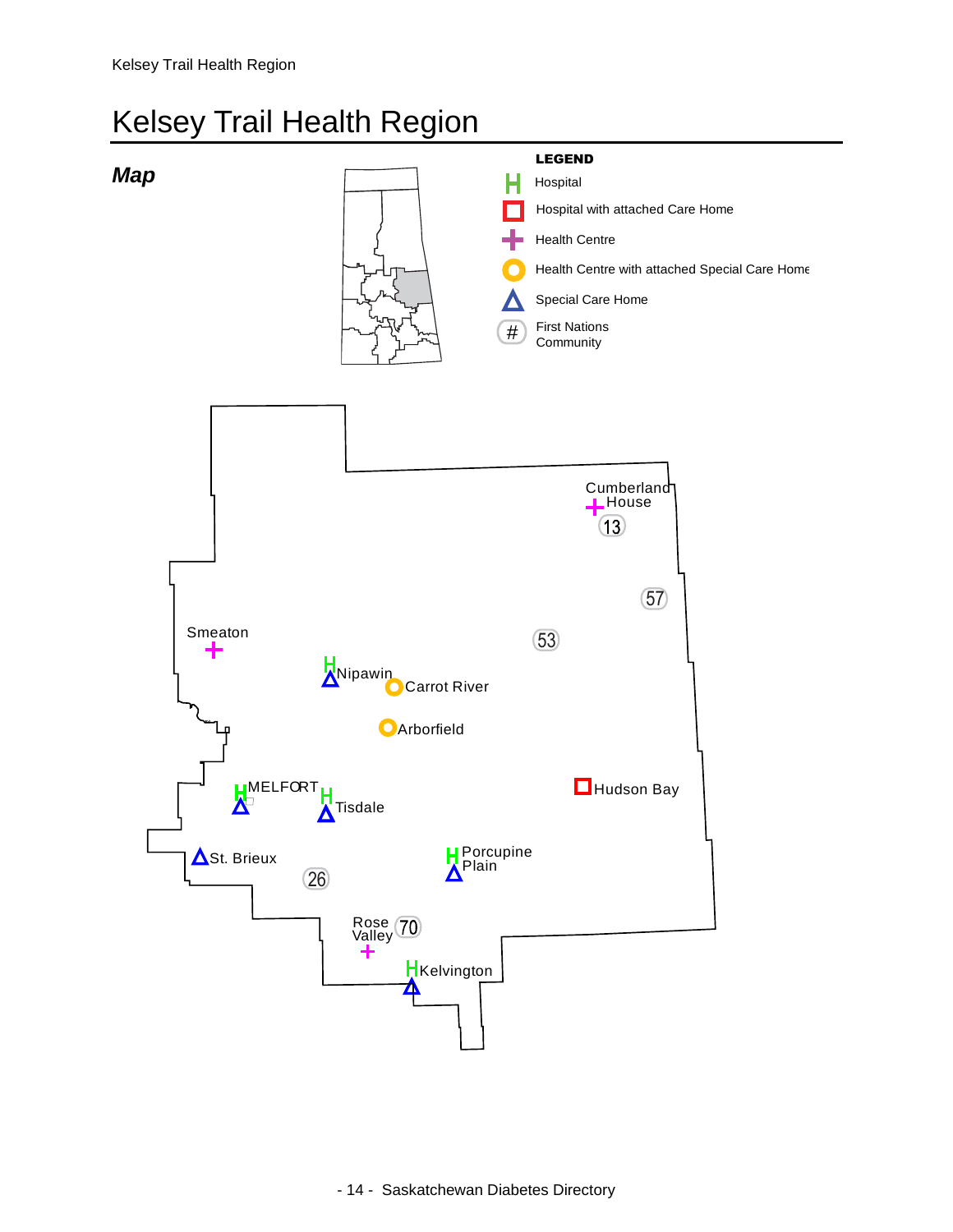#### <span id="page-16-0"></span>Kelsey Trail Health Region Contacts

Box 1480 Melfort, SK S0E 1A0 Box 389 Nipawin, SK S0E 1E0 Box 1630 Tisdale, SK S0E 1T0

#### **Diabetes Nurse Educators**

**Melfort (Naicam, St. Brieux)** Phone: (306) 752-8786 Fax: (306) 752-8711

**Nipawin (Arborfield, Carrot River, Smeaton, Cumberland House)** Phone: (306) 862-9822 Fax: (306) 862-3250

**Tisdale (Hudson Bay, Kelvington, Porcupine Plain, Rose Valley)** Phone: (306) 873-6522 Fax: (306) 873-1049

Reception: (306) 873-3760

#### **Dietitians**

**Melfort (Naicam, St. Brieux)**  Phone: (306) 752-8751 or 752-8785 Fax: (306) 752-8711

**Nipawin (Arborfield, Carrot River, Smeaton, Cumberland House)**  Phone: (306) 862-7255 or 862-9822 Fax: (306) 862-3250

**Tisdale (Hudson Bay, Kelvington, Porcupine Plain, Rose Valley)** Phone: (306) 873-6523

Fax: (306) 873-1049 Reception: (306) 873-3760

#### <span id="page-16-1"></span>Aboriginal Health Contacts for Kelsey Trail Health Region

**Prince Albert Grand Council** Box 2410 Prince Albert, SK S6V 7G3

**#13 Cumberland House Cree Nation #54 Red Earth First Nation #58 Shoal Lake Cree Nation**

**Diabetes Nurse Educator** Phone: (306) 953-7253 Fax: (306) 763-6611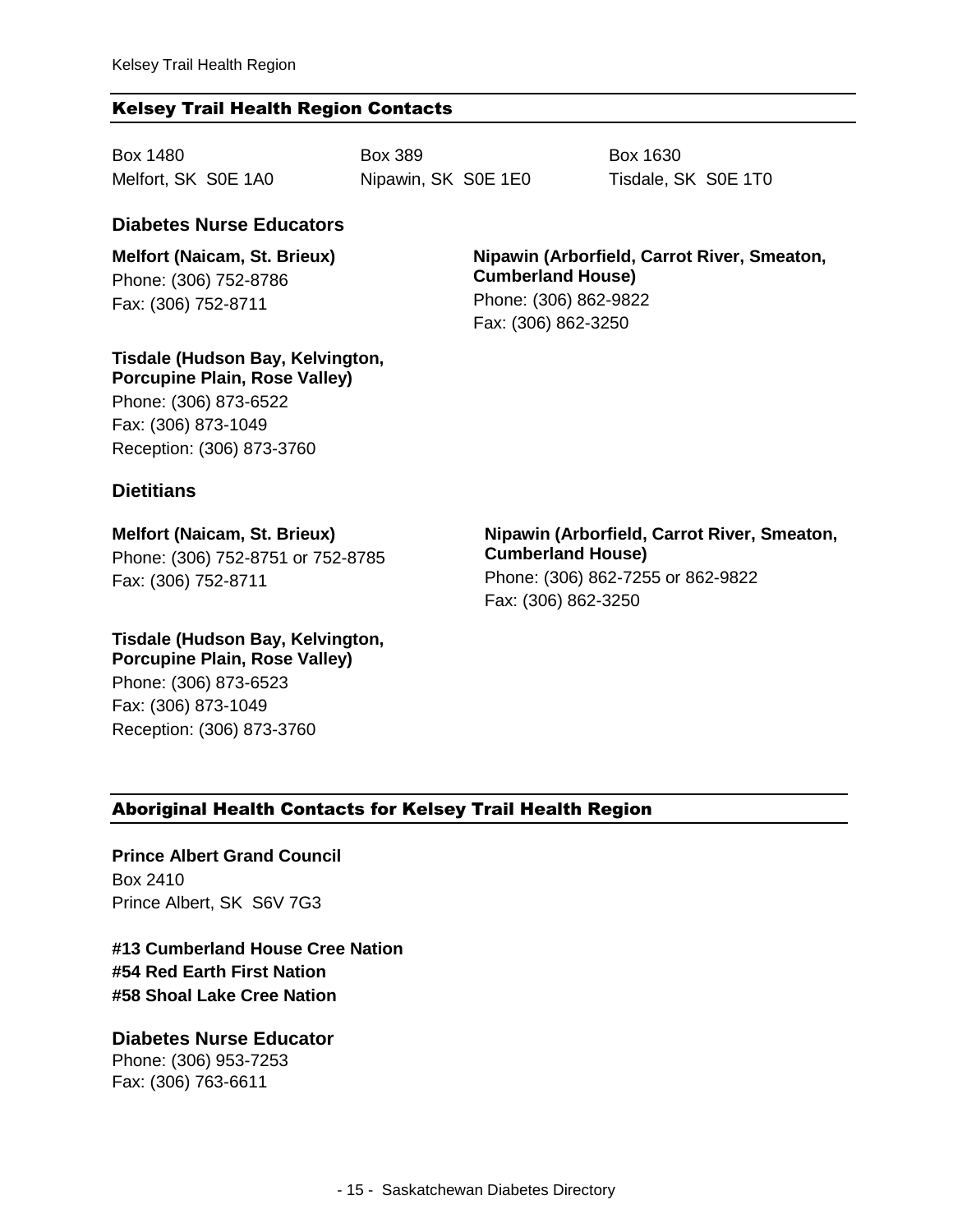Kelsey Trail Health Region

#### **Dietitian**

Phone: (306) 953-7248 Fax: (306) 922-2955

#### **#27 Kinistin Saulteaux Nation #70 Yellow Quill First Nation**

#### **Saskatoon Tribal Council** 200 – 335 Packham Avenue Saskatoon, SK S7N 4S1

*\*Forward all referrals to Dietitian and to Nurse at the First Nation Health Centre\**

#### **Community Health Nurses/Home Care Nurses**

| <b>Kinistin Saulteaux Nation Wellness Clinic</b> |  |
|--------------------------------------------------|--|
| Phone: (306) 878-8181                            |  |
| Fax: (306) 873-3550                              |  |

**Yellow Quill First Nation Health Clinic** Phone: (306) 322-2041 Fax: (306) 322-5970

**Saskatoon Tribal Council Dietitian** Phone: (306) 956-6142 Fax: (306) 956-0307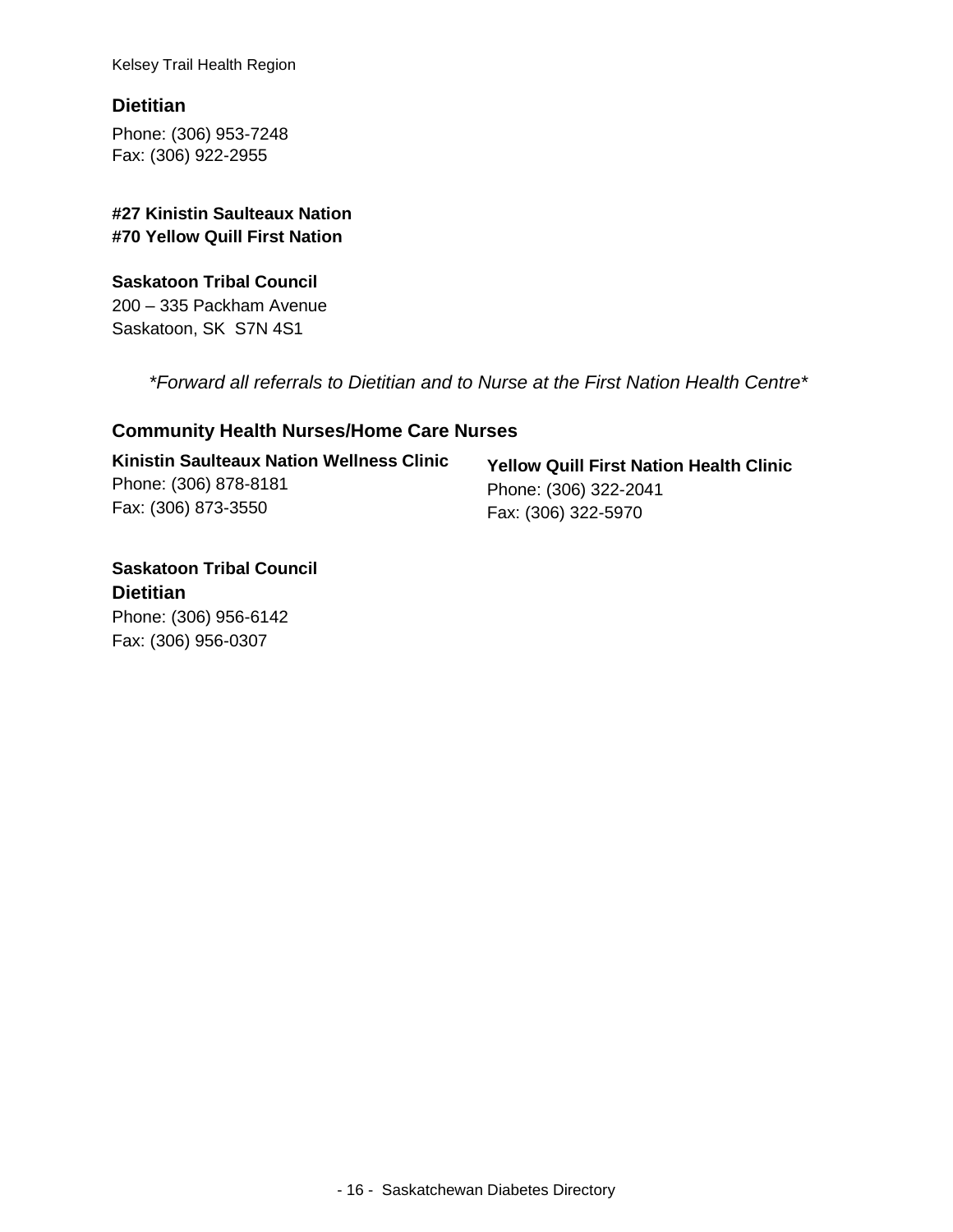## <span id="page-18-0"></span>Mamawetan Churchill River Health Region

<span id="page-18-1"></span>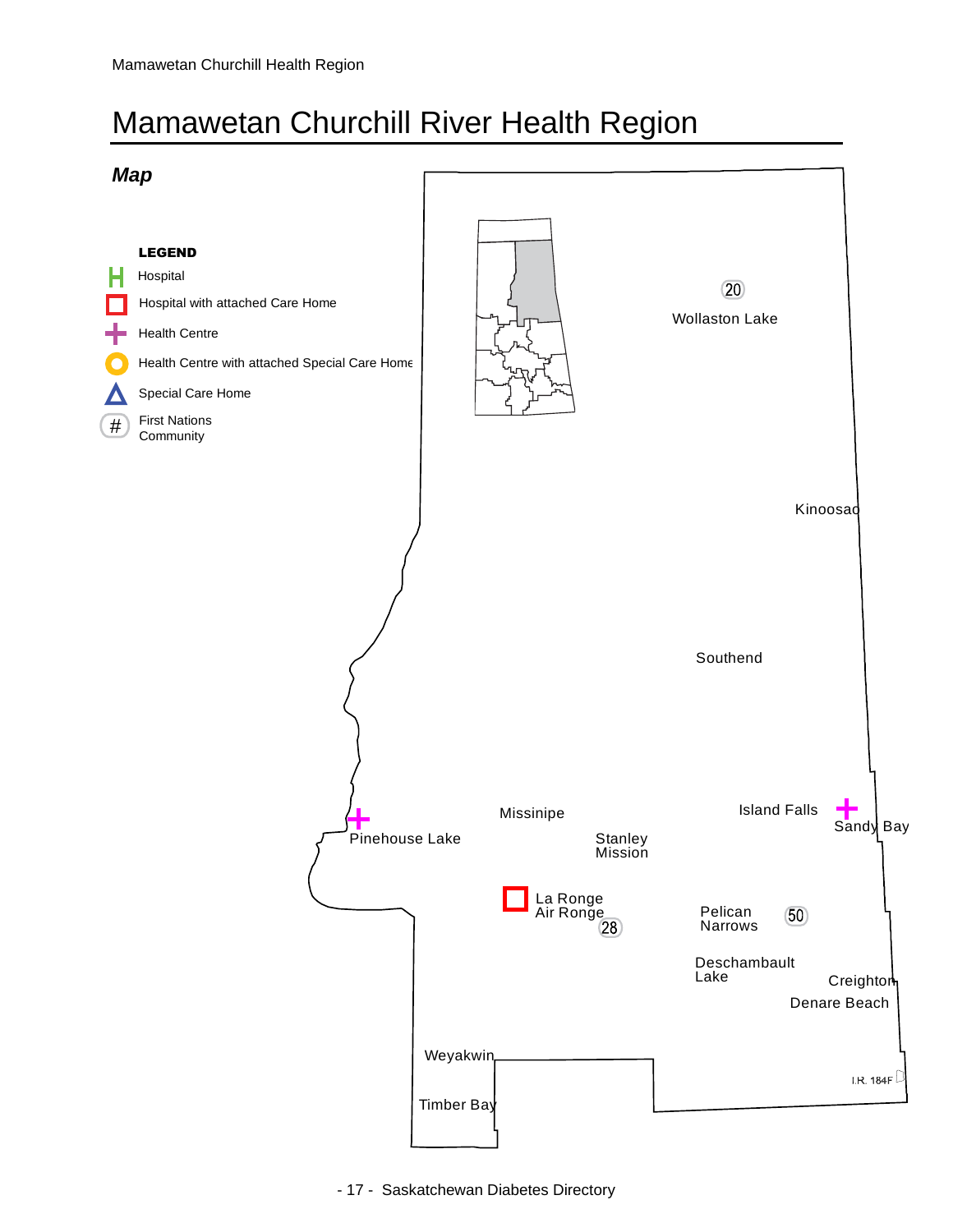#### <span id="page-19-0"></span>Mamawetan Churchill River Health Region Contacts

**Primary Health Care Services**  Box 6000 La Ronge, SK S0J 1L0

**Creighton Health Centre** Box 219 Creighton, SK S0P 0A0

**Sandy Bay Clinic** Box 39 Sandy Bay, SK S0P 0G0

**Pinehouse Health Clinic**  Box 296 Pinehouse Lake, SK S0J 2B0

**Stanley Mission Health Station** Box 320 Stanley Mission, SK S0J 2P0

**Southend Health Centre** General Delivery Southend, SK S0J 2L0

#### **Diabetes Nurse Educator**

| <b>Creighton</b>      | La Ronge              |  |
|-----------------------|-----------------------|--|
| Phone: (306) 688-8624 | Phone: (306) 425-4826 |  |
| Fax: (306) 688-8629   | Fax: (306) 425-4199   |  |

#### **Pinehouse, Sandy Bay, Stanley Mission, Southend**

*DNE services are provided to these areas by telehealth or visits and requests/referrals go directly to the Nurse in Charge at the Health Clinics*

#### **Pinehouse**

Nurse in Charge Phone: (306) 884-5670 Fax: (306) 884-5699

#### **Southend**

Nurse in Charge Phone: (306) 758-2063 Fax: (306) 758-2050

#### **Dietitian**

Phone: (306) 425-4813 Fax: (306) 425-5513

**Sandy Bay** Nurse in Charge Phone: (306) 754-5400 Fax: (306) 754-5429

**Stanley Mission** Nurse in Charge Phone: (306) 635-2090 Fax: (306) 635-2189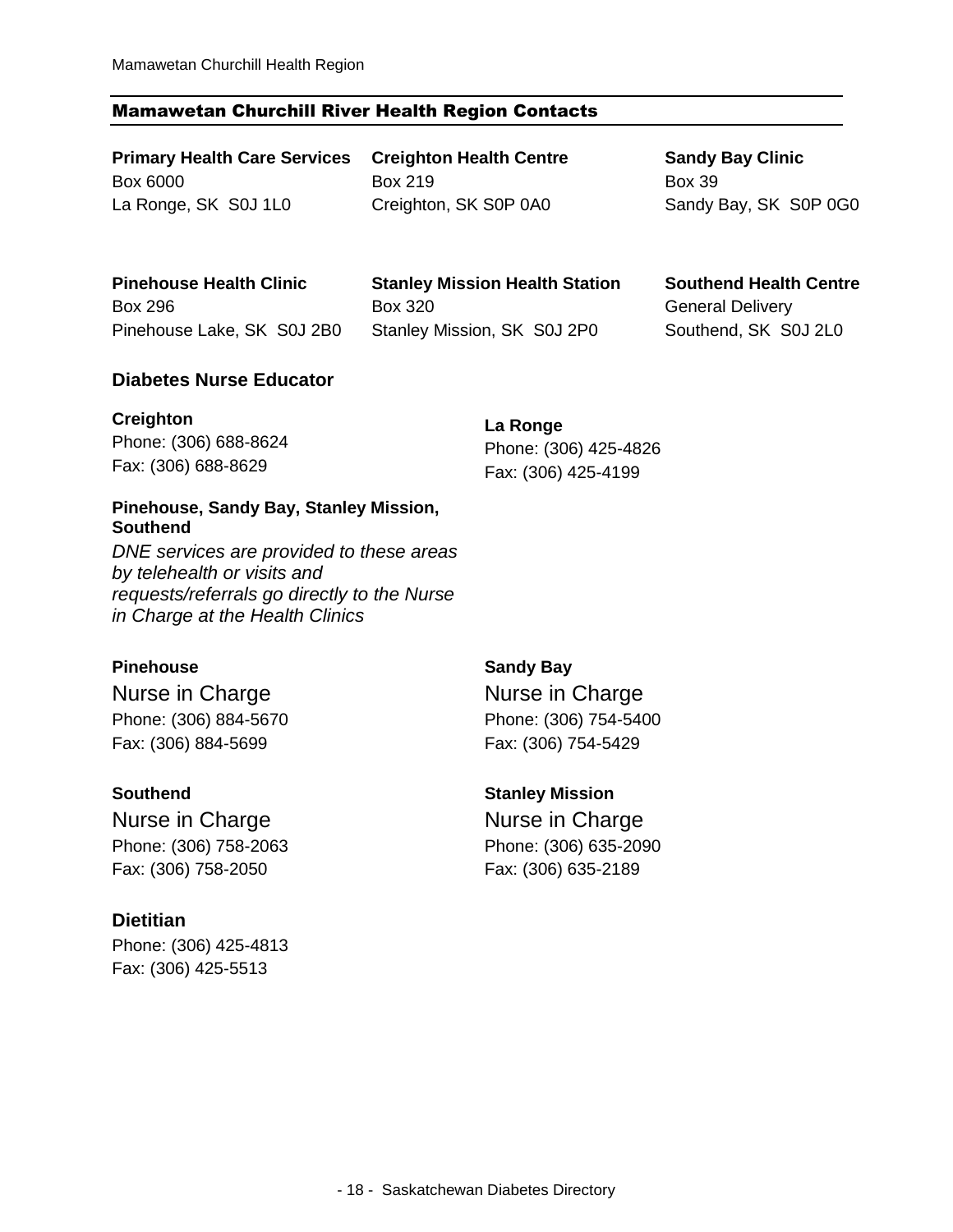#### <span id="page-20-0"></span>Aboriginal Health Contacts for Mamawetan Churchill River Health Region

**Prince Albert Grand Council** Box 2410

Prince Albert, SK S6V 7G3

**#20 Hatchet Lake First Nation**

#### **Diabetes Nurse Educator**

Phone: (306) 953-7253 Fax: (306) 922-763-6611

#### **Dietitian**

Phone: (306) 953-7248 Fax: (306) 922-2955

**Mamawetan Churchill River Health Authority** Box 6000

La Ronge, SK SOJ 1LO

#### **#28 Lac La Ronge Indian Band #50 Peter Ballantyne Cree Nation**

#### **Home Care Nurse**

Phone: (306) 425-3600 Fax: (306)425-5520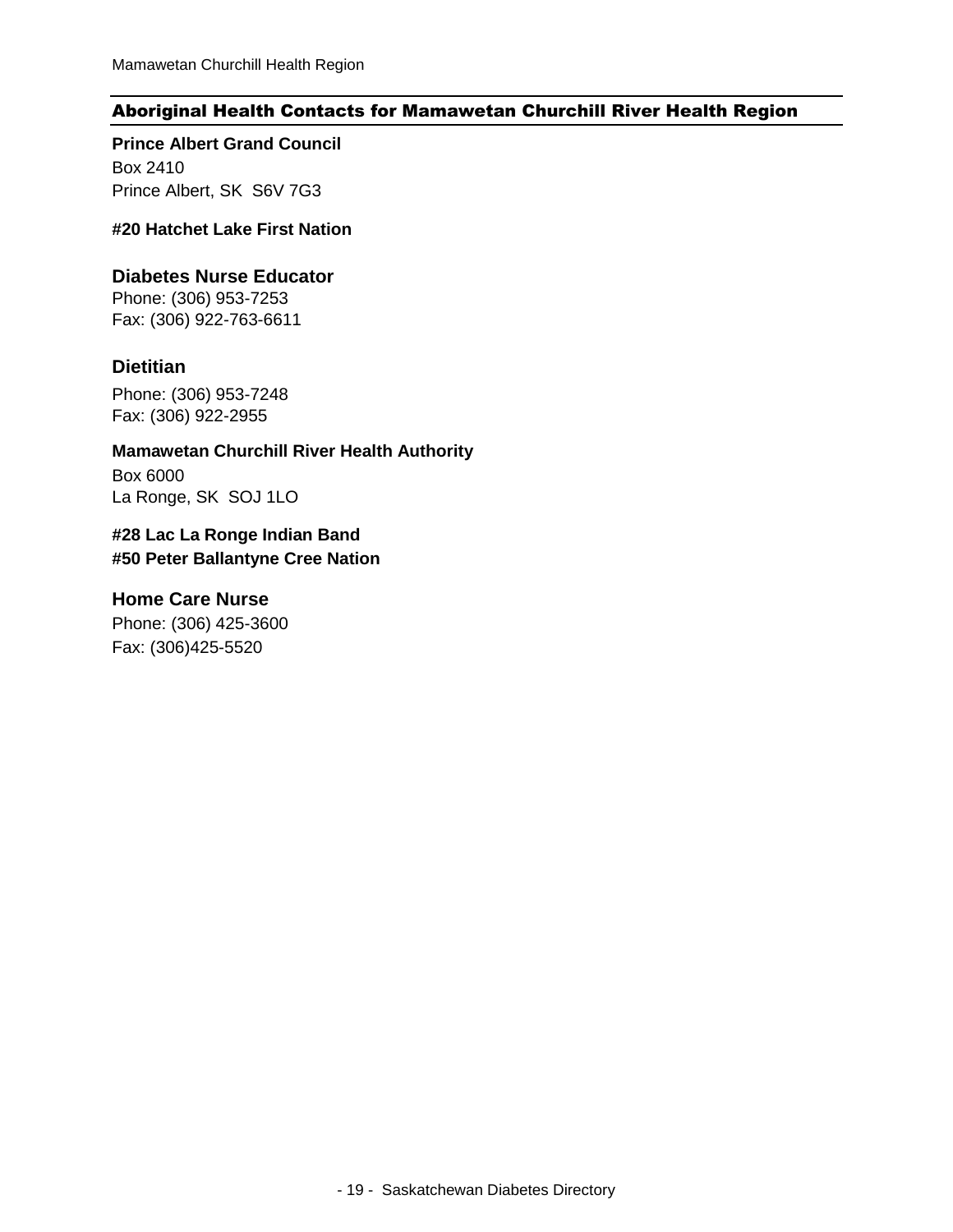### <span id="page-21-1"></span><span id="page-21-0"></span>Prairie North Health Region

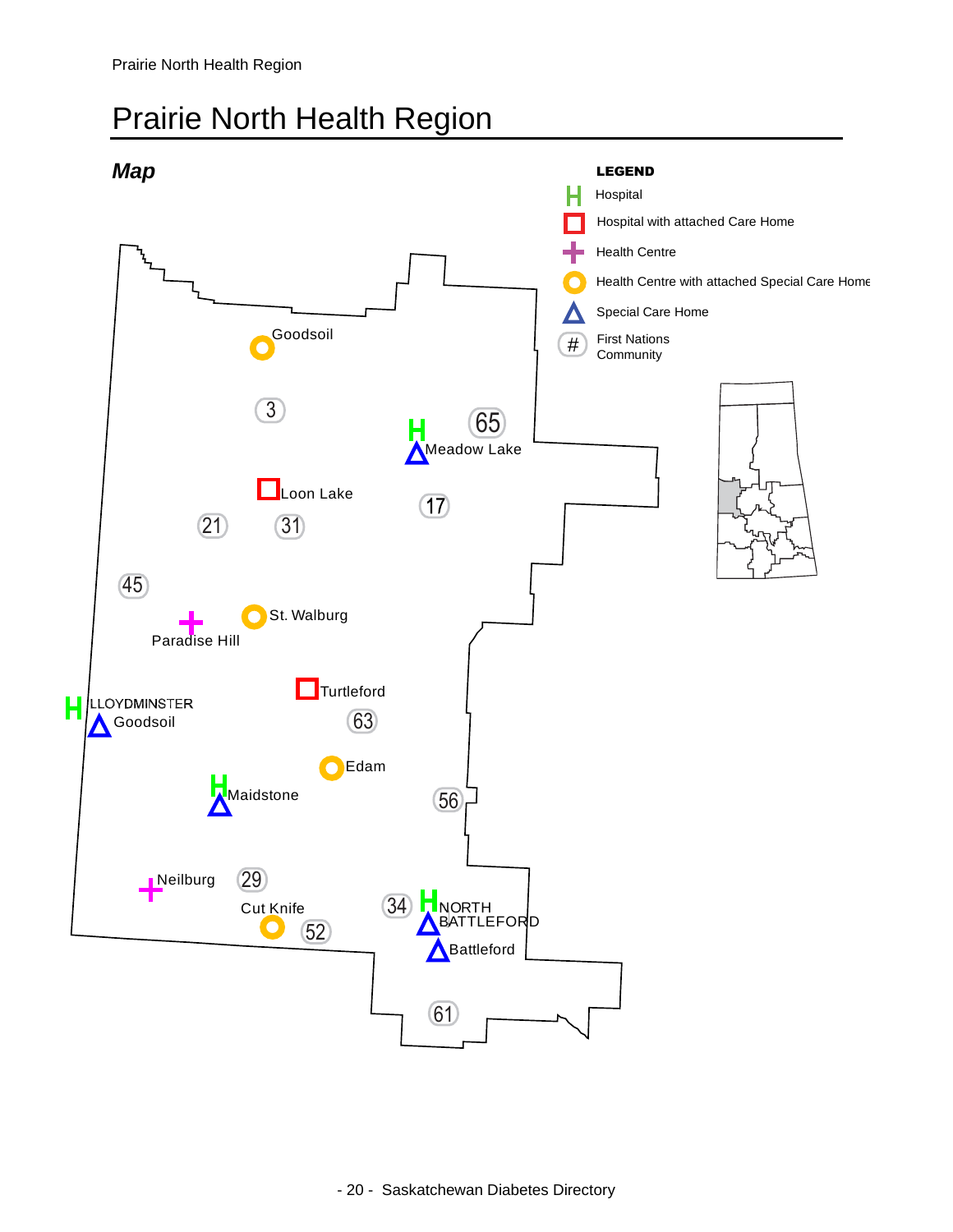#### <span id="page-22-0"></span>Prairie North Health Region Contacts

#### **Diabetes Education Centre**

Suite 101 – 11427 Railway Ave (Frontier Mall) North Battleford, SK S9A 3G8

Community Health Services Building;  $3820 - 43$ <sup>rd</sup> Avenue Lloydminster, SK S9V 1Y3

Meadow Lake Assoc. Clinic 218 Centre Street Meadow Lake, SK S9X 1E6

#### **Diabetes Education Rural (Maidstone, Turtleford, Neilburg, St. Walburg, Paradise Hill)**

Maidstone Health Complex 214 – 5<sup>th</sup> Avenue East (Box 160) Maidstone, SK S0M 1M0

#### **Diabetes Nurse Educators**

**Lloydminster** Phone: (306) 820-6096 Fax: (306) 825-6256

#### **North Battleford and Area**

Phone: (306) 446-6430 (Reception) Phone: (304) 446-6424 or (306) 446-6404 Fax: (306) 446-7368

#### **Dietitians**

#### **Lloydminster**

Phone: (306) 820-6291 (outpatient) Phone: (306) 820-6290 (outpatient/LTC) Fax: (306) 820-6256

Phone: (306) 820-6056 (inpatient) Fax: (306) 820-6124

#### **Meadow Lake**

(Goodsoil, Loon Lake) Phone : (306) 236-1528 Fax : (306) 236-4355

#### **Meadow Lake and Area**

(Dorintosh, Goodsoil, Loon Lake, Makwa, Pierceland, Rapid View) Phone: (306) 236-1529 Fax: (306) 236-4355

#### **Rural - Maidstone**

(Maidstone, Turtleford, Neilburg, St. Walburg, Paradise Hill) Phone : (306) 893-2622 Fax : (306) 893-4488

#### **North Battleford**

Reception: (306) 446-6430 Phone: (306) 446-6476 (outpatient) Phone: (306) 446-6047 (outpatient/LTC) Fax: (306) 446-7368

Phone: (306) 446-6671 (inpatient) Fax: (306) 446-6561

**Rural - Maidstone** (Maidstone, Turtleford, St. Walburg, Cut Knife, Paradise Hill, Neilburg) Phone: (306) 893-2622 ext. 7869 Fax: (306) 893-4488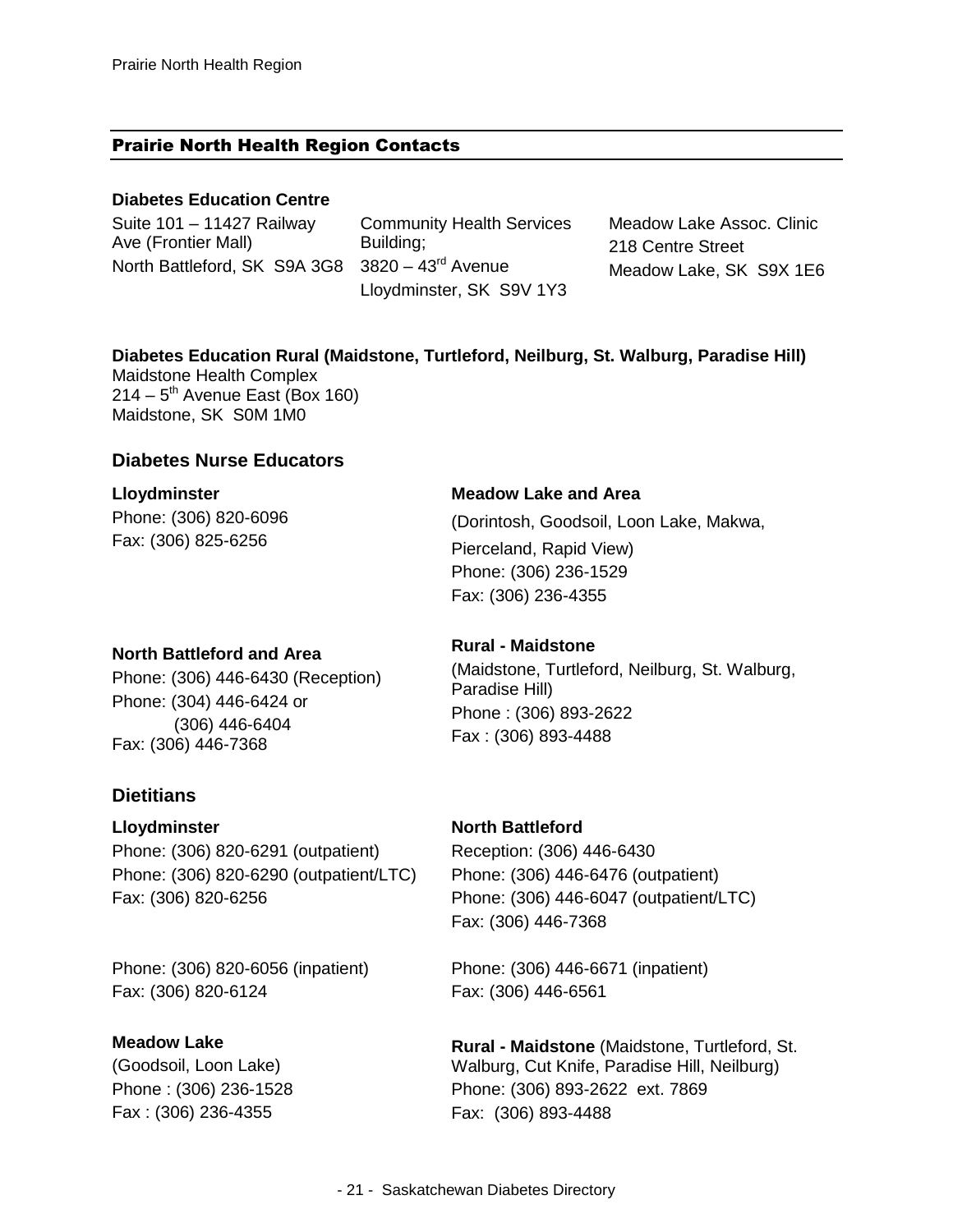#### <span id="page-23-0"></span>Aboriginal Health Contacts for Prairie North Health Region

**Meadow Lake Tribal Council Flying Dust First Nation** Meadow Lake, SK S9X 1T8

**#17 Flying Dust First Nation #21 Island Lake First Nation #32 Makwa Sahgaiehcan First Nation #65 Waterhen Lake First Nation**

#### **Flying Dust First Nation Health Centre**

Phone: (306) 236-9501 Fax: (306) 236-2853

**Makwa Sahgaiehcan First Nation Health Centre** Phone: (306) 837-2208 Fax: (306) 837-4469

**Island Lake First Nation Health Centre** Phone: (306) 837-2265 Fax: (306) 837-4480

**Waterhen Lake First Nation Treatment Centre** Phone: (306) 236-3151 Fax: (306) 236-6377

#### **Battle River Treaty 6 Health Centre**

 $1102 - 101$ <sup>st</sup> Street, PO Box 1658 North Battleford, SK S9A 3W2

**#30 Little Pine First Nation (Cutknife/Paynton) #35 Moosomin First Nation (Cochin) #53 Poundmaker First Nation (Cutknife/Paynton) #62 Sweet Grass First Nation (Gallivan)**

**Diabetes Nurse Educator Exercise Therapist**

Fax: (306) 445-3489 Fax: (306) 445-3489

#### **Dietitian**

Phone: (306) 937-6700 Fax: (306) 445-3489

Phone: (306) 937-6700 Phone: (306) 937-6700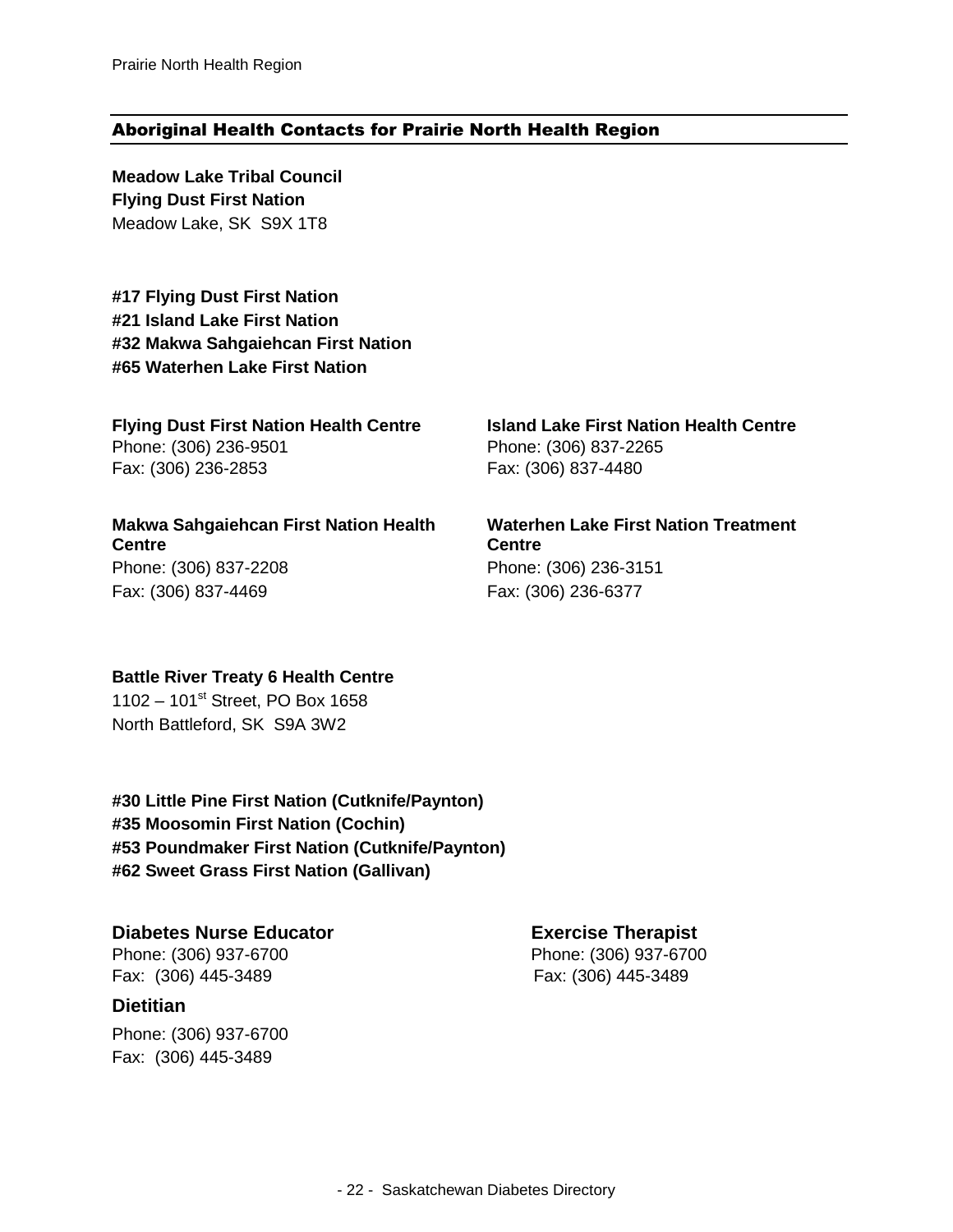#### <span id="page-24-0"></span>Unaffiliated First Nations in the Prairie North Health Region

**#3 Big Island Lake Cree Nation #46 Onion Lake First Nation #57 Saulteaux Nation (Cochin) #63 Thunderchild First Nation**

#### **Onion Lake Health Centre**

**Diabetes Nurse Educator** Phone: (306) 344-2330 Ext. 281 Fax: (306) 344-4762

**Big Island Health Centre** Phone: (306) 839-2330 Fax: (306) 839-4556

**Thunderchild Health Centre** Phone: (306) 845-4330 Fax: (306) 845-2978

#### **Onion Lake Health Centre**

**Dietitian** Phone: (306) 344-2330 Ext 284 Fax: (306) 344-4762

#### **Saulteaux Health Centre**

Phone: (306) 386-1039 Fax: (306) 386-1222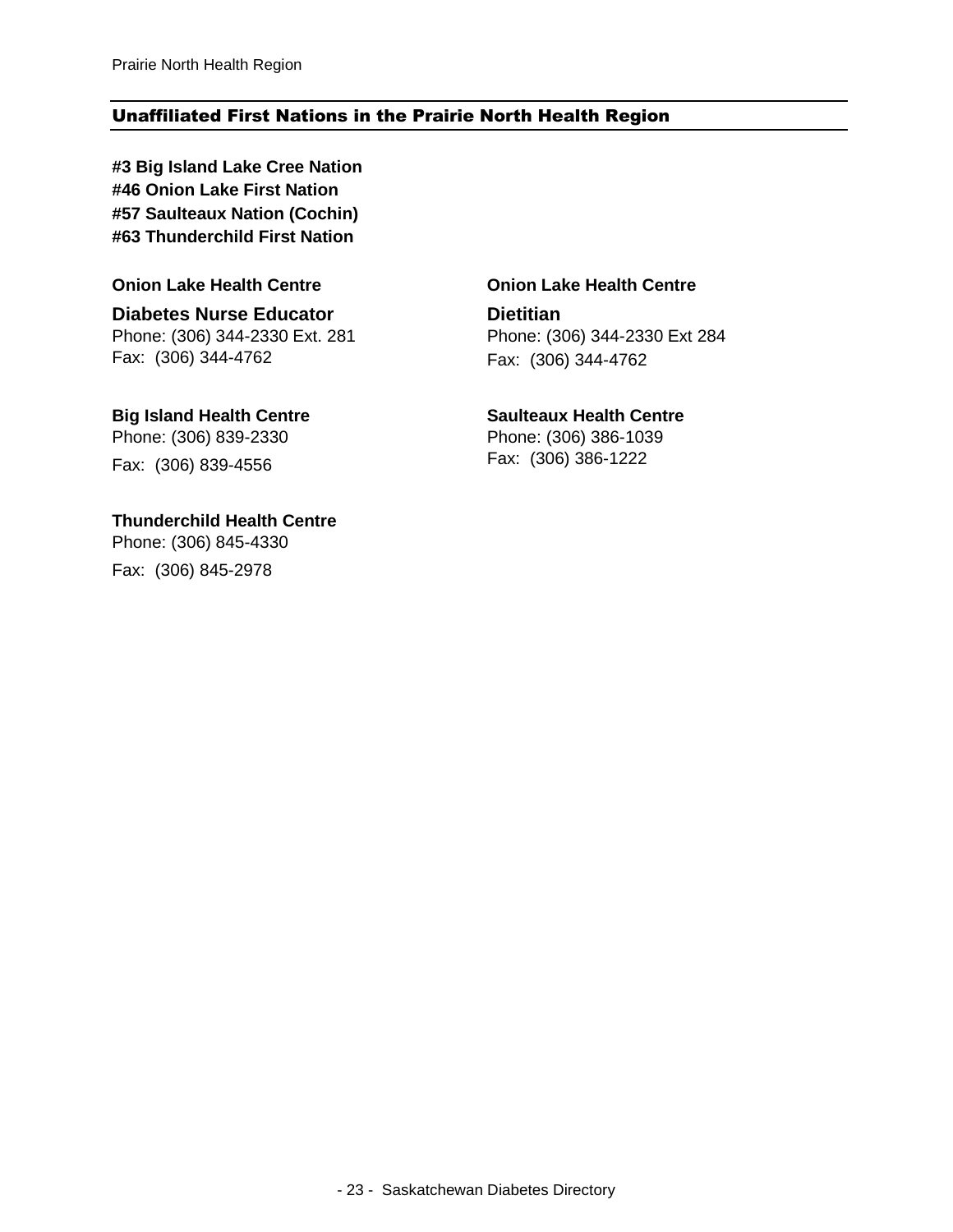### <span id="page-25-0"></span>Prince Albert Parkland Health Region

<span id="page-25-1"></span>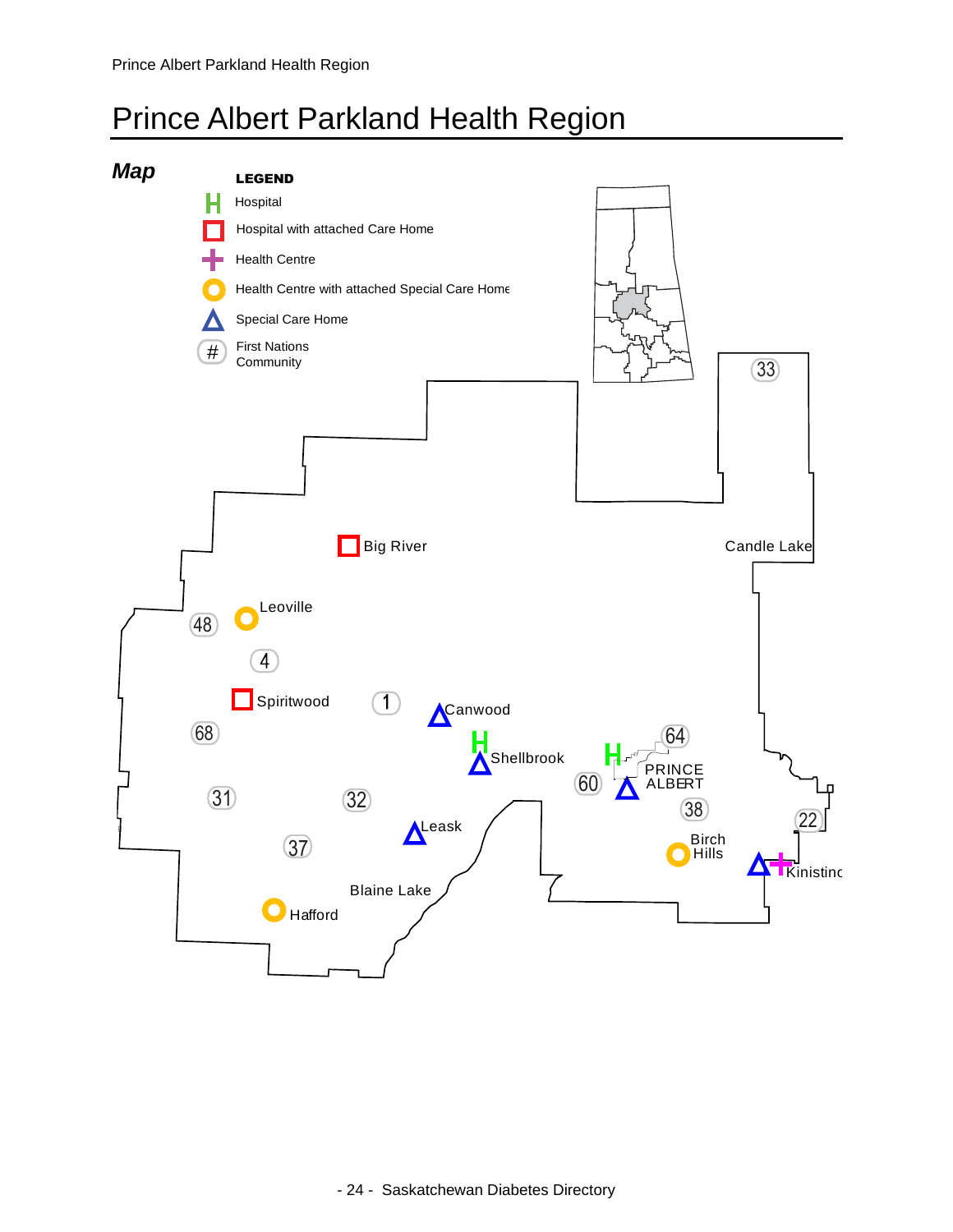#### <span id="page-26-0"></span>Prince Albert Parkland Health Region Contacts

**Diabetes Education Centre – Diabetes Nurse Educators, Dietitian & Pharmacist** Prince Albert Parkland Health Region  $1521 - 6$ <sup>th</sup> Avenue West Prince Albert, SK S6V 5K1 Phone: (306) 765-6464 Fax: (306) 765-6624

#### **Satellite Diabetes Centres**

**Shellbrook Primary Health Care Clinic** Phone: (306) 747-2552 Fax: (306) 747-2141

**Birch Hills Health Centre** Phone : (306) 749-3331 Fax : (306) 749-2440

#### <span id="page-26-1"></span>Aboriginal Health Contacts for Prince Albert Parkland Health Region

**Battlefords Tribal Council Indian Health Services**

 $1102 - 101$ <sup>st</sup> Street, PO Box 1658 North Battleford, SK S9A 3W2

#### **#31 Lucky Man First Nation**

#### **Diabetes Nurse Educator**

Phone: (306) 937-6700 Fax: (306) 445-3489

**Prince Albert Grand Council** Box 2410

Prince Albert, SK S6V 7G3

**#22 James Smith Cree Nation #34 Montreal Lake Cree Nation #61 Sturgeon Lake First Nation #64 Wahpeton Dakota First Nation**

**Diabetes Nurse Educator** Phone: (306) 953-7253 Fax: (306) 763-6611

**Dietitian** Phone: (306) 937-6700 Fax: (306) 445-3489

**Dietitian**

Phone: (306) 953-7248 Fax: (306) 922-2955

**Saskatoon Tribal Council**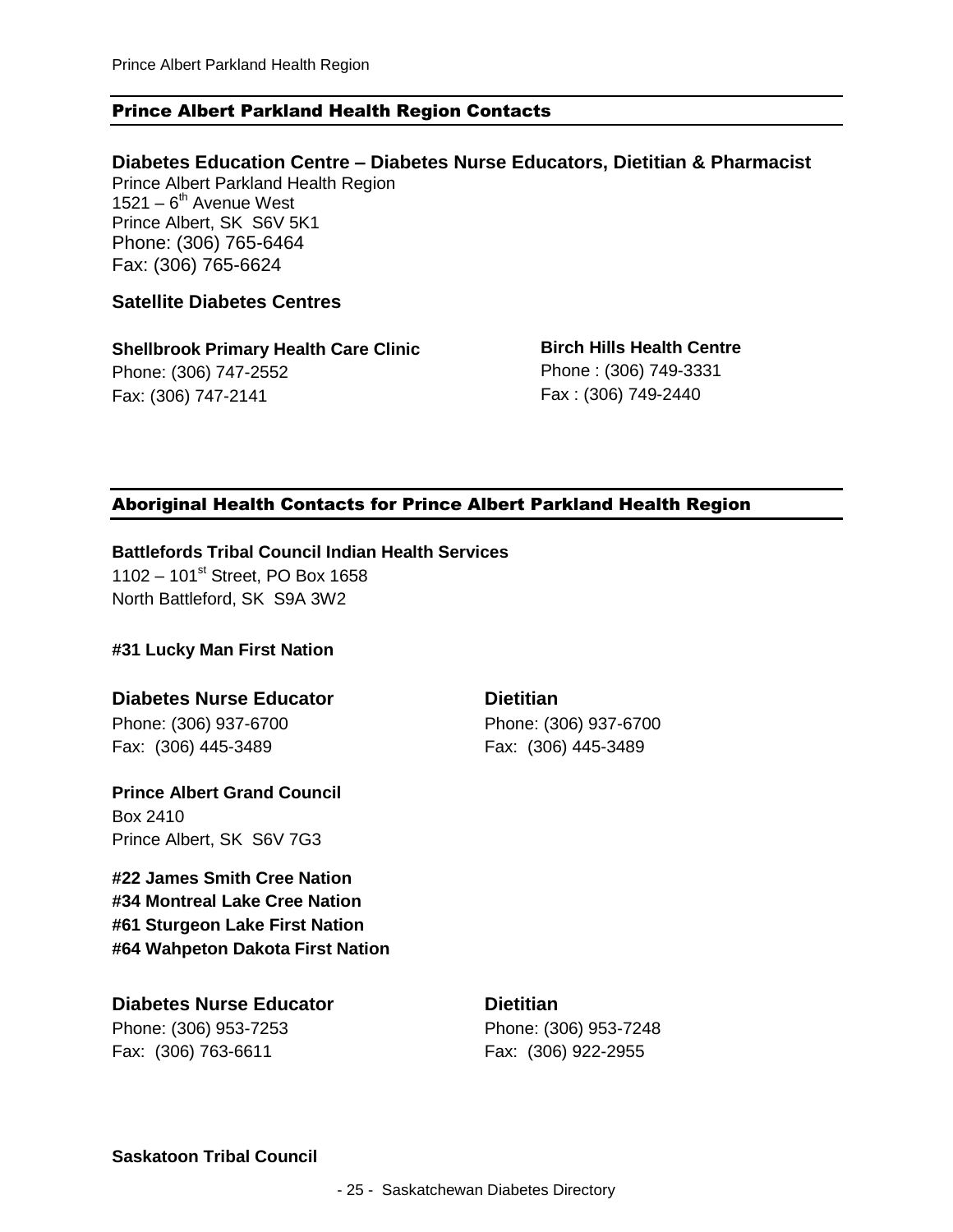Prince Albert Parkland Health Region

200 – 335 Packham Avenue Saskatoon, SK S7N 4S1

**#33 Mistawasis First Nation #38 Muskeg Lake Cree Nation #39 Muskoday First Nation**

**Muskeg Lake Cree Nation Health Clinic** Phone: (306) 466-4914 Fax: (306) 466-4919

**Muskoday First Nation Clinic** Phone: (306) 764-6737 Fax: (306) 764-8507

#### **Dietitian**

**(For above First Nation Communities)** Phone: (306) 956-6142 Fax: (306) 956-0307

**Agency Chiefs Tribal Council** Box 327 Spiritwood, SK S0J 2M0

**#4 Big River First Nation #49 Pelican Lake First Nation #68 Witchekan Lake First Nation**

**Agency Chiefs Tribal Council Aboriginal Diabetes Coordinator** Phone: (306) 883-3880 Fax: (306) 883-3888

#### **#1 Ahtahkakoop First Nation**

#### **Ahtahkakoop First Nation Health Centre**

Phone: (306) 468-2747 Fax: (306) 468-2967 Toll Free: 1-800-807-6072

*\*Forward All Referrals to Dietitian and to Nurse at the First Nation Health Centre\**

**Mistawasis First Nation Health Clinic** Phone: (306) 466-4720 Ext 261 Fax: (306) 466-4744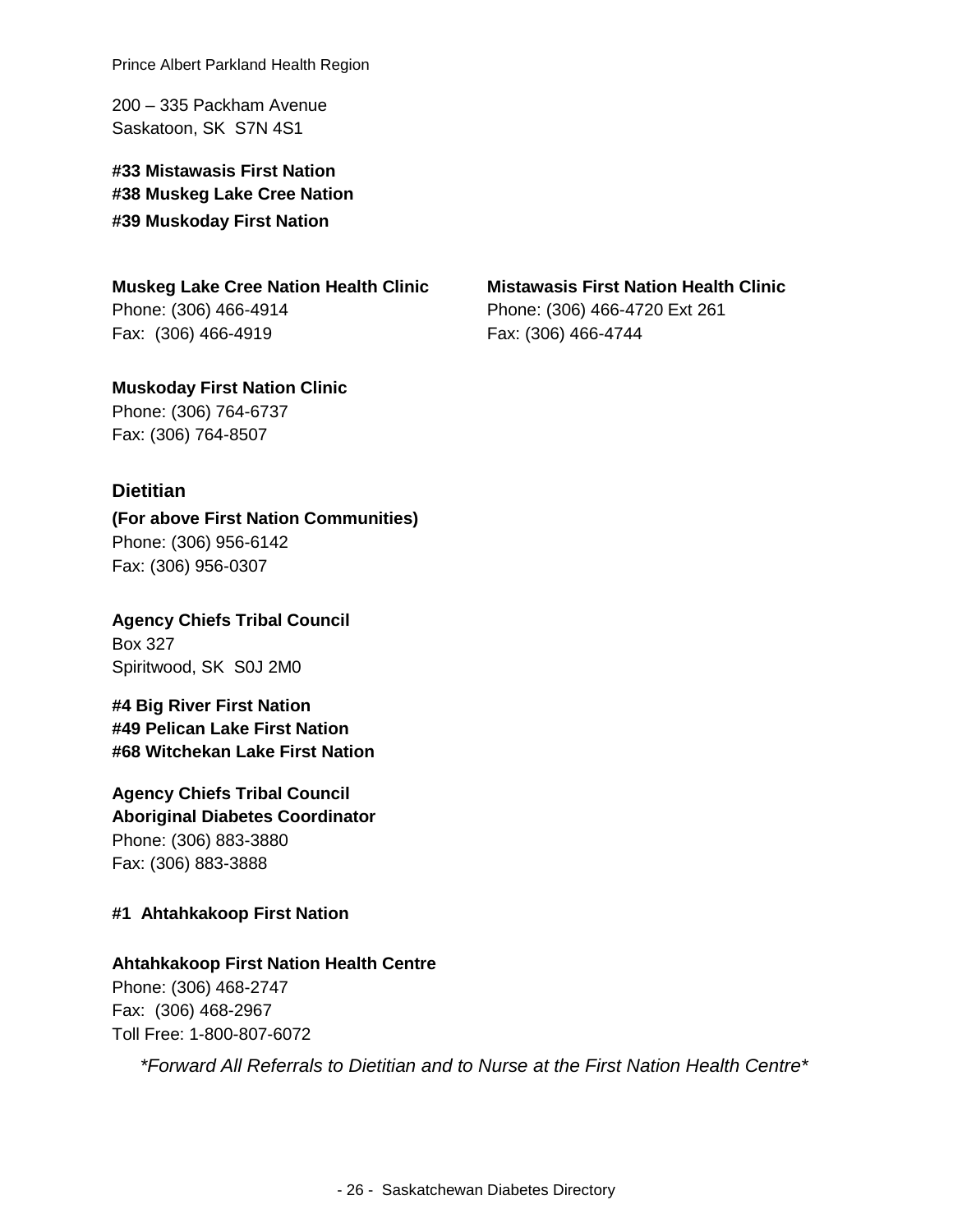### <span id="page-28-0"></span>Regina Qu'Appelle Health Region

<span id="page-28-1"></span>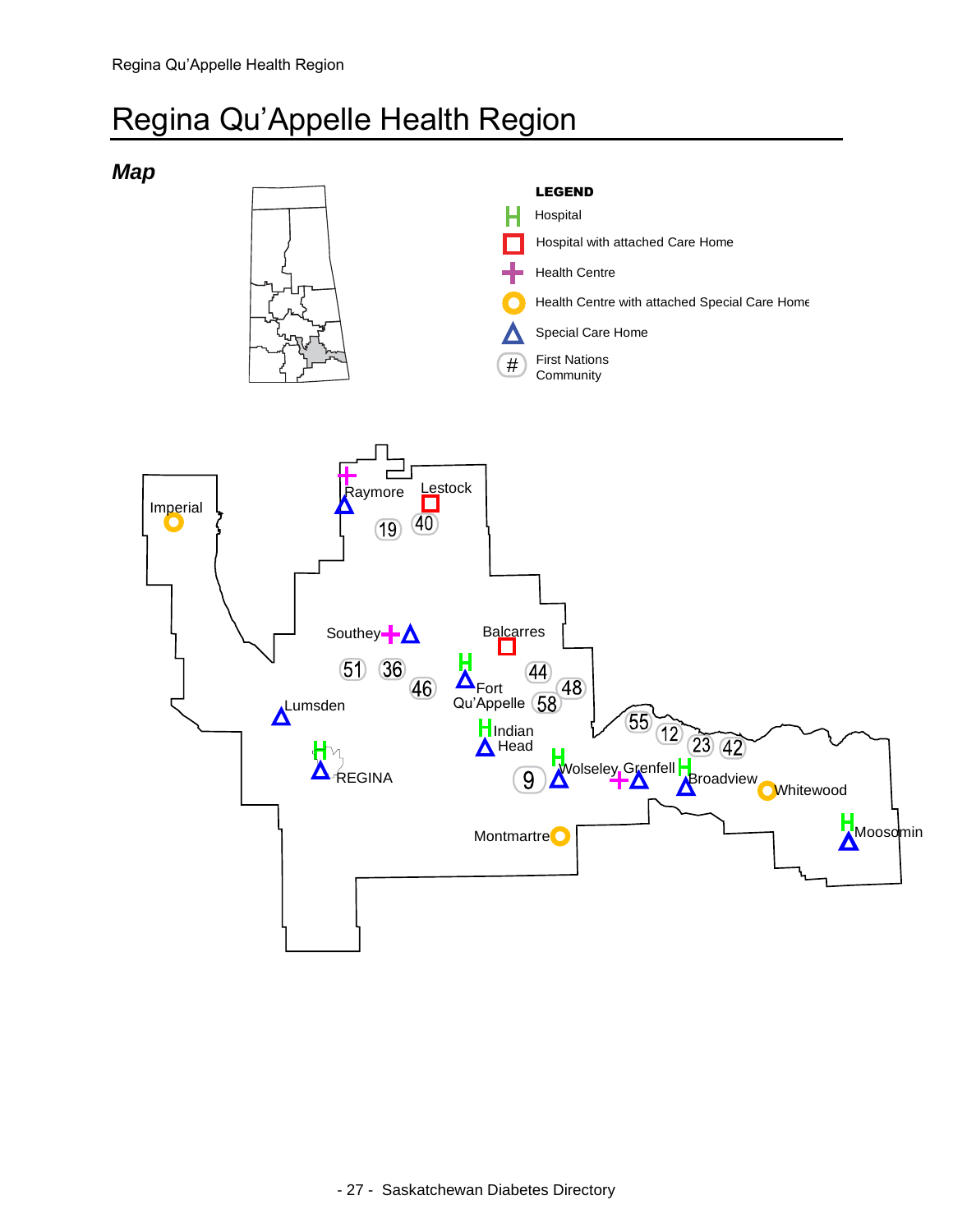#### <span id="page-29-0"></span>Regina Qu'Appelle Health Region Contacts

#### **Metabolic & Diabetes Education Centre**

(MEDEC) Medical Office Wing – 2<sup>nd</sup> floor Regina General Hospital  $1440 - 14$ <sup>th</sup> Avenue Regina, SK S4P 0W5

**Grenfell Health Centre** Box 243 Grenfell, SK S0G 2B0

#### **Diabetes Education Program**

Fort Qu'Appelle Community Health Services **Centre** Box 1819 Fort Qu'Appelle, SK S0G 1S0

#### **Diabetes Nurse Educators**

**Regina** MEDEC Phone: (306) 766-4540 Fax: (306) 766-4178 Email: [medec@rqhealth.ca](mailto:medec@rqhealth.ca)

#### **Touchwood Qu'Appelle: Fort Qu'Appelle (Balcarres, Lestock, Raymore)** Phone: (306) 332-3300 Fax: (306) 332-1226

#### **Rural East: Grenfell (Broadview, Indian Head, Moosomin, Whitewood, Wolsley)**

Phone: (306) 697-4007 Fax: (306) 697-2686

#### **Pharmacist Diabetes Educators**

#### **Regina**

Pharmacist Manager, CDE London Drugs Phone: (306) 546-1600

#### **Regina**

Pharmacy/ CDE Shoppers Drugmart – Landmark Centre Phone: (306) 777-8040 Fax: (306) 777-8047

#### **Rural East: Moosomin**

Pharmacist/CDE Phone: (306) 435-6265 Fax: (306) 435-4245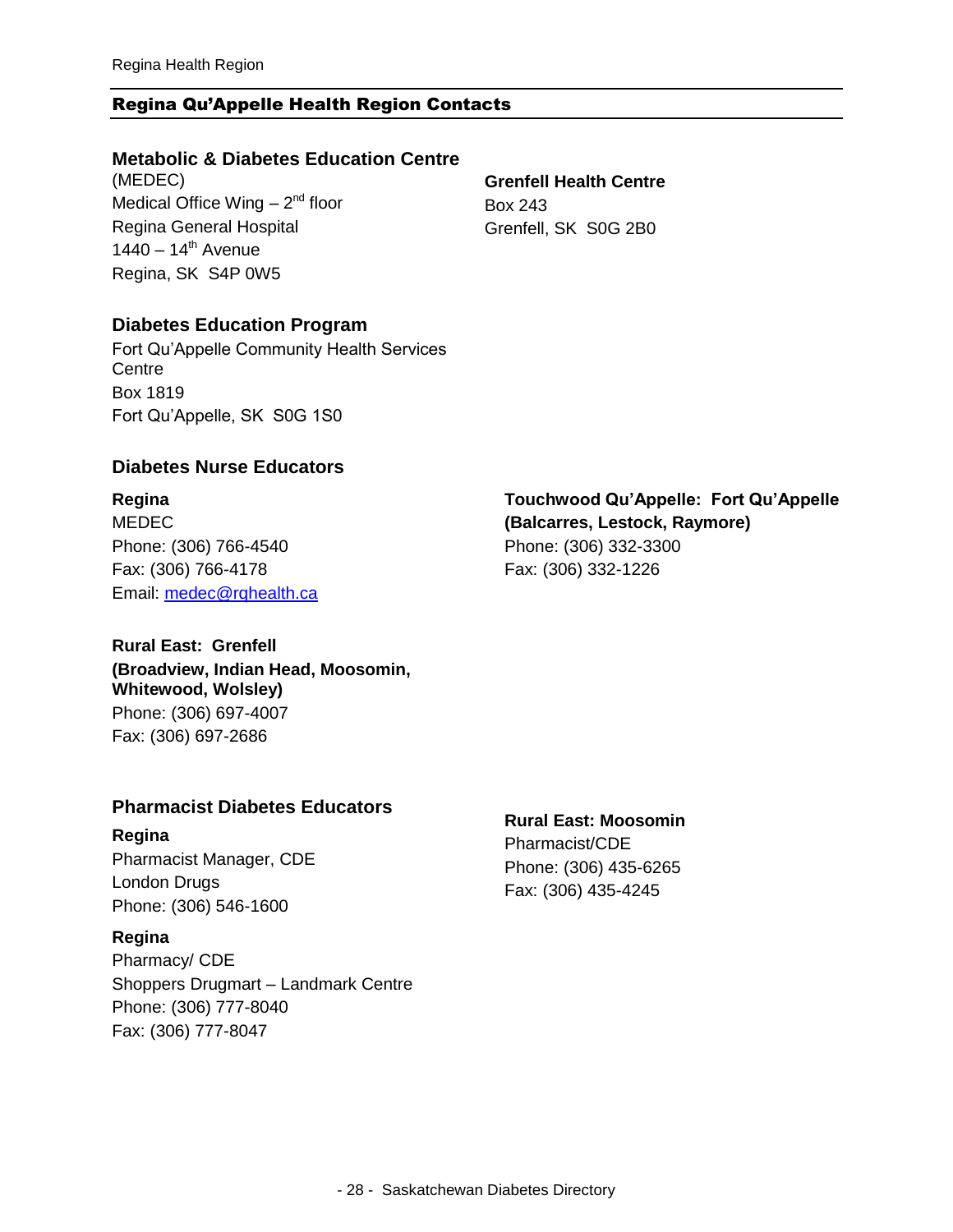#### **Dietitians**

**Regina** MEDEC Phone: (306) 766-4540 Fax: (306) 766-4178 Email: [medec@rqhealth.ca](mailto:medec@rqhealth.ca)

**Rural East: Grenfell (Broadview, Indian Head, Moosomin, Whitewood, Wolseley)** Phone: (306) 697-4037 Fax: (306) 697-2556

**Touchwood Qu'Appelle: Fort Qu'Appelle (Balcarres, Lestock, Raymore)** Phone: (306) 332-3303 Fax: (306) 332-1226

#### <span id="page-30-0"></span>Aboriginal Health Contacts for Regina Qu'Appelle Health Region

**File Hills Qu'Appelle Tribal Council** Box 985 Fort Qu'Appelle, SK S0G 1S0

**#9 Carry the Kettle First Nation #37 Muscowpetung First Nation #44 Okanese First Nation #47 Pasqua First Nation #48 Peepeekisis First Nation #52 Piapot First Nation #59 Standing Buffalo Dakota First Nation**

#### **Diabetes Nurse Educator**

Phone: (306) 332-2618 Fax: (306) 332-2655

#### **Dietitian**

Phone: (306) 332-2448 Fax: (306) 332-3790

#### Unaffiliated First Nations in the Regina Qu'Appelle Health Region

#### **Outside Aboriginal Community Service:**

\* Fort Qu'Appelle – All Nation's Healing Hospital (Inpatients)

### **Yorkton Tribal Council**

21 Bradbrooke Drive North Yorkton, SK S3N 3R1

**#12 Cowessess First Nation #23 Kahkewistahaw First Nation #56 Sakimay First Nation**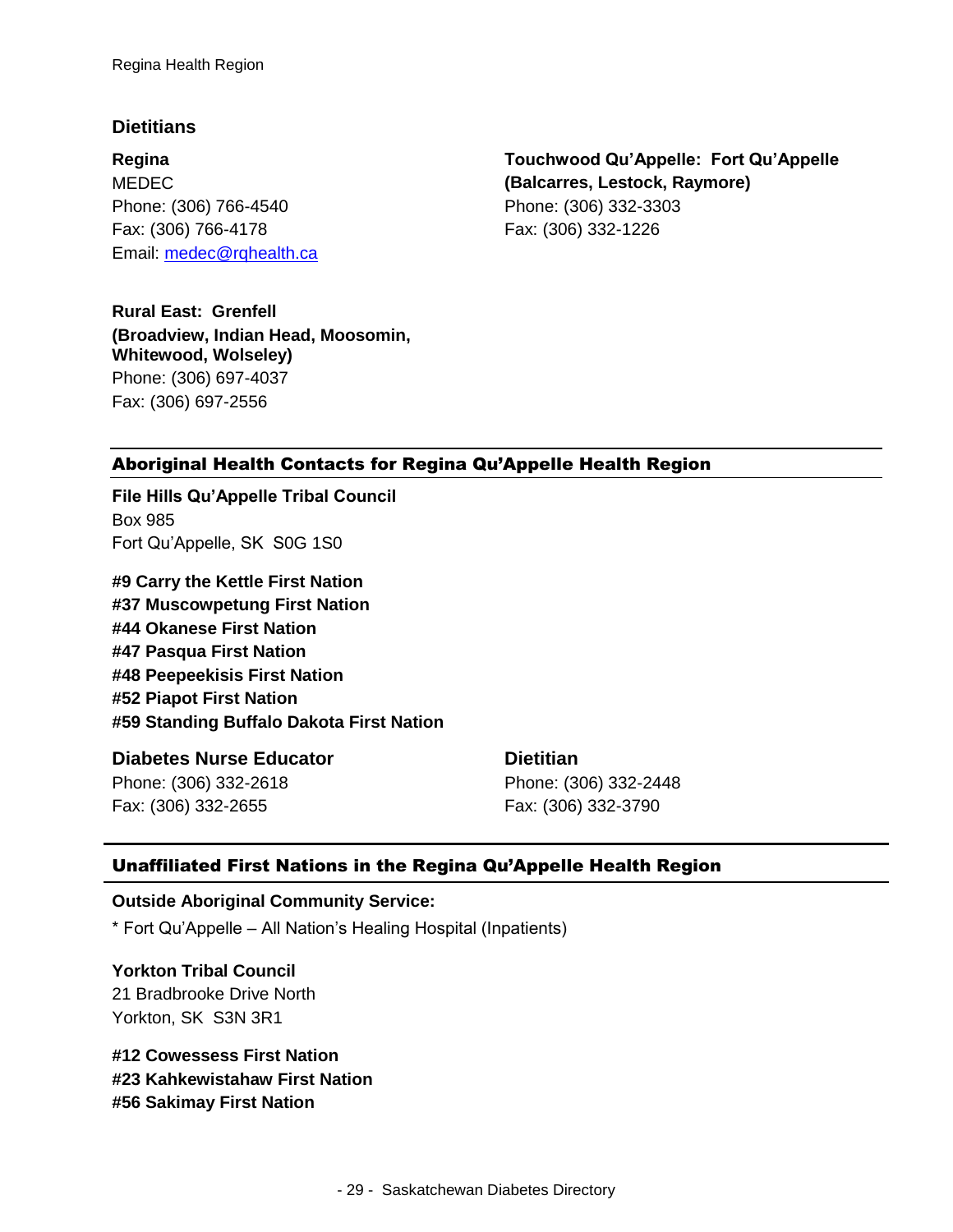#### **Diabetes Nurse Educator**

Phone: (306) 782-3644 Fax: (306) 786-6264

**Touchwood Agency Tribal Council** Box 280 Punnichy, SK S0A 3C0

#### **#19 Gordon First Nation #88 Kawacatoose First Nation #40 Muskowekwan First Nation**

**Gordon First Nation Health Centre** Phone: (306) 835-2020 Fax: (306) 835-2142

#### **Dietitian** Phone: (306) 782-3644 Fax: (306) 786-6264

#### **Muskowekwan First Nation Health Centre**

Phone: (306) 274-4640 Fax: (306) 274-4644

#### **#88 Kawacatoose First Nation Health Centre**

Phone: (306) 835-2466 Fax: (306) 835-2630

#### **#43 Ochapowace First Nation – Unaffiliated**

Phone: (306) 696-3557 Fax: (306) 696-3446

#### **Dietitian**

<span id="page-31-0"></span>Phone: (306) 835-2972 Fax: (306) 835-2974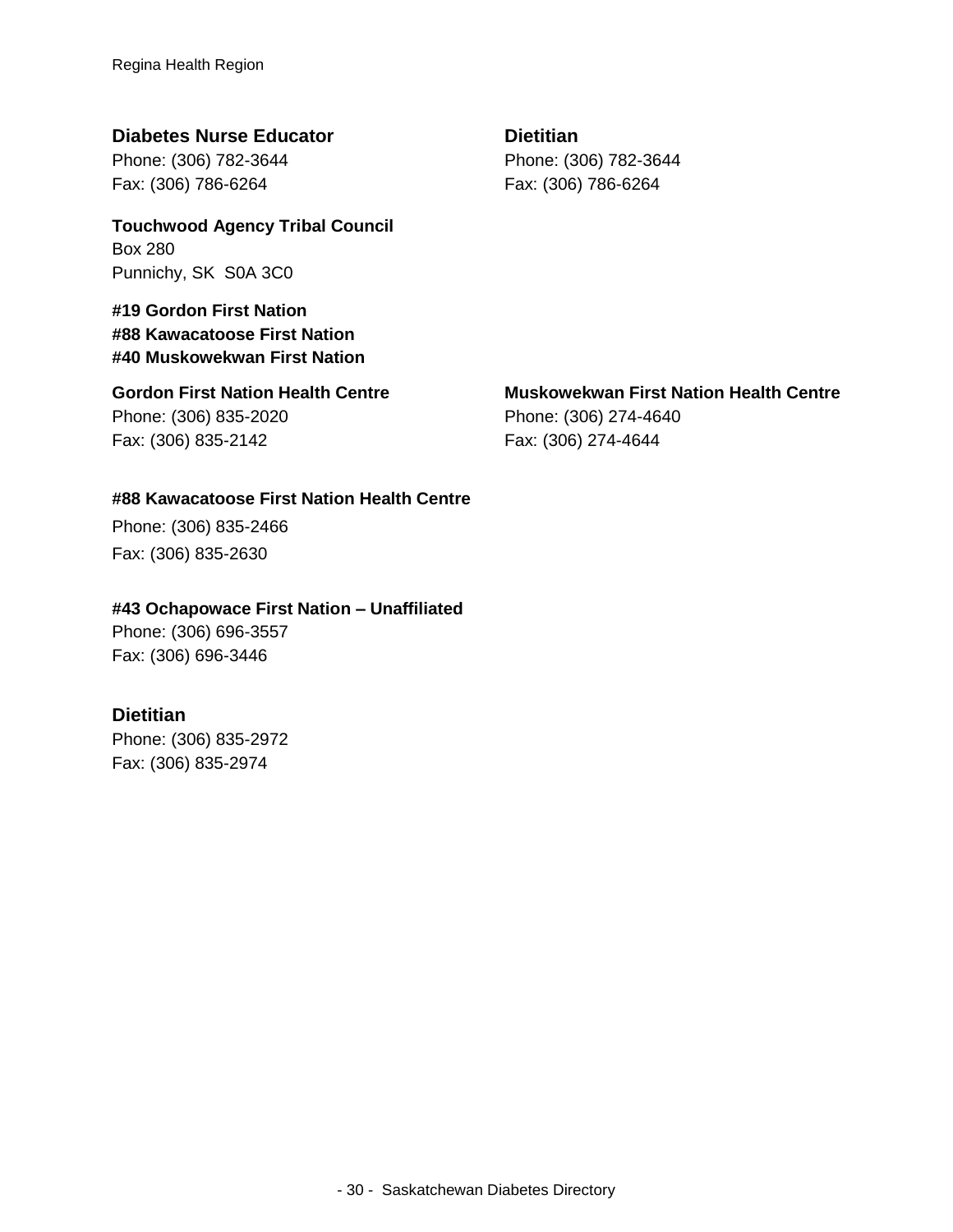### Saskatoon Health Region

<span id="page-32-0"></span>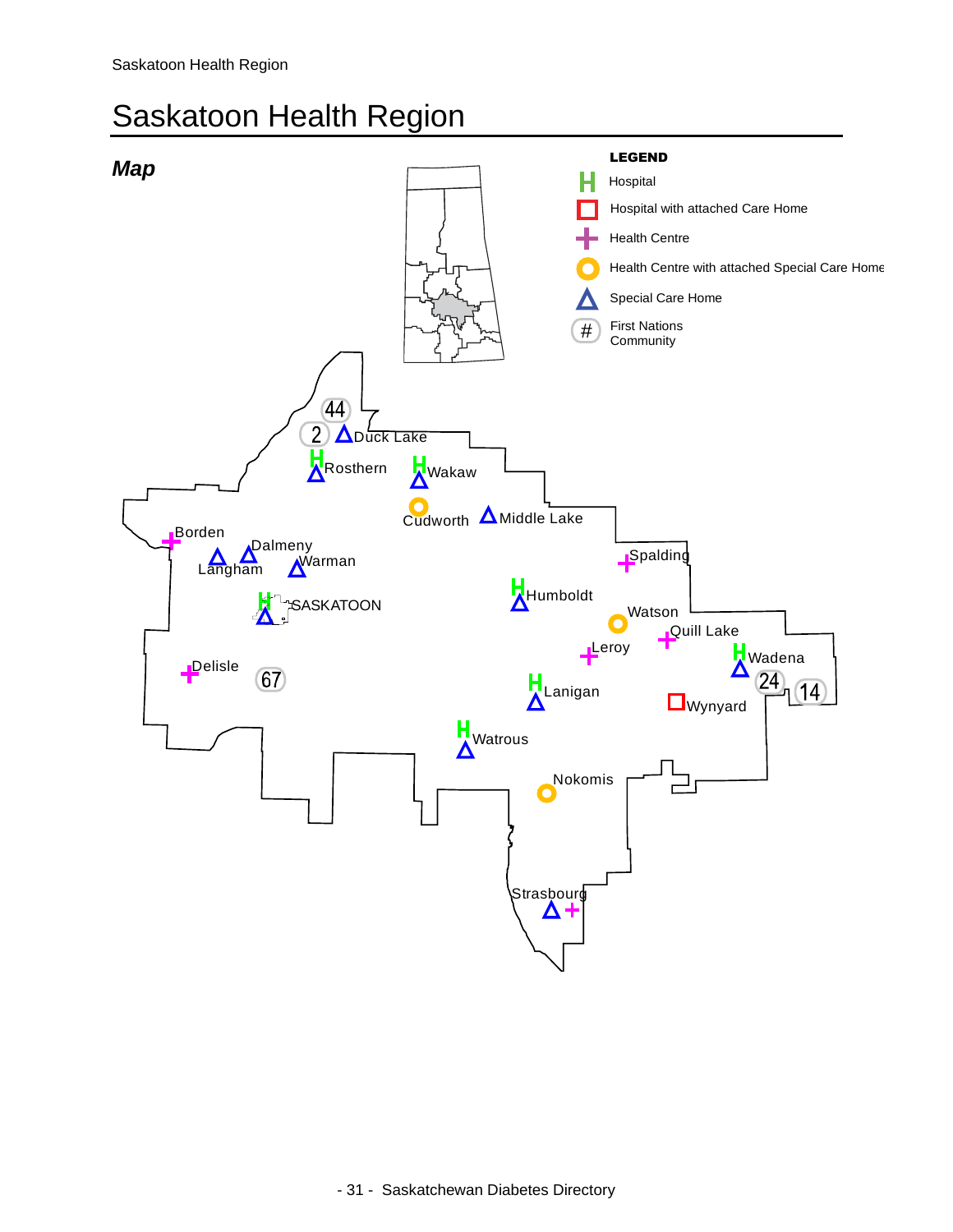#### <span id="page-33-0"></span>Saskatoon Health Region Contacts

#### **Saskatoon Health Region**

LiveWell Chronic Disease Management LiveWell Diabetes Program #1, Royal University Hospital 103 Hospital Drive Saskatoon, SK S7N 0W8

#### **How to Refer**

#### **Fax:**

Fax referrals for all diabetes programs, urban & rural to central triage. This includes referrals for dietitian, nurse, exercise, and physician specialists (Saskatoon only). **Central Triage Fax** (306) 655-6758

#### **Phone:**

Urban (Saskatoon) (306) 655-2136

Rural (Humboldt and area) (306) 682-7070

#### **Website:**

More detailed information about programs and referral forms located on [www.saskatoonhealth.region.ca](http://www.saskatoonhealth.region.ca/) - search Chronic Disease Management.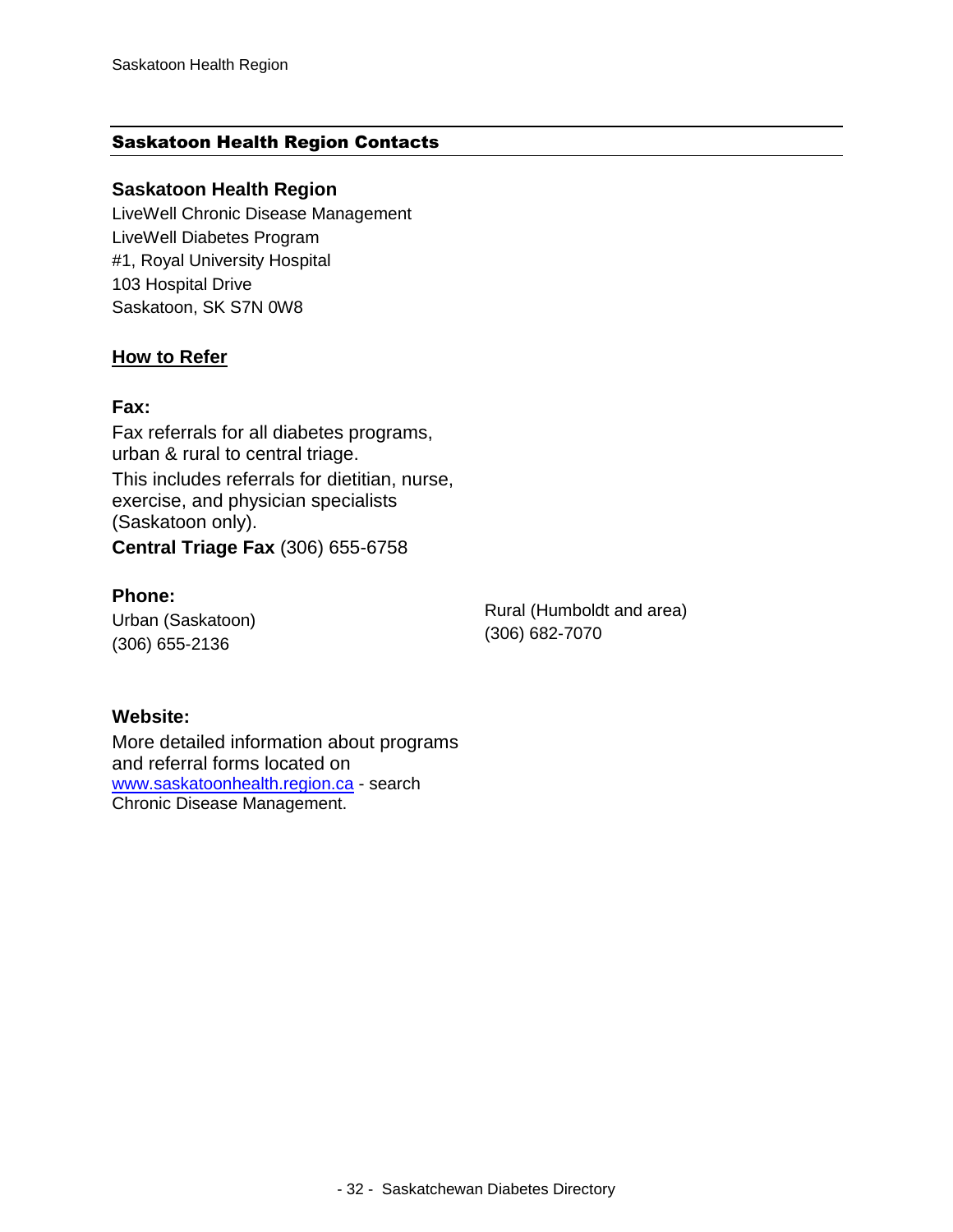#### <span id="page-34-0"></span>Aboriginal Health Contacts for Saskatoon Health Region

**Saskatoon Tribal Council Health and Family Services Inc.** 200 – Packham Avenue Saskatoon, SK S7N 4S1

**#45 One Arrow First Nation #67 Whitecap Dakota First Nation**

*\* Forward All Referrals to Dietitian and to Nurse at the First Nation Health Centre\**

**One Arrow First Nation Clinic** Phone: (306) 423-5493 Fax: (306) 423-5441

**Whitecap Dakota First Nations Health Centre** Phone: (306) 373-4600 Fax: (306) 343-8855

#### **Dietitian**

**Saskatoon Tribal Council** Phone: (306) 956-6142 Fax: (306) 956-0307

#### **#2 Beardy's and Okemasis First Nation – Unaffiliated**

#### **Dietitian**

**Willow Cree Health Centre** Phone: (306) 467-4402 or 382-3274 Fax: (306) 467-4609

#### **Dietitian**

**Touchwood Agency Tribal Council** Box 280 Punnichy, SK S0A 2C0 Phone: (306) 835-2972 Fax: (306) 835-2974

#### **#14 Day Star First Nation #88 Kawacatoose First Nation**

#### **Daystar Health Centre**

Phone: (306) 835-2883 Fax: (306) 835-2532

#### **Kawacatoose Health Centre**

Phone: (306) 835-2466 Fax: (306) 835-2630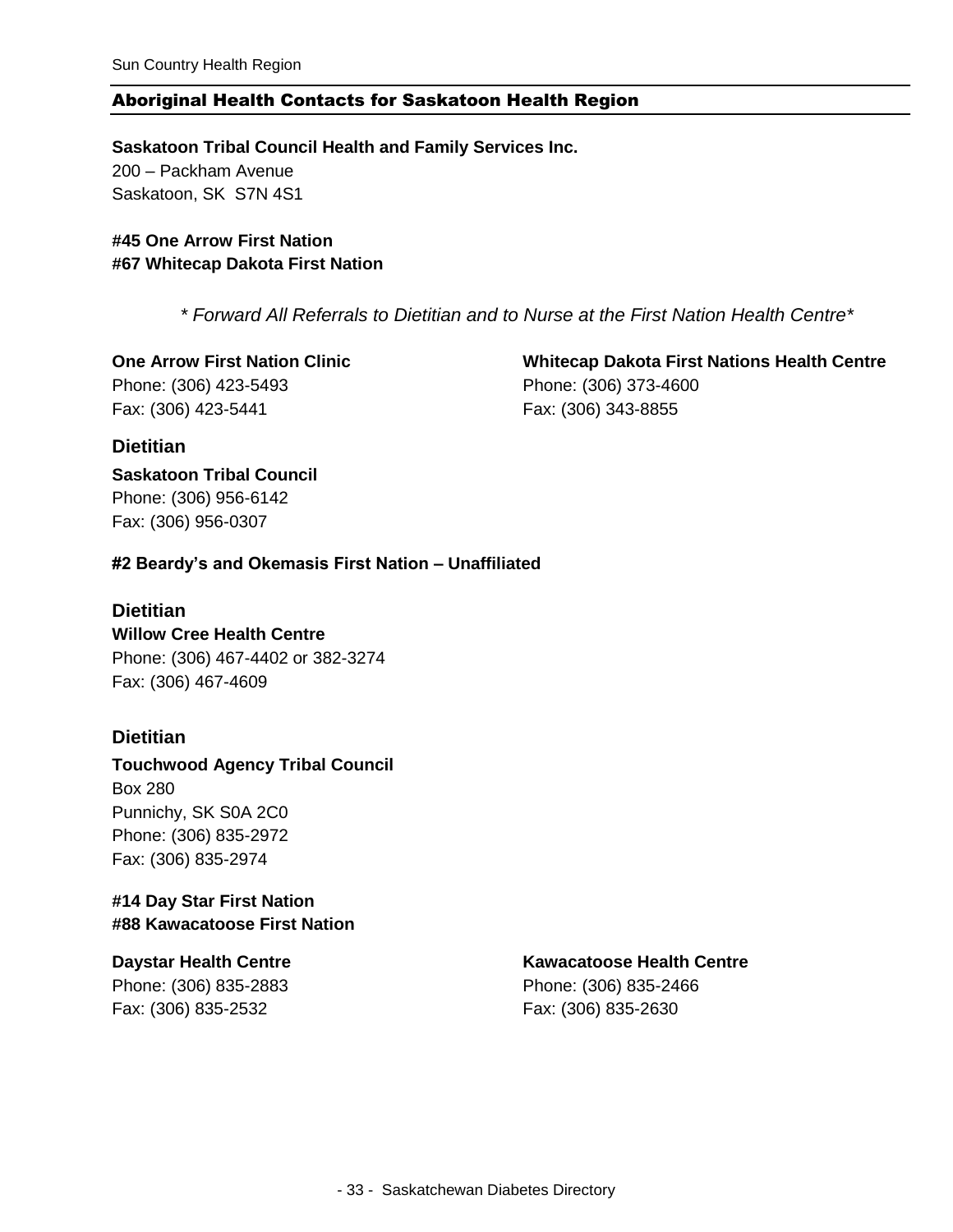## <span id="page-35-0"></span>Sun Country Health Region

### <span id="page-35-1"></span>*Map*

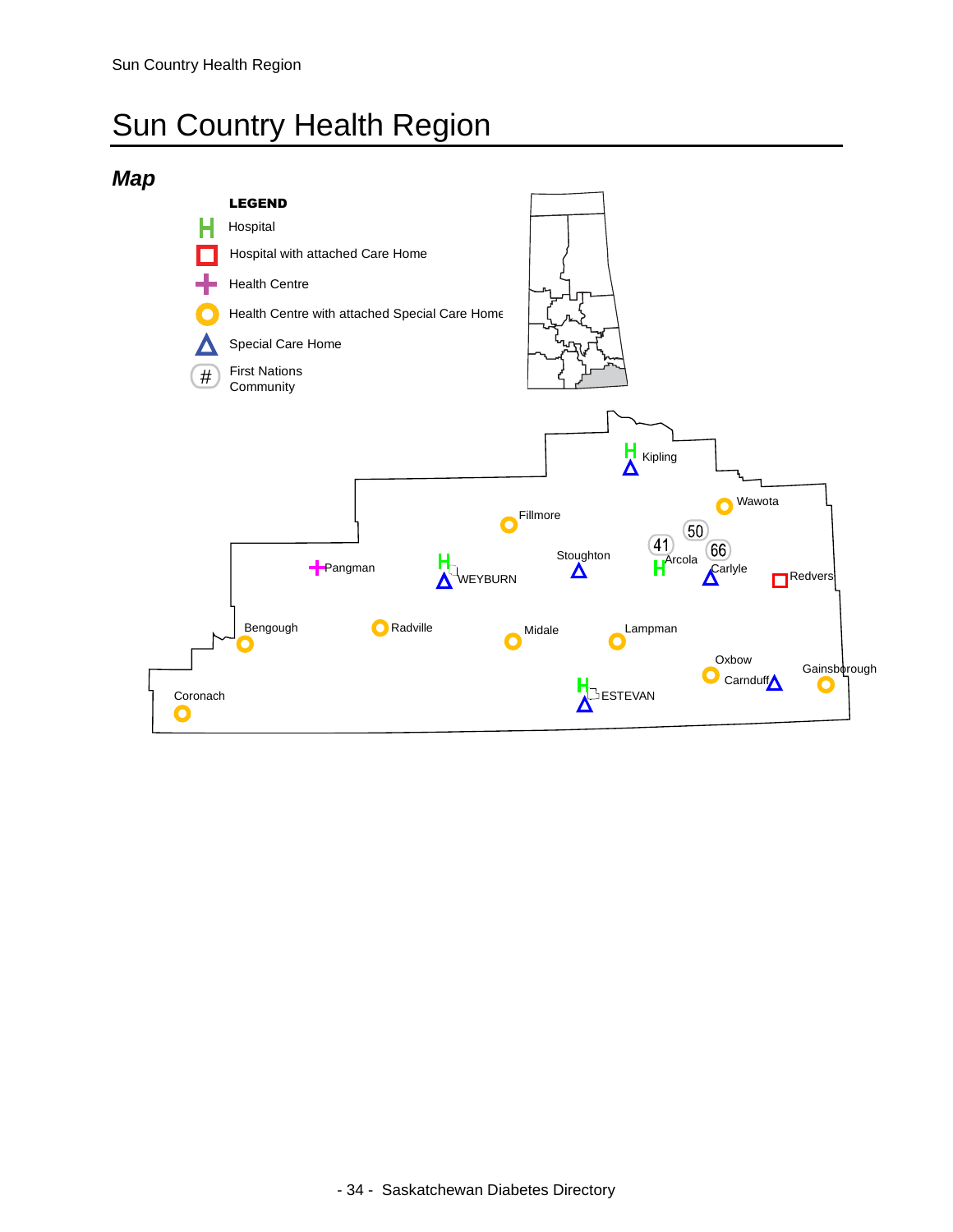#### <span id="page-36-0"></span>Sun Country Health Region Contacts

#### **Diabetes Nurse Educator**

**Carlyle and Area** Phone: (306) 453-2075 Fax: (306) 453-6799

**Estevan and Area** Phone : (306) 637-2415 Fax : (306) 637-2492

**Weyburn and Area** Phone: (306) 848-8425 Fax: (306) 842-0737

#### **Diabetes Resource Nurses**

*Home Care Nurses throughout SCHR have been trained for diabetes education – referrals to go directly to the Diabetes Resource Nurses\**

**Bengough (Ogema & Pangman)** Phone: (306) 268-2102 Fax: (306) 268-4339

**Estevan** Phone: (306) 637-3630 Fax: (306) 637-2494

**Kipling (Glenavon to Kennedy)** Phone: (306) 736-2913 Fax: (306) 736-8185

**Midale (Halbrite, Macoun, & Torquay)** Phone: (306) 458-2446

Fax: (306) 458-2778 **Radville** Phone: (306) 869-2722

Fax : (306) 869-2562

#### **Dietitians**

**Carlyle, Arcola, Kipling, Maryfield, Redvers, Wawota** Phone: (306) 453-2075 Fax: (306) 453-6799

**Weyburn. Fillmore, Lampman, Midale, Stoughton** Phone: (306) 842-8425

Fax: (306) 842-1433

**Coronach (Big Beaver & Fife Lake)** Phone: (306) 267-2233 Fax: (306) 267-2327

**Gainsborough** Phone: (306) 685-2277 Fax: (306) 685-4636

**Lampman** Phone: (306) 487-2562 Fax: (306) 487-3103

**Oxbow** Phone: (306) 483-5047 Fax: (306) 483-5178

**Redvers** Phone: (306) 452-3659 Fax: (306) 452-3556

**Estevan and Oxbow** Phone: (306) 737-2415 Fax: (306) 637-2490

**Weyburn, Bengough, Coronach, Radville** Phone: (306) 848-2160 Fax: (306) 842-0737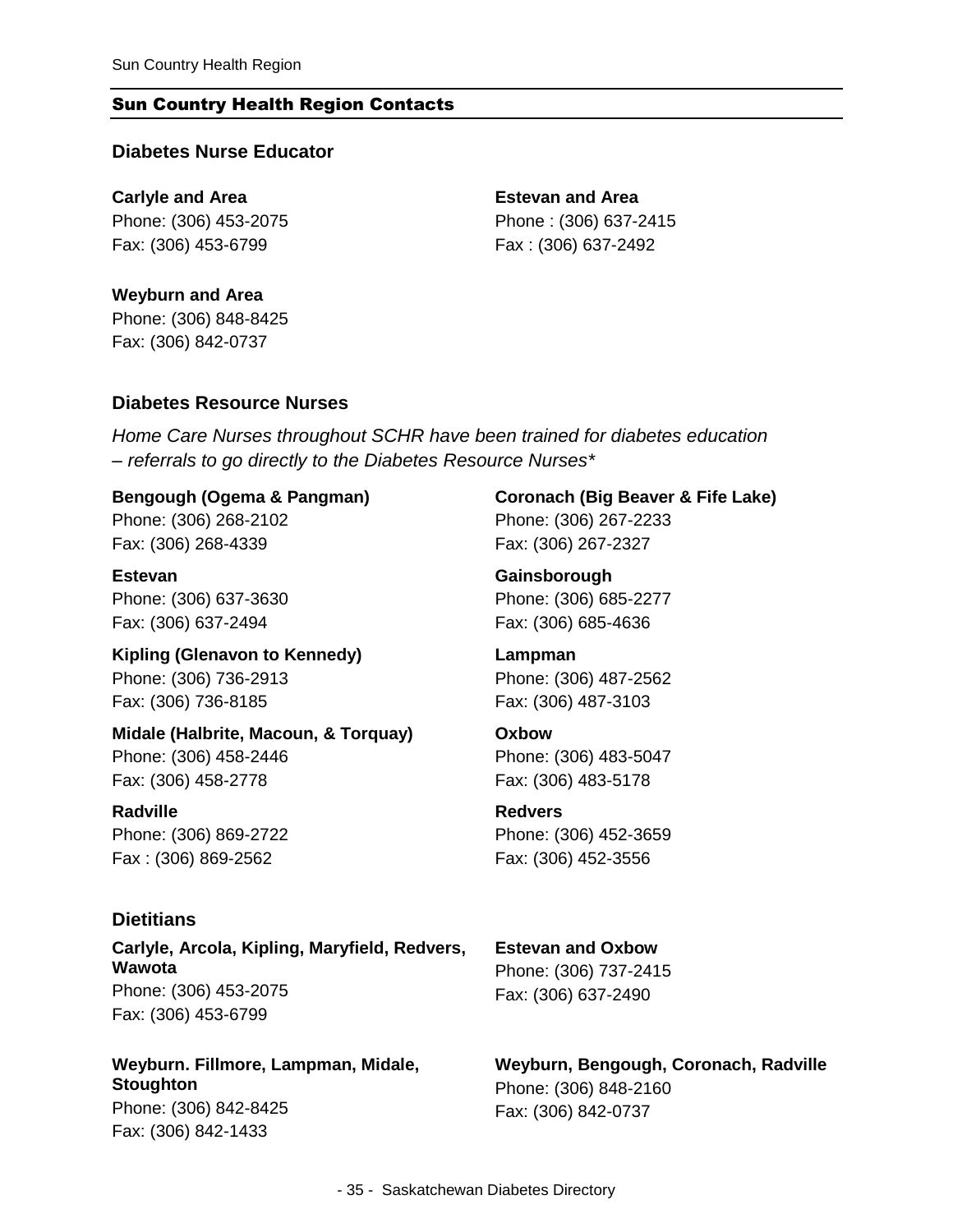#### <span id="page-37-0"></span>Aboriginal Health Contacts for Sun Country Health Region

**Sun Country Health Region** Box 670 Carlyle, SK S0L 0R0

**#51 Pheasant Rump Nakota First Nation #66 White Bear First Nation**

*\*NO CLINICS IN THE FIRST NATIONS COMMUNITY – clients are seen off reserve (ask client where their GP is located to determine appropriate referral location)\**

**Diabetes Nurse Educator** Phone: (306) 453-2319 Fax: (306) 453-6799

**Dietitian** Phone: (306) 453-2075 Fax: (306) 453-6799

**Yorkton Tribal Council** 21 Bradbrooke Drive North Yorkton, SK S3N 3R1

#### **#42 Ocean Man First Nation**

#### **Diabetes Nurse Educator**

Phone: (306) 782-3644 Fax: (306) 786-6264

**Dietitian** Phone: (306) 782-3644 Fax: (306) 786-6264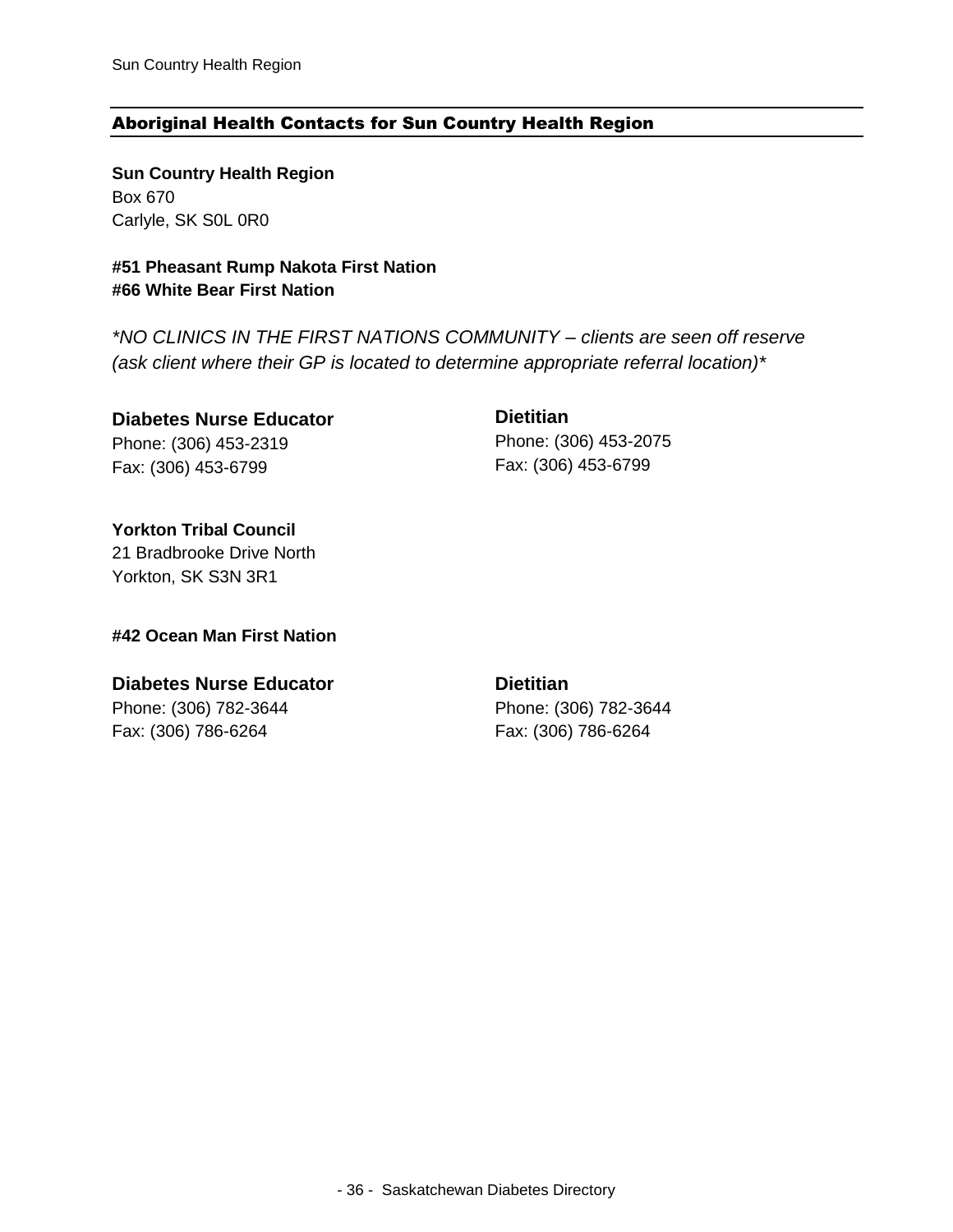### <span id="page-38-0"></span>Sunrise Health Region

### <span id="page-38-1"></span>*Map*

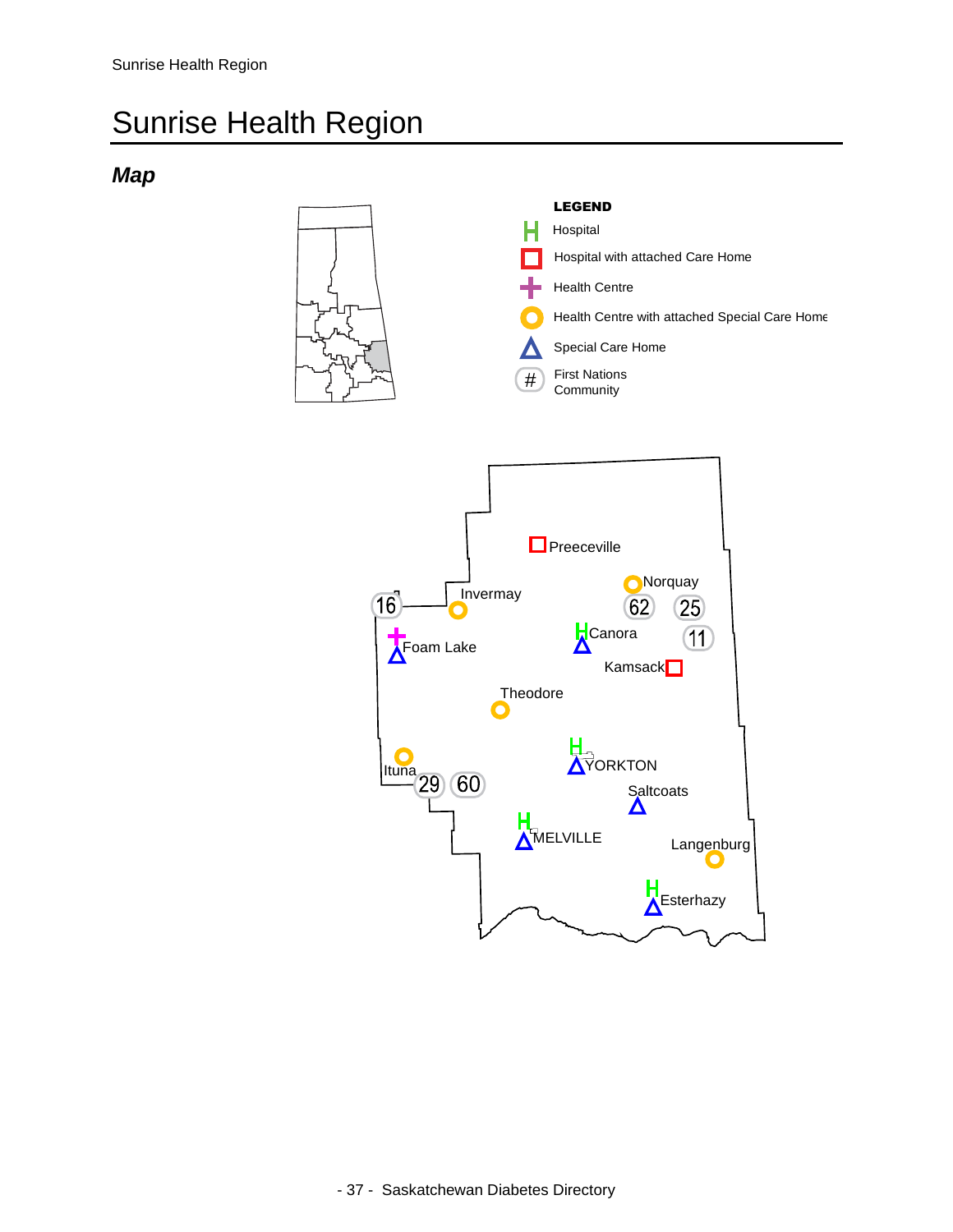#### <span id="page-39-0"></span>Sunrise Health Region Contacts

#### **Diabetes Education Program**

#25 – 259 Hamilton Road Yorkton, SK S3N 4C6

**Diabetes Nurse Educator** Phone: (306) 786-6363 Fax: (306) 786-6364

#### **Dietitians**

**Central (Yorkton)** Phone: (306) 786-6363 Fax: (306) 786-6364

**South (Melville)** Phone: (306) 728-9202 Fax: (306) 728-4925

**North (Canora)** Phone: (306) 563-1272 Fax: (306) 563-1251

#### <span id="page-39-1"></span>Aboriginal Health Contacts for Sunrise Health Region

**File Hills Qu'Appelle Tribal Council** Box 985 Fort Qu'Appelle, SK S0G 1S0

**#29 Little Black Bear First Nation #60 Star Blanket Cree Nation**

#### **Diabetes Nurse Educator**

Phone: (306) 332-2618 Fax: (306) 332-2655

**Touchwood Agency Tribal Council** Box 280 Punnichy, SK S0A 3C0

#### **Dietitian**

Phone: (306) 835-2972 Fax: (306) 835-2974

**Dietitian** Phone: (306) 332-2448 Fax: (306) 332-3790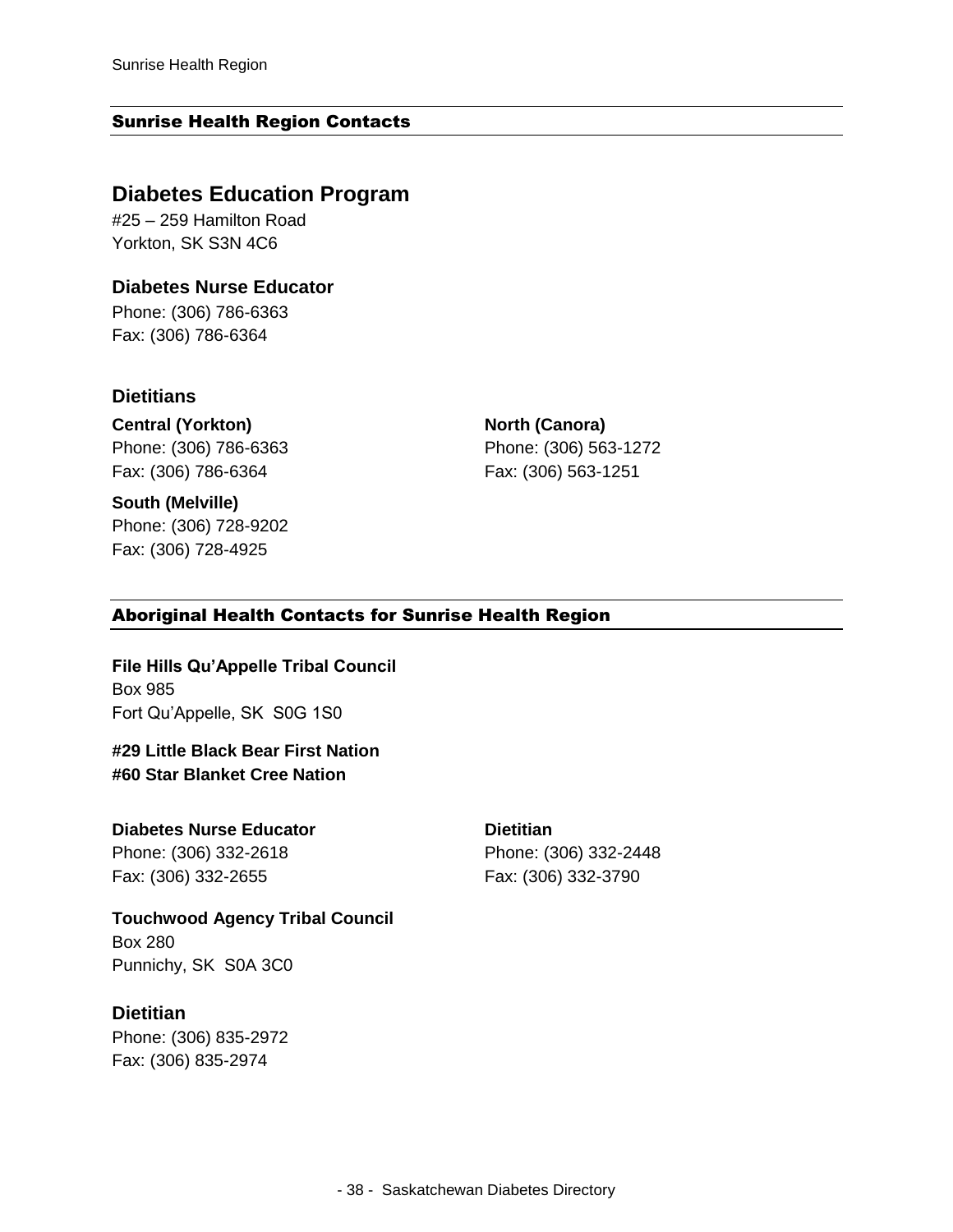Sunrise Health Region

#### **#16 Fishing Lake First Nation**

**Fishing Lake Health Centre** Phone: (306) 338-2680 Fax: (306) 338-3285

#### **Yorkton Tribal Council**

21 Bradbrooke Drive North Yorkton, SK S3N 3R1

#### **#74 Sakimay First Nation**

### **Diabetes Nurse Educator**

Phone: (306) 782-3644 Fax: (306) 786-6264

#### **Dietitian**

Phone: (306) 782-3644 Fax: (306) 786-6264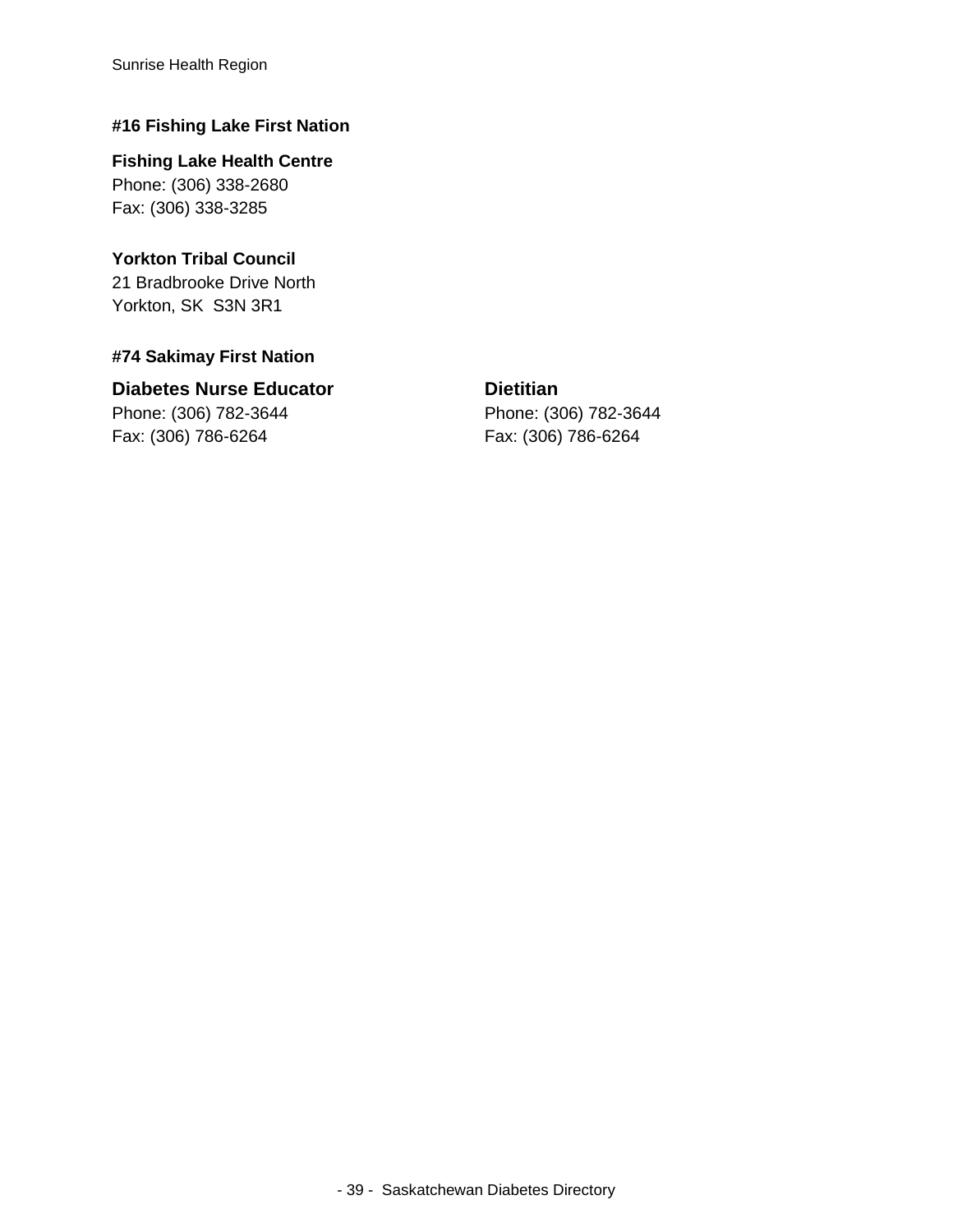### <span id="page-41-0"></span>Other First Nations Dietitian Contacts

| <b>Al Ritchie Health Action Centre</b><br>325 Victoria Avenue<br>Regina, SK S4N 0P5<br>Phone: (306) 766-7660                                                   | <b>Nutritionist</b><br>Phone: (306) 766-7656                                 |
|----------------------------------------------------------------------------------------------------------------------------------------------------------------|------------------------------------------------------------------------------|
| <b>Prenatal &amp; Food Security</b>                                                                                                                            | Phone: (306) 766-7664<br>Fax: (306) 766-7409                                 |
| <b>First Nations and Inuit Health Branch</b><br>Health Canada, Saskatchewan Region,<br>FNIHB, 18 <sup>th</sup> Floor - 1920 Broad Street<br>Regina, SK S4P 3V2 | <b>Regional Nutritionist</b><br>Phone: (306) 780-5427<br>Fax: (306) 780-6026 |
| <b>Four Directions Community Health</b><br><b>Centre</b><br>$3510-5^{th}$ Avenue<br>Regina, SK S4T 0M2                                                         | <b>Nutritionist</b><br>Phone: (306) 766-7651<br>Fax: (306) 766-7534          |
| <b>Saskatoon Community Clinic</b><br>$455 - 2nd$ Avenue North<br>Saskatoon, SK S7K 2C2                                                                         | <b>Nutritionist</b><br>Phone: (306) 664-4287<br>Fax: (306) 653-1417          |
| <b>Agency Chiefs Tribal Council</b><br><b>Box 327</b><br>Spiritwood, SK S0J 2M0                                                                                | <b>Dietitian</b><br>Phone: (306) 883-3880 Ext 256<br>Fax: (306) 883-3433     |
| <b>Beardy's &amp; Okemasis First Nation</b><br><b>Box 340</b><br>Duck Lake, SK S0K 1J0<br>Phone: (306) 467-4523<br>Fax: (306) 467-4404                         | <b>Dietitian</b><br>Phone: (306) 467-4402 or<br>(306) 382-3274               |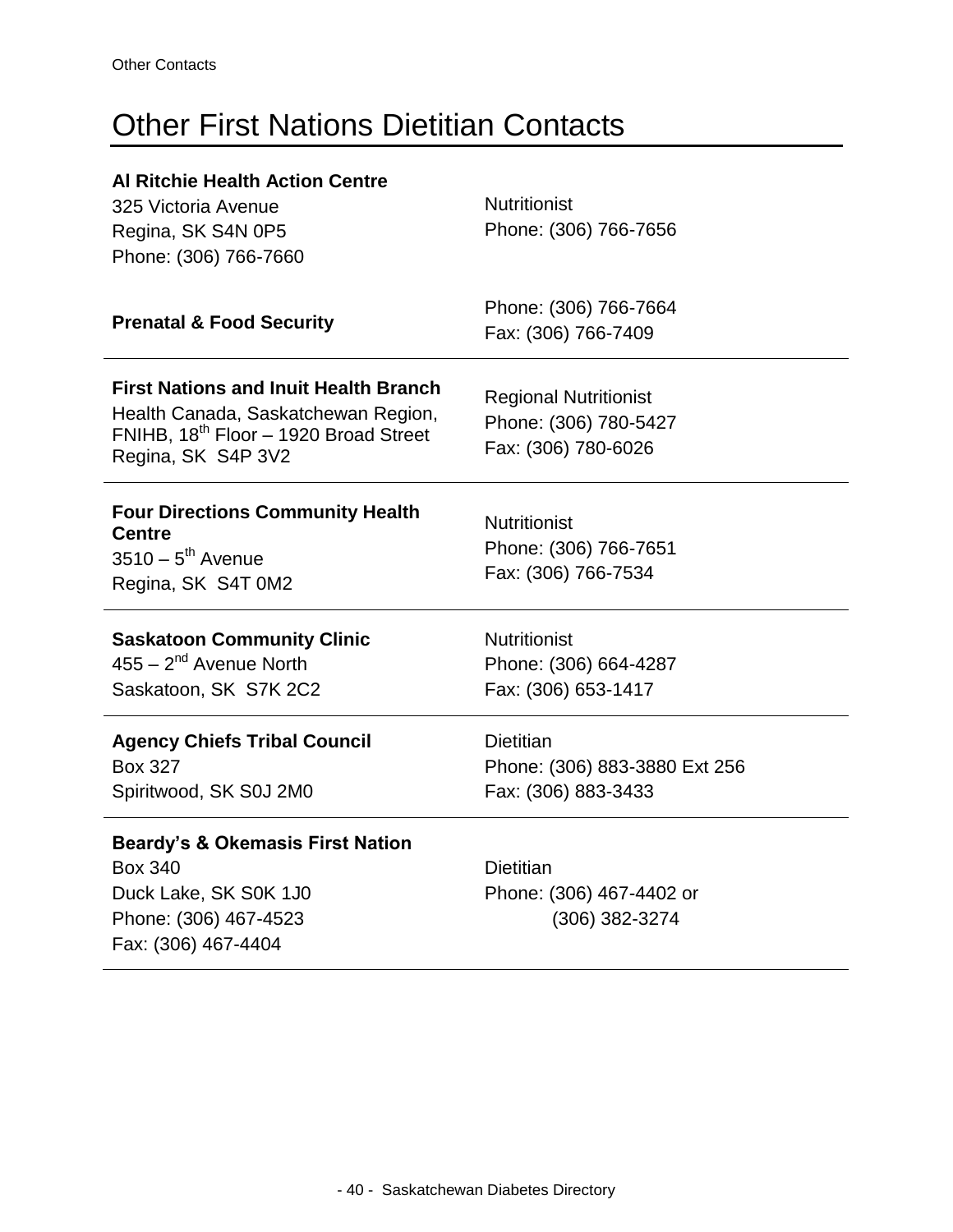### <span id="page-42-0"></span>Health Regions Saskatchewan Health Region Main Offices

| <b>Athabasca Health Authority</b><br><b>Box 124</b><br>Black Lake, SK S0J 0H0<br>General Enquiries - 306-284-4911                                                     | <b>Cypress Health Region</b><br>429 - 4th Avenue NE<br>Swift Current, SK S9H 2J9<br>General Enquiries - 306-778-5100                 |
|-----------------------------------------------------------------------------------------------------------------------------------------------------------------------|--------------------------------------------------------------------------------------------------------------------------------------|
|                                                                                                                                                                       |                                                                                                                                      |
| <b>Five Hills Health Region</b><br>445 Fairford Street East<br>Moose Jaw, SK S6H 1H3<br>General Enquiries - 306-694-0296 or<br>1-888-425-1111                         | <b>Heartland Health Region</b><br>Box 2110<br>Rosetown, SK S0L 2V0<br>General Enquiries - 306-882-4111                               |
| Keewatin Yatthé Health Region<br><b>Box 40</b><br>Buffalo Narrows, SK S0M 0J0<br>General Enquiries - 306-235-2220                                                     | <b>Kelsey Trail Health Region</b><br><b>Box 1780</b><br>Tisdale, SK S0E 1T0<br>General Enquiries - 306-873-3100 or<br>1-800-704-8395 |
| <b>Mamawetan Churchill River Health</b><br><b>Region</b><br>Box 6000<br>La Ronge, SK S0J 1L0<br>General Enquiries - 306-425-2422                                      | <b>Prairie North Health Region</b><br>1092 - 107th Street<br>North Battleford, SK S9A 1Z1<br>General Enquiries - 306-446-6606        |
| <b>Prince Albert Parkland Health Region</b><br>2345 - 10th Avenue Wes, Box 5700<br>Prince Albert, SK S6V 7V6<br>General Enquiries - 306-765-6100 or<br>1-800-922-1834 | <b>Regina Qu'Appelle Health Region</b><br>2180 - 23rd Avenue<br>Regina, SK S4S 0A5<br>General Enquiries - 306-766-7792               |
| <b>Saskatoon Health Region</b><br>6th Floor, University Hospital<br>103 Hospital Drive<br>Saskatoon, SK S7N 0W8<br>General Enquiries - 306-655-1576                   | <b>Sun Country Health Region</b><br>Box 2003<br>Weyburn, SK S4H 2Z9<br>General Enquiries - 306-842-8730 or<br>1-800-696-1622         |

#### **Sunrise Health Region**

 $\overline{a}$ 

 $\overline{a}$ 

Box 5027 Yorkton, SK S3N 3Z4 General Enquiries - 306-786-0100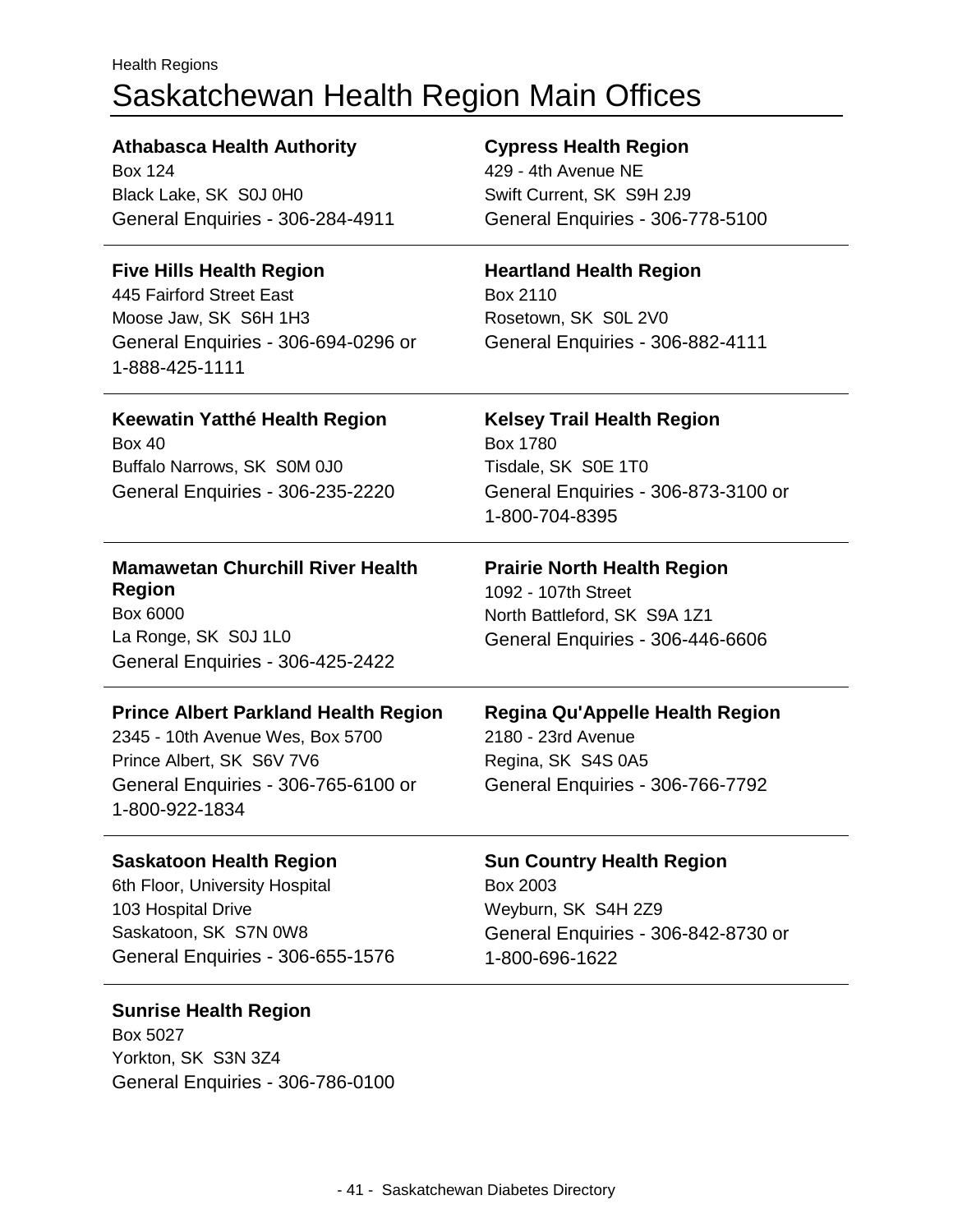<span id="page-43-0"></span>

| <b>First Nations Administrative Contacts</b> | <b>Telephone</b><br>306 area code | Fax<br>306 area code |
|----------------------------------------------|-----------------------------------|----------------------|
| <b>First Nations</b>                         |                                   |                      |
| Ahtahkakoop Cree Nation                      | 468-2326                          | 468-2344             |
| Beardy's and Okemasis First Nation           | 467-4523                          | 467-4404             |
| <b>Big Bear Band</b>                         |                                   |                      |
| <b>Big Island Lake Cree Nation</b>           | 839-2277                          | 839-2323             |
| <b>Big River First Nation</b>                | 724-4700                          | 724-2161             |
| <b>Birch Narrows First Nation</b>            | 894-2030                          | 894-2060             |
| <b>Black Lake Denesuline Nation</b>          | 284-2044                          | 284-2101             |
| <b>Buffalo River Dene Nation</b>             | 282-2033                          | 282-2101             |
| <b>Canoe Lake Cree First Nation</b>          | 829-2150                          | 829-2101             |
| Carry the Kettle First Nation                | 727-2135                          | 727-2149             |
| <b>Chacachas First Nation</b>                |                                   |                      |
| Chakastapaysin Band of the Cree Nation       | 864-3778                          | 922-8580             |
| <b>Clearwater River Dene Nation</b>          | 822-2021                          | 822-2212             |
| <b>Cote First Nation</b>                     | 542-2694                          | 542-3735             |
| <b>Cowessess First Nation</b>                | 696-2520                          | 696-2767             |
| <b>Cumberland House Cree Nation</b>          | 888-2226                          | 888-2084             |
| Day Star First Nation                        | 835-2834                          | 835-2724             |
| <b>English River First Nation</b>            | 396-2066                          | 396-2155             |
| <b>Fishing Lake First Nation</b>             | 338-3838                          | 338-3635             |
| <b>Flying Dust First Nation</b>              | 236-4437                          | 236-3373             |
| Fond du Lac Denesuline First Nation          | 686-2102                          | 686-2040             |
| <b>Gordon First Nation</b>                   | 835-2232                          | 835-2036             |
| <b>Hatchet Lake Denseuline Nation</b>        | 633-2003                          | 633-2040             |
| <b>Island Lake First Nation</b>              | 837-2188                          | 837-2266             |
| <b>James Smith Cree Nation</b>               | 864-3636                          | 864-3336             |
| Kahkewistahaw First Nation                   | 696-3291                          | 696-3201             |
| <b>Kawacatoose First Nation</b>              | 835-2125                          | 835-2178             |
| Keeseekoose First Nation                     | 542-2012                          | 542-2586             |
| <b>Key First Nation</b>                      | 594-2020                          | 594-2545             |
| Kinistin Saulteaux Nation                    | 873-8188                          | 873-5235             |
| Lac La Ronge Indian Band                     | 425-2183                          | 425-2590             |
| Little Black Bear First Nation               | 334-2269                          | 334-2721             |
| <b>Little Pine First Nation</b>              | 398-4942                          | 398-2377             |
| Lucky Man Cree Nation                        | 374-2828                          | 934-2853             |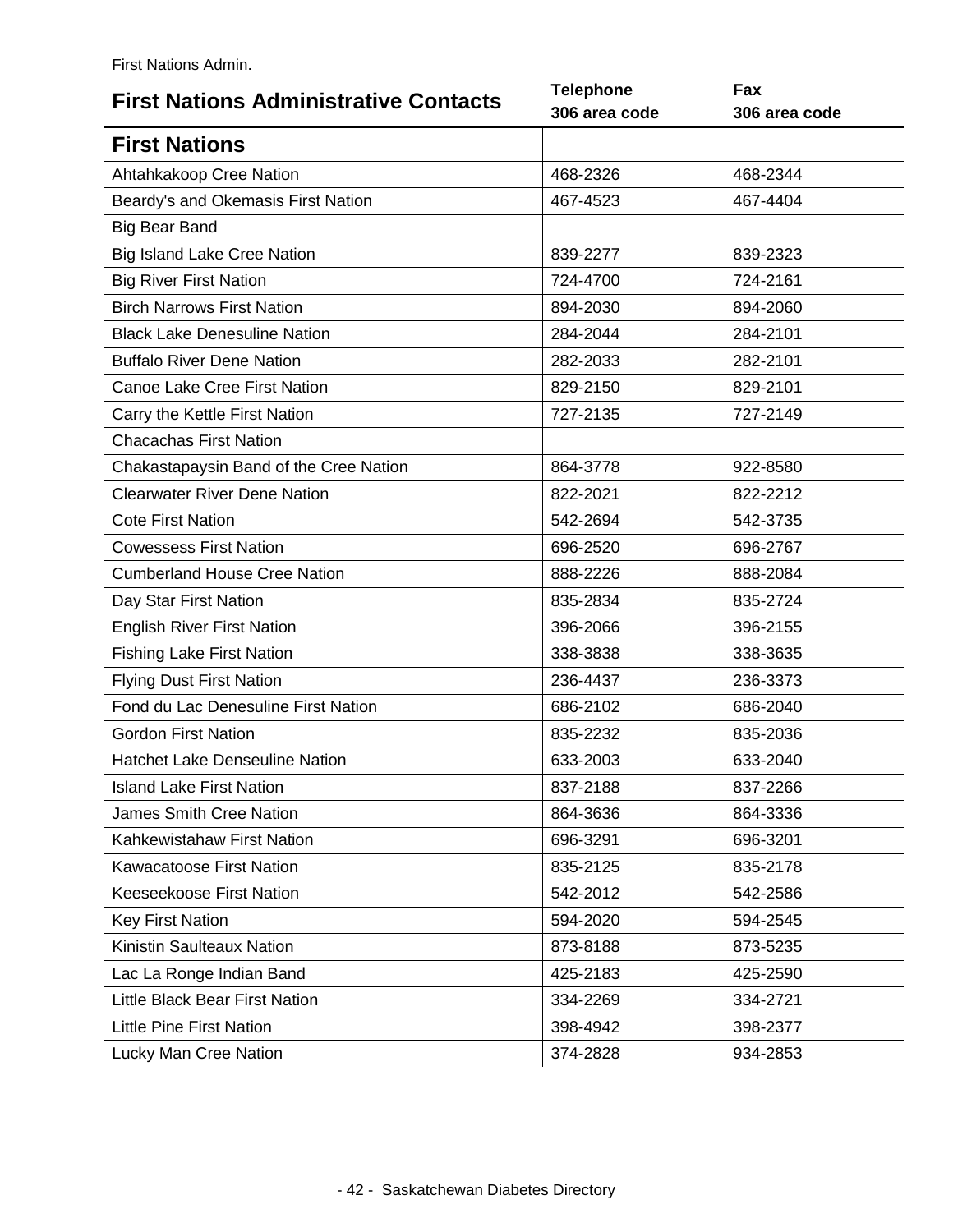| <b>First Nations (cont)</b>                           | <b>Telephone</b><br>306 area code | Fax<br>306 area code |
|-------------------------------------------------------|-----------------------------------|----------------------|
| Makwa Sahgaiehcan First Nation                        | 837-2102                          | 837-4448             |
| <b>Mistawasis First Nation</b>                        | 466-4800                          | 466-2299             |
| <b>Montreal Lake Cree Nation</b>                      | 663-5349                          | 663-5320             |
| <b>Moosomin First Nation</b>                          | 386-2206                          | 386-2098             |
| Mosquito, Grizzley Bear's Head, Lean Man First Nation | 937-6120                          | 937-3678             |
| <b>Muscowpetung First Nation</b>                      | 723-4747                          | 723-4710             |
| Muskeg Lake Cree Nation                               | 466-4959 / 466-4950               | 466-4951             |
| Muskoday First Nation                                 | 764-1282                          | 764-7272             |
| Muskowekwan First Nation                              | 274-2061                          | 274-2110             |
| <b>Nekaneet First Nation</b>                          | 662-3660                          | 662-4160             |
| Ocean Man First Nation                                | 457-2679                          | 457-2933             |
| <b>Ochapowace First Nation</b>                        | 696-3160                          | 696-3146             |
| <b>Okanese First Nation</b>                           | 334-2532                          | 334-2545             |
| <b>One Arrow First Nation</b>                         | 423-5900                          | 423-5904             |
| <b>Onion Lake First Nation</b>                        | (780) 847-2200                    | (780) 847-2226       |
| Pasqua First Nation                                   | 332-5697                          | 332-5199             |
| Peepeekisis First Nation                              | 334-2573                          | 334-2280             |
| <b>Pelican Lake First Nation</b>                      | 984-2313                          | 984-2029             |
| Peter Ballantyne Cree Nation                          | 632-2125                          | 632-2275             |
| Pheasant Rump Nakota First Nation                     | 462-2002                          | 462-2003             |
| <b>Piapot Cree Nation</b>                             | 781-4848                          | 781-4853             |
| <b>Poundmaker Cree Nation</b>                         | 398-4971                          | 398-2522             |
| <b>Red Earth First Nation</b>                         | 768-3640                          | 768-3440             |
| <b>Red Pheasant First Nation</b>                      | 937-7717                          | 937-7727             |
| <b>Sakimay First Nation</b>                           | 697-2831                          | 697-3565             |
| <b>Saulteaux First Nation</b>                         | 386-2424 / 386-2067               | 386-2444             |
| <b>Shoal Lake Cree Nation</b>                         | 768-3551                          | 768-3486             |
| Standing Buffalo Dakota First Nation                  | 332-4685                          | 332-5953             |
| <b>Star Blanket Cree Nation</b>                       | 334-2206                          | 334-2606             |
| <b>Sturgeon Lake First Nation</b>                     | 764-1872                          | 764-1877             |
| <b>Sweetgrass First Nation</b>                        | 937-2990                          | 937-7010             |
| <b>Thunderchild First Nation</b>                      | 845-4300                          | 845-3230             |
| <b>Wahpeton Dakota Nation</b>                         | 764-6649                          | 764-6637             |
| <b>Waterhen First Nation</b>                          | 236-6717                          | 236-4866             |
| <b>White Bear First Nation</b>                        | 577-2461 / 577-4553               | 577-2496 / 577-4363  |
| <b>Whitecap Dakota First Nation</b>                   | 477-0908                          | 374-5899             |
| <b>Witchekan Lake First Nation</b>                    | 883-2787                          | 883-2008             |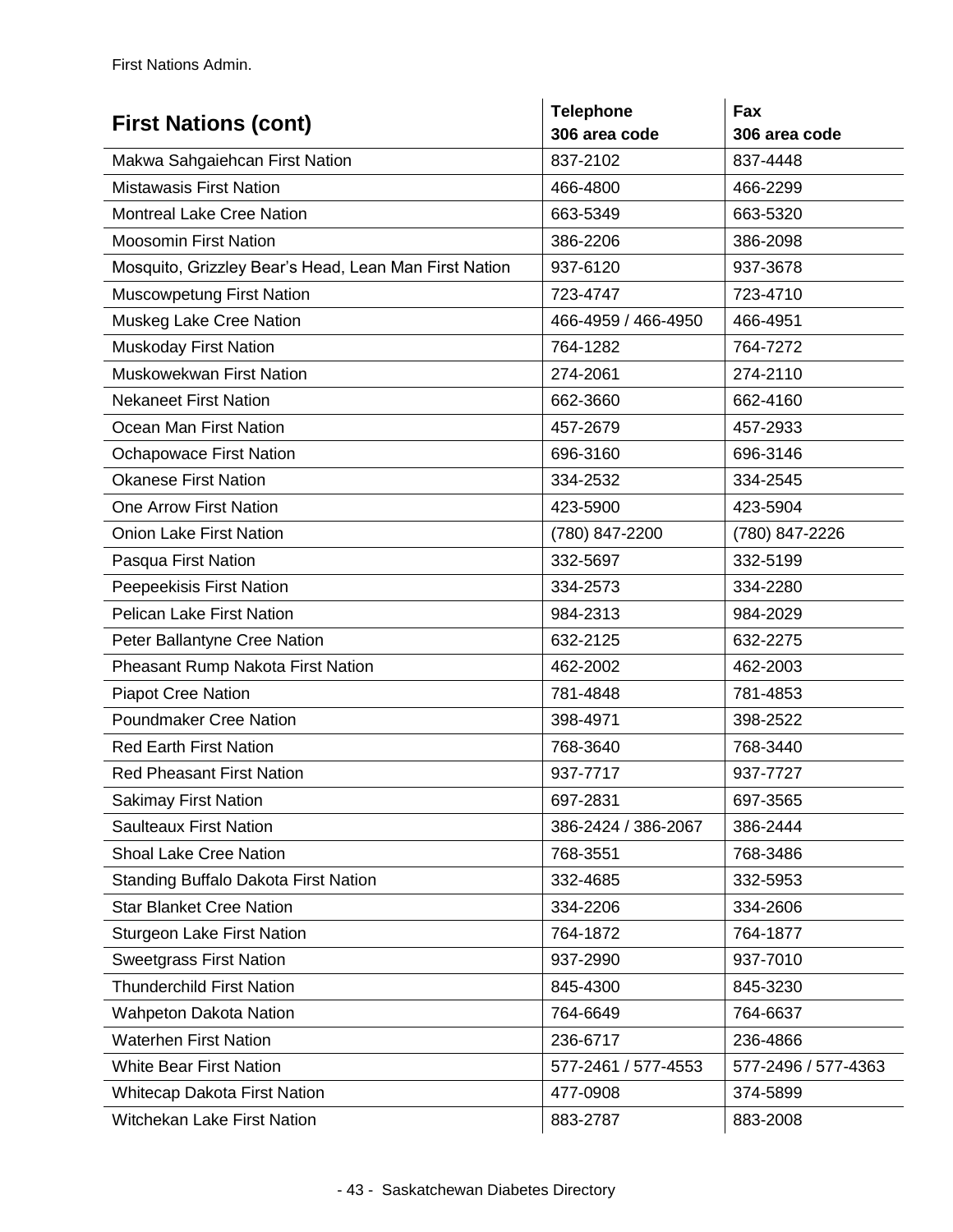First Nations Admin.

| <b>First Nations (cont)</b>            |            | <b>Telephone</b><br>306 area code | Fax<br>306 area code |
|----------------------------------------|------------|-----------------------------------|----------------------|
| <b>Yellow Quill First Nation</b>       |            | 322-2281                          | 322-2304             |
| Young Chippewayan First Nation         |            | 937-7475                          | 937-2510             |
|                                        |            |                                   |                      |
| <b>Tribal Council</b>                  |            |                                   |                      |
| <b>Agency Chiefs Tribal Council</b>    |            | 883-3880                          | 883-3336             |
| <b>Battlefords Tribal Council</b>      |            | 445-1383                          | 446-0612 / 937-7797  |
| File Hills Qu'Appelle Tribal Council   |            | 332-8200                          | 332-1811             |
| <b>Meadow Lake Tribal Council</b>      |            | 236-5654                          | 236-6301             |
| <b>Prince Albert Grand Council</b>     |            | 953-7200                          | 764-6272 / 953-1045  |
| Saskatoon Tribal Council               |            | 956-6100                          | 244-7273             |
| <b>Touchwood Agency Tribal Council</b> |            | 835-2937                          | 835-2198             |
| <b>Yorkton Tribal Council</b>          |            | 782-3644                          | 786-6264             |
|                                        |            |                                   |                      |
| <b>Provincial Organizations</b>        |            |                                   |                      |
| Federation of Saskatchewan Indians     | Regina:    | 721-2822                          | 721-2707             |
|                                        | Saskatoon: | 665-1215                          | 244-4413             |
| Office of Treaty Governance Processes  | or:        | 667-1876                          | 477-5115             |

For more information, contact the First Nations (listed above) or Indian and Northern Affairs Canada, 2221 Cornwall Street, Regina, SK S4P 4M2, Phone: 306-780-5392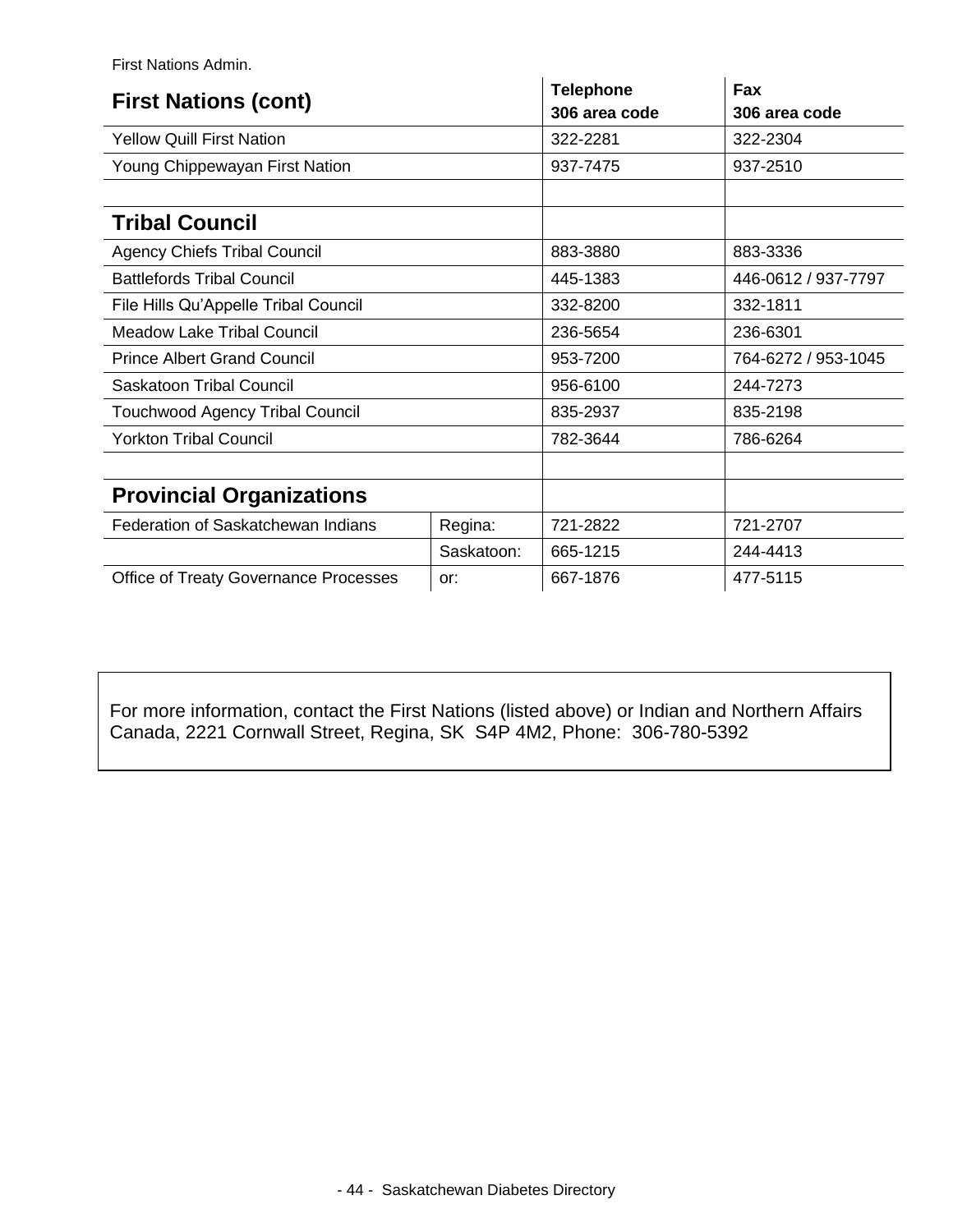### <span id="page-46-0"></span>First Nations Communities

#### Reserves Serviced (Nearest Town/City) Agency Providing Health Services

Birch Narrows (Turner Lake) Meadow Lake Tribal Council Black Lake Dene Nation (Stony Rapids/Black Lake) Prince Albert Grand Council Buffalo River (Dillon) Meadow Lake Tribal Council Canoe Lake (Canoe Narrows) and Meadow Lake Tribal Council Clearwater River (La Loche) Meadow Lake Tribal Council Cote First Nation (Kamsack) Yorkton Tribal Council Cumberland House First Nation (Cumberland House) Prince Albert Grand Council English River (Patuanak) Meadow Lake Tribal Council Flying Dust (Meadow Lake) Meadow Lake Tribal Council Fond du Lac Dene Nation (Fond du Lac) Prince Albert Grand Council Hatchet Lake Dene Nation (Wollaston Lake) Prince Albert Grand Council Island Lake (Loon Lake) Meadow Lake Tribal Council James Smith Cree Nation (Melfort/Kinistino) Prince Albert Grand Council Kahkewistahaw First Nation (Broadview) Kawacatoose First Nation (Raymore) Keeseekoose First Nation (Kamsack) <br>
Yorkton Tribal Council Key First Nation (Norquay) Xang The More Yorkton Tribal Council Kinistin Saulteaux Nation (Tisdale/Melfort) Saskatoon Tribal Council Lac LaRonge Indian Band (LaRonge/Grandmother's Bay/Sucker River/Hall Lake/Stanley Mission) Mamawetan Churchill River Health Authority Little Black Bear (Balcarres) The Hills Qu'Appelle Tribal Council Little Pine First Nation (Cutknife/Paynton) Battlefords Tribal Council Little Red (Prince Albert/Christopher Lake) Prince Albert Grand Council Lucky Man First Nation **Battlefords Tribal Council** Battlefords Tribal Council Makwa Sahgaiehcan (Loon Lake) Meadow Lake Tribal Council Mathias Colomb (Sandy Bay) Mamawetan Churchill River Health Authority Mistawasis First Nation (Leask/Shellbrook/Prince Mistawasis First Nation (Leasiv Stielibrook/Fririce Saskatoon Tribal Council<br>Albert)

Yorkton Tribal Council Touchwood Agency Tribal Council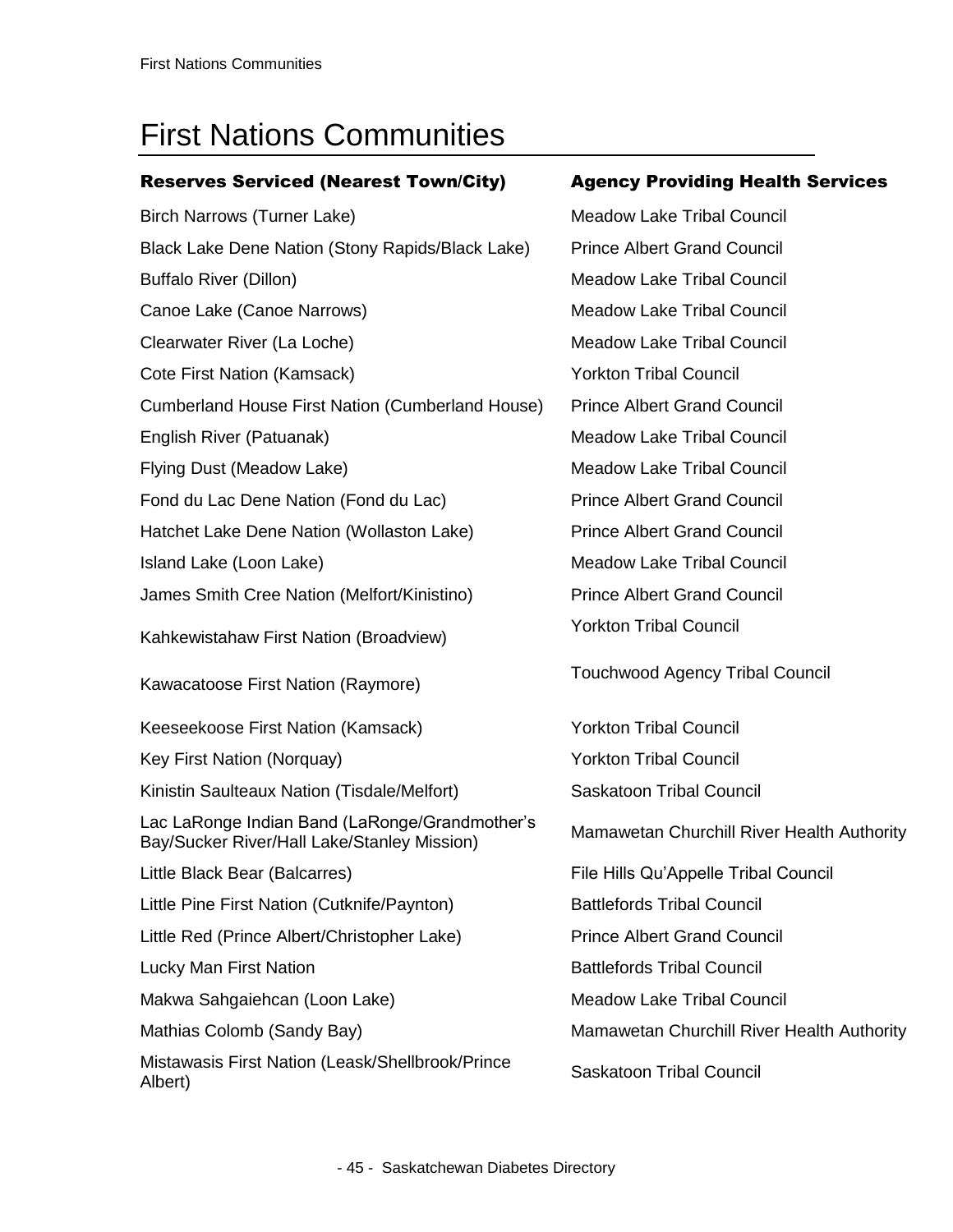#### Reserves Serviced (Nearest Town/City) Agency Providing Health Services

Montreal Lake Cree Nation (Montreal Lake) Prince Albert Grand Council Moosomin First Nation (Cochin) Battlefords Tribal Council Mosquito First Nation (Cando) Mosquito First Nation (Cando) Muscowpetung (Fort Qu'Appelle) File Hills Qu'Appelle Tribal Council Muskeg Lake Cree Nation widskey Lake Cree Nation<br>(Marcelin/Leask/Shellbrook) Saskatoon Tribal Council Muskoday First Nation (Muskoday/Prince Albert) Saskatoon Tribal Council Nekaneet (Maple Creek) **File Hills Qu'Appelle Tribal Council** Ocean Man (Stoughton) Sun Country Health Region & Yorkton Tribal Ochapowace First Nation (Broadview) The Sockton Tribal Council Okanese (Balcarres) File Hills Qu'Appelle Tribal Council One Arrow First Nation (Bellevue/Wakaw/Rosthern) Saskatoon Tribal Council Onion Lake First Nation (Lloydminster) Onion Lake Health Board Pasqua (Fort Qu'Appelle) File Hills Qu'Appelle Tribal Council Peepeekisis (Balcarres) The Hills Qu'Appelle Tribal Council Peter Ballantyne Cree Nation (Sandy Bay/Southend) Mamawetan Churchill River Health Authority Pheasant Rump (Kisbey) The Sun Country Health Region Piapot (Zehner) File Hills Qu'Appelle Tribal Council Poundmaker First Nation (Cutknife/Paynton) Battlefords Tribal Council Red Earth Cree Nation (Nipawin Region) Prince Albert Grand Council Red Pheasant First Nation (Cando) Battlefords Tribal Council Sakimay First Nation (Grenfell) **Washington Connect Act Act Act View Yorkton Tribal Council** Saulteaux Nation (Cochin) **Battlefords Tribal Council** Battlefords Tribal Council Shoal Lake Cree Nation (Nipawin Region) Prince Albert Grand Council Standing Buffalo (Fort Qu'Appelle) File Hills Qu'Appelle Tribal Council Star Blanket (Balcarres) The Hills Qu'Appelle Tribal Council Sturgeon Lake First Nation (Prince Albert/Shellbrook) Prince Albert Grand Council Sweet Grass First Nation (Gallivan) Battlefords Tribal Council Wahpeton Dakota Nation (Prince Albert) **Prince Albert Grand Council** Waterhen Lake (Waterhen Lake) Meadow Lake Tribal Council

Council